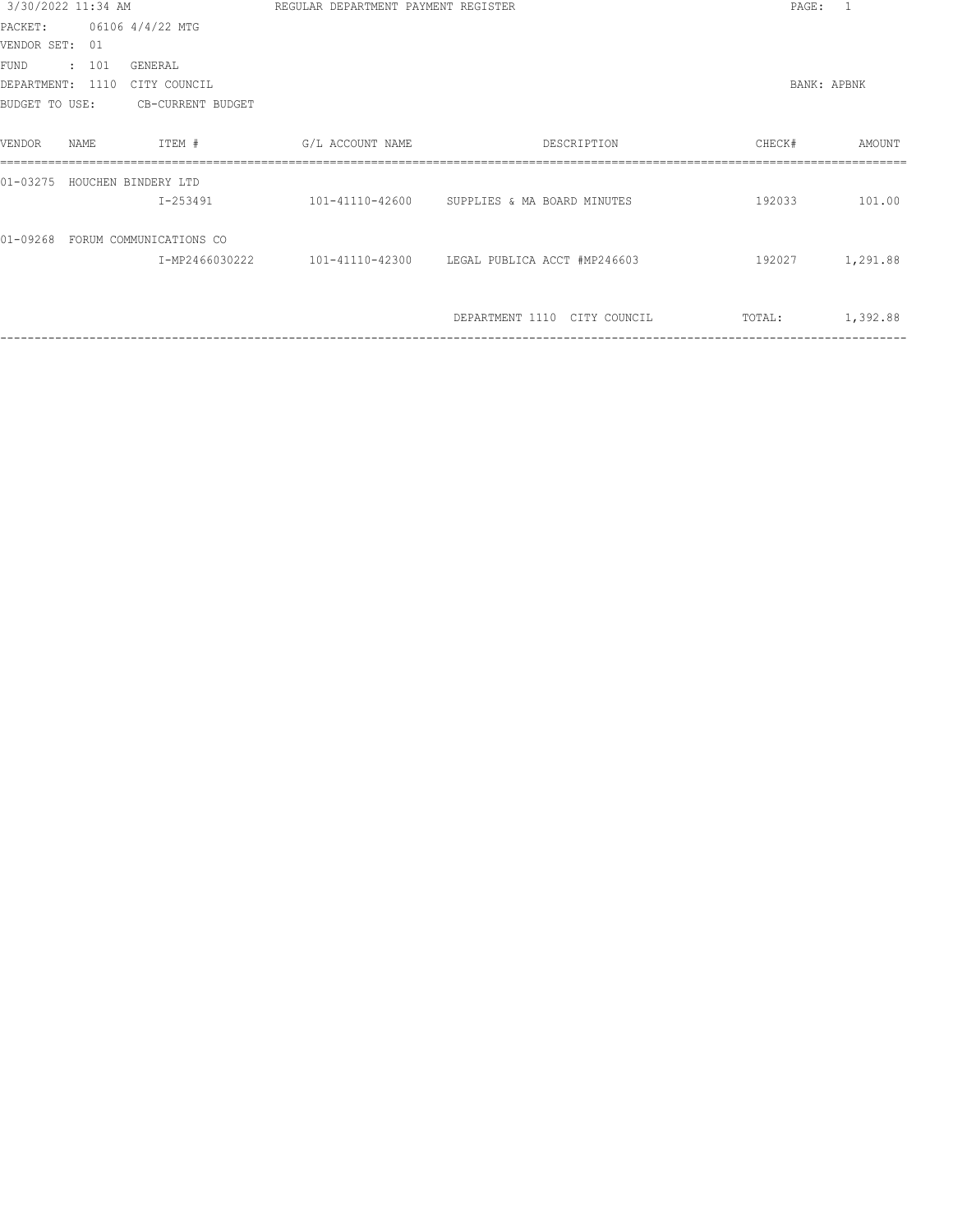| 3/30/2022 11:34 AM                        | REGULAR DEPARTMENT PAYMENT REGISTER |                                                     | PAGE:       | $\mathcal{L}$ |
|-------------------------------------------|-------------------------------------|-----------------------------------------------------|-------------|---------------|
| 06106 4/4/22 MTG<br>PACKET:               |                                     |                                                     |             |               |
| VENDOR SET:<br>01                         |                                     |                                                     |             |               |
| <b>FUND</b><br>: 101<br>GENERAL           |                                     |                                                     |             |               |
| 1220<br>CITY ADMINISTRATOR<br>DEPARTMENT: |                                     |                                                     | BANK: APBNK |               |
| CB-CURRENT BUDGET<br>BUDGET TO USE:       |                                     |                                                     |             |               |
|                                           |                                     |                                                     |             |               |
| VENDOR<br>ITEM #<br>NAME                  | G/L ACCOUNT NAME                    | DESCRIPTION                                         | CHECK#      | AMOUNT        |
| $01 - 08815$<br>STEPHANIE ELLWEIN         |                                     |                                                     |             |               |
| $I - 2/2/2022$                            | 101-41220-42700                     | TRAVEL, CONF, MTGS/LEGISLATIVE DAY IN PIERRE 192023 |             | 148.52        |
|                                           |                                     |                                                     |             |               |
|                                           |                                     | DEPARTMENT 1220 CITY ADMINISTRATOR                  | TOTAL:      | 148.52        |
|                                           |                                     |                                                     |             |               |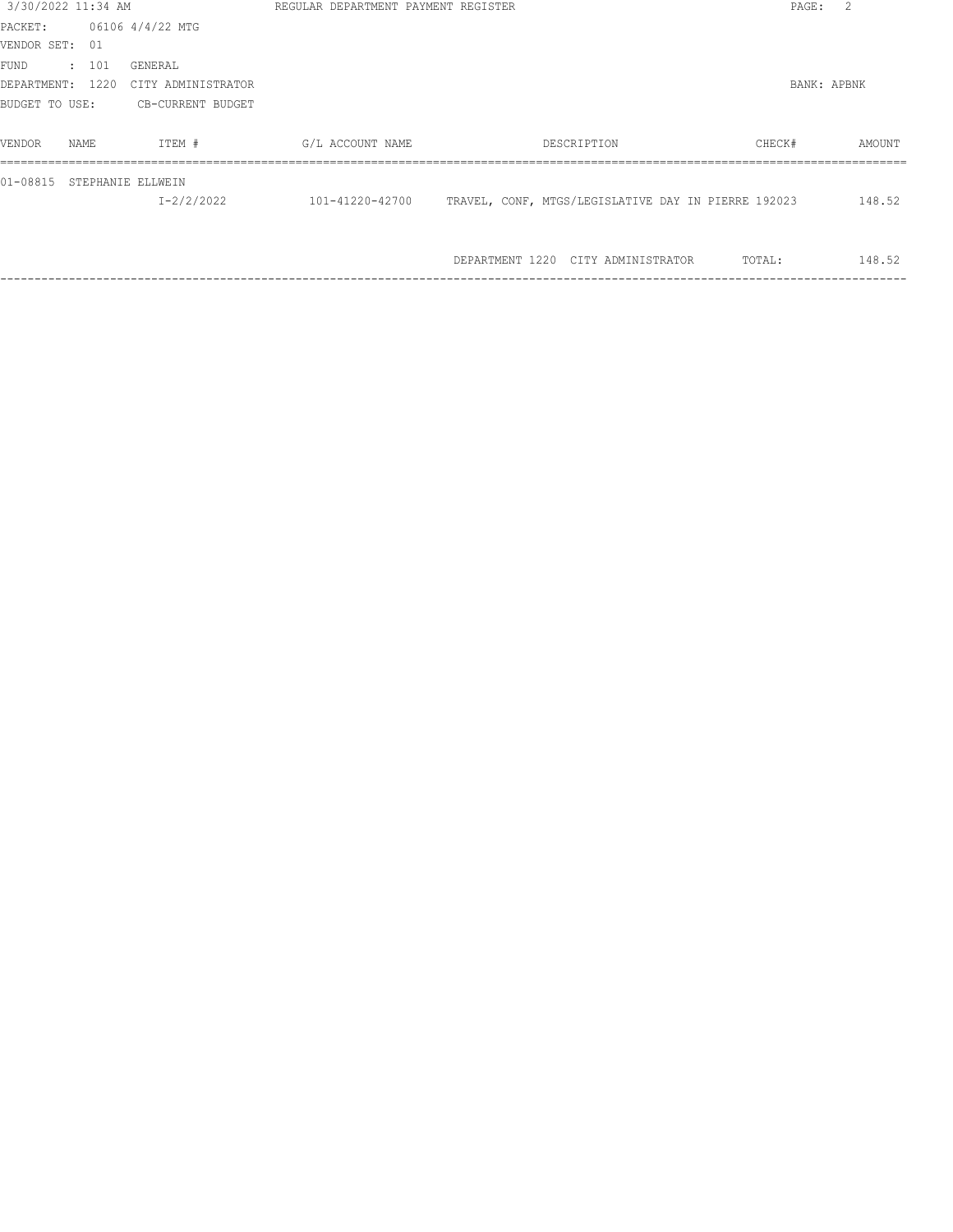| 3/30/2022 11:34 AM |              |                     | REGULAR DEPARTMENT PAYMENT REGISTER |                                                                     | PAGE:       | 3      |
|--------------------|--------------|---------------------|-------------------------------------|---------------------------------------------------------------------|-------------|--------|
| PACKET:            |              | 06106 4/4/22 MTG    |                                     |                                                                     |             |        |
| VENDOR SET: 01     |              |                     |                                     |                                                                     |             |        |
| <b>FUND</b>        | : 101        | GENERAL             |                                     |                                                                     |             |        |
| DEPARTMENT: 1420   |              | FINANCE             |                                     |                                                                     | BANK: APBNK |        |
| BUDGET TO USE:     |              | CB-CURRENT BUDGET   |                                     |                                                                     |             |        |
| VENDOR             | <b>NAME</b>  | ITEM #              | G/L ACCOUNT NAME                    | DESCRIPTION                                                         | CHECK#      | AMOUNT |
| $01 - 02679$       | MENARD'S INC |                     |                                     |                                                                     |             |        |
|                    |              | $I - 33105$         |                                     | 101-41420-42600 SUPPLIES & MA ZIPLOC BAGS, BATTERIES, COFFEE 192052 |             | 57.45  |
| $01 - 03267$       |              | WALMART/CAPITAL ONE |                                     |                                                                     |             |        |
|                    |              | $I - 06124$         |                                     | 101-41420-42600 SUPPLIES & MA ACCT #1244                            | 192118      | 126.58 |
|                    |              |                     |                                     |                                                                     |             |        |
|                    |              |                     |                                     | DEPARTMENT 1420 FINANCE                                             | TOTAL:      | 184.03 |
|                    |              |                     |                                     |                                                                     |             |        |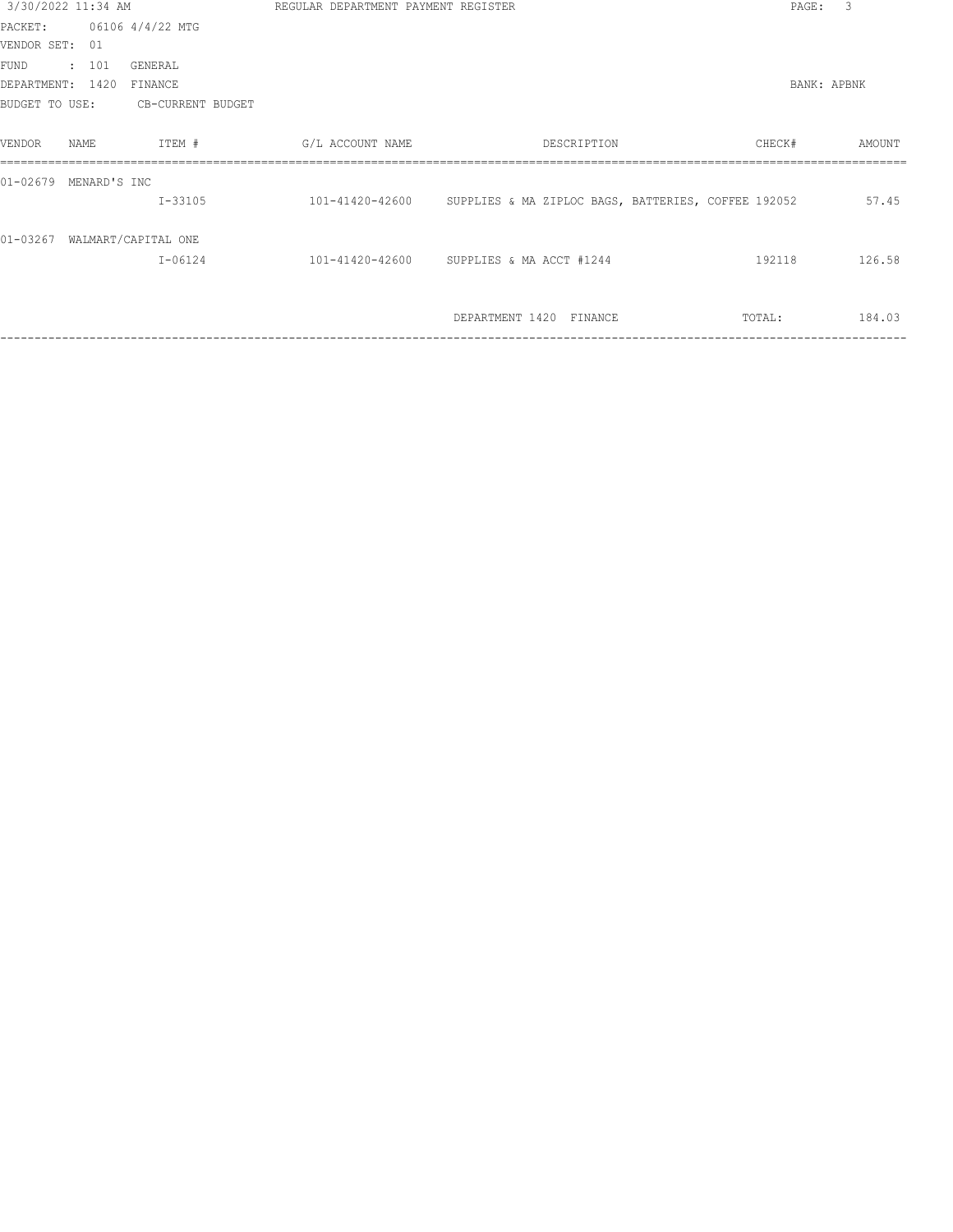|                | 3/30/2022 11:34 AM |                         | REGULAR DEPARTMENT PAYMENT REGISTER     |                 |                        | PAGE:       | $\overline{4}$ |
|----------------|--------------------|-------------------------|-----------------------------------------|-----------------|------------------------|-------------|----------------|
| PACKET:        |                    | 06106 4/4/22 MTG        |                                         |                 |                        |             |                |
| VENDOR SET:    | 01                 |                         |                                         |                 |                        |             |                |
| <b>FUND</b>    | : 101              | GENERAL                 |                                         |                 |                        |             |                |
| DEPARTMENT:    | 1440               | HUMAN RESOURCES         |                                         |                 |                        | BANK: APBNK |                |
| BUDGET TO USE: |                    | CB-CURRENT BUDGET       |                                         |                 |                        |             |                |
| VENDOR         | NAME               | ITEM #                  | G/L ACCOUNT NAME                        |                 | DESCRIPTION            | CHECK#      | AMOUNT         |
| $01 - 01703$   |                    | SD NEWSPAPER SERVICES I |                                         |                 |                        |             |                |
|                |                    | $I-13667$               | 101-41440-42300 PUBLISHING              |                 | EMPLOYMENT ADVERTISING | 192097      | 152.96         |
| $01 - 04779$   |                    | AVERA OCCUPATIONAL MEDI |                                         |                 |                        |             |                |
|                |                    | I-00086049-00           | 101-41440-42231 EMPLOYEE PHYS PHYSICALS |                 |                        | 191989      | 3,846.66       |
|                |                    |                         |                                         |                 |                        |             |                |
|                |                    |                         |                                         | DEPARTMENT 1440 | HUMAN RESOURCES        | TOTAL:      | 3,999.62       |
|                |                    |                         |                                         |                 |                        |             |                |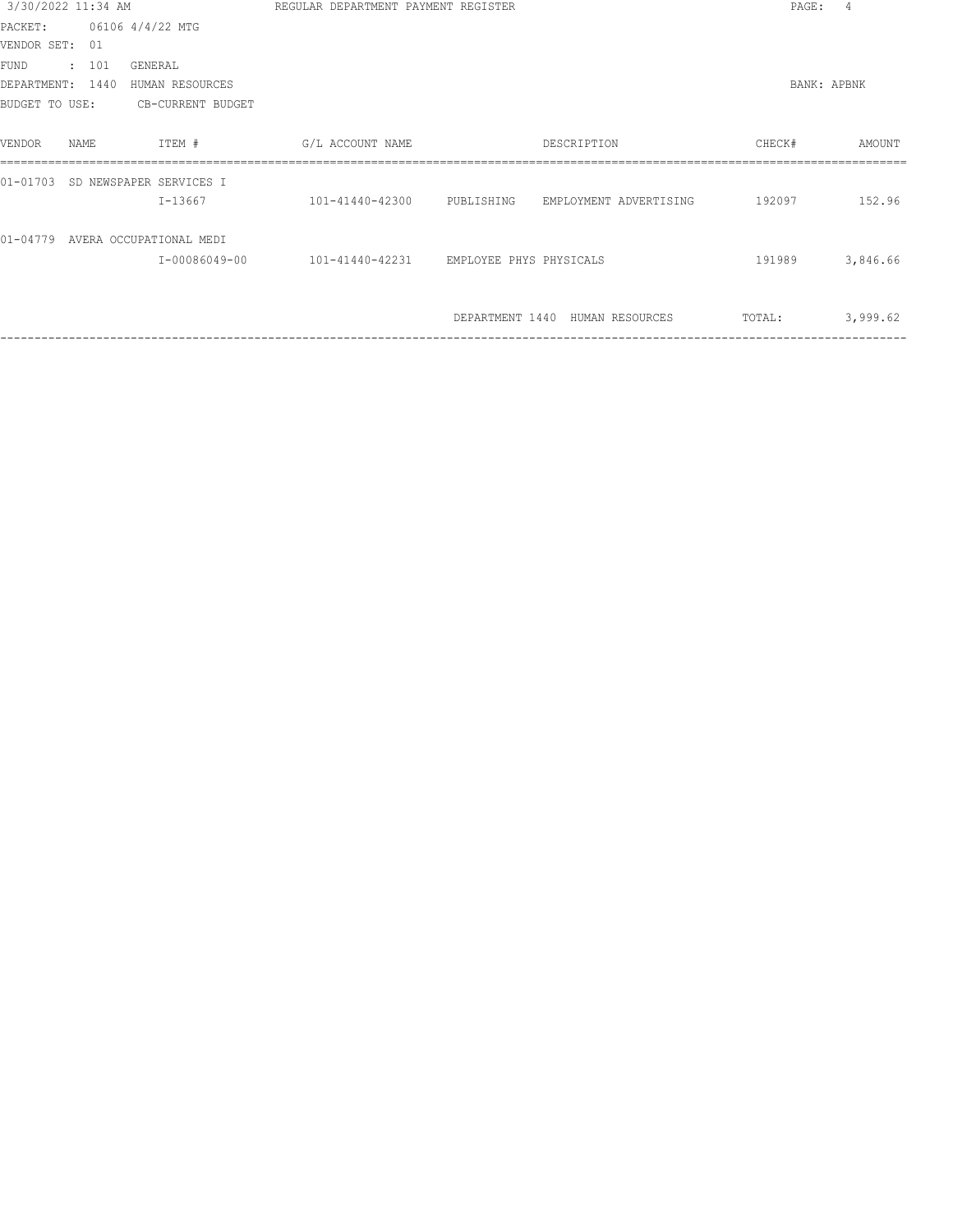| 3/30/2022 11:34 AM                         | REGULAR DEPARTMENT PAYMENT REGISTER | PAGE:                               | 5           |        |
|--------------------------------------------|-------------------------------------|-------------------------------------|-------------|--------|
| 06106 4/4/22 MTG<br>PACKET:                |                                     |                                     |             |        |
| VENDOR SET:<br>01                          |                                     |                                     |             |        |
| <b>FUND</b><br>: 101<br>GENERAL            |                                     |                                     |             |        |
| 1920<br>DEPARTMENT:<br>MUNICIPAL BUILDINGS |                                     |                                     | BANK: APBNK |        |
| BUDGET TO USE:<br>CB-CURRENT BUDGET        |                                     |                                     |             |        |
| ITEM #<br>VENDOR<br>NAME                   | G/L ACCOUNT NAME                    | DESCRIPTION                         | CHECK#      | AMOUNT |
| $01 - 00462$<br>COCA COLA BOTTLING CO      |                                     |                                     |             |        |
| $I-3021053$                                |                                     | 101-41920-42620 SUPPLIES-CITY WATER | 192008      | 28.80  |
| $01 - 08281$<br>ARAMARK UNIFORM SERVICE    |                                     |                                     |             |        |
| I-256000094319                             | 101-41920-42520                     | REPAIR-CITY H MAT MASK              | 191987      | 41.14  |
| I-256000099219                             | 101-41920-42520                     | REPAIR-CITY H MATS                  | 191987      | 44.14  |
|                                            |                                     |                                     |             |        |
|                                            |                                     | DEPARTMENT 1920 MUNICIPAL BUILDINGS | TOTAL:      | 114.08 |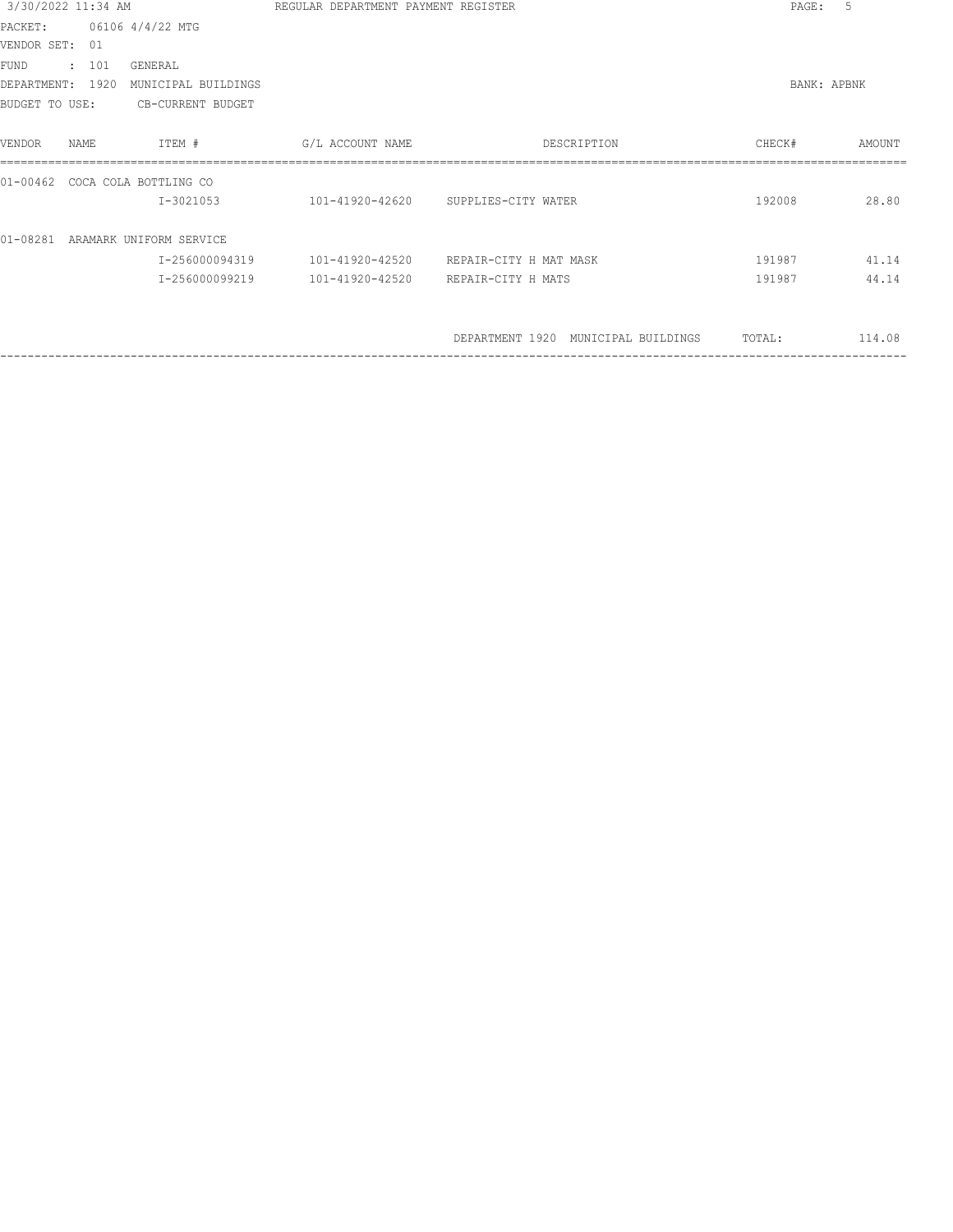| 3/30/2022 11:34 AM<br>PACKET: 06106 4/4/22 MTG |                |                                                                                                                                                                                                                                                         |                                                             |                                     | PAGE:<br>6                                                                                                                                                                                                                                                                             |                                                                                                                        |
|------------------------------------------------|----------------|---------------------------------------------------------------------------------------------------------------------------------------------------------------------------------------------------------------------------------------------------------|-------------------------------------------------------------|-------------------------------------|----------------------------------------------------------------------------------------------------------------------------------------------------------------------------------------------------------------------------------------------------------------------------------------|------------------------------------------------------------------------------------------------------------------------|
|                                                |                |                                                                                                                                                                                                                                                         |                                                             |                                     |                                                                                                                                                                                                                                                                                        |                                                                                                                        |
|                                                |                |                                                                                                                                                                                                                                                         |                                                             |                                     |                                                                                                                                                                                                                                                                                        |                                                                                                                        |
|                                                |                |                                                                                                                                                                                                                                                         |                                                             |                                     |                                                                                                                                                                                                                                                                                        |                                                                                                                        |
|                                                |                |                                                                                                                                                                                                                                                         |                                                             |                                     |                                                                                                                                                                                                                                                                                        | BANK: APBNK                                                                                                            |
|                                                |                |                                                                                                                                                                                                                                                         |                                                             |                                     |                                                                                                                                                                                                                                                                                        |                                                                                                                        |
| NAME                                           |                |                                                                                                                                                                                                                                                         |                                                             |                                     | CHECK#                                                                                                                                                                                                                                                                                 | AMOUNT                                                                                                                 |
|                                                |                |                                                                                                                                                                                                                                                         |                                                             |                                     |                                                                                                                                                                                                                                                                                        |                                                                                                                        |
|                                                |                |                                                                                                                                                                                                                                                         |                                                             |                                     |                                                                                                                                                                                                                                                                                        | 192087 230.59                                                                                                          |
|                                                |                |                                                                                                                                                                                                                                                         |                                                             |                                     |                                                                                                                                                                                                                                                                                        | 192087 15.76                                                                                                           |
|                                                |                |                                                                                                                                                                                                                                                         |                                                             |                                     |                                                                                                                                                                                                                                                                                        |                                                                                                                        |
|                                                |                |                                                                                                                                                                                                                                                         |                                                             |                                     |                                                                                                                                                                                                                                                                                        |                                                                                                                        |
|                                                |                |                                                                                                                                                                                                                                                         |                                                             |                                     |                                                                                                                                                                                                                                                                                        |                                                                                                                        |
|                                                |                |                                                                                                                                                                                                                                                         |                                                             |                                     |                                                                                                                                                                                                                                                                                        | 192099 50,332.80                                                                                                       |
|                                                |                |                                                                                                                                                                                                                                                         |                                                             |                                     |                                                                                                                                                                                                                                                                                        |                                                                                                                        |
|                                                |                |                                                                                                                                                                                                                                                         |                                                             |                                     |                                                                                                                                                                                                                                                                                        |                                                                                                                        |
|                                                |                |                                                                                                                                                                                                                                                         |                                                             |                                     |                                                                                                                                                                                                                                                                                        |                                                                                                                        |
|                                                |                |                                                                                                                                                                                                                                                         |                                                             |                                     |                                                                                                                                                                                                                                                                                        | 192050 354.25                                                                                                          |
|                                                |                |                                                                                                                                                                                                                                                         |                                                             |                                     |                                                                                                                                                                                                                                                                                        |                                                                                                                        |
|                                                |                |                                                                                                                                                                                                                                                         |                                                             |                                     |                                                                                                                                                                                                                                                                                        |                                                                                                                        |
|                                                |                |                                                                                                                                                                                                                                                         |                                                             |                                     |                                                                                                                                                                                                                                                                                        | 2.00                                                                                                                   |
|                                                |                |                                                                                                                                                                                                                                                         |                                                             |                                     |                                                                                                                                                                                                                                                                                        |                                                                                                                        |
|                                                | VENDOR SET: 01 | FUND : 101 GENERAL<br>BUDGET TO USE: CB-CURRENT BUDGET<br>ITEM #<br>01-00356 QUALIFIED PRESORT<br>01-01590 MCLEOD'S PRINTING<br>01-06069 SHI INTERNATIONAL CORP<br>01-06894 TYLER TECHNOLOGIES<br>01-08856 MARCO TECHNOLOGIES LLC<br>01-09050 MICROSOFT | DEPARTMENT: 1935 INFORMATION TECHNOLOGY<br>G/L ACCOUNT NAME | REGULAR DEPARTMENT PAYMENT REGISTER | DESCRIPTION<br>$I-2279-6027$ $101-41935-42615$ $POSTAGE$ MAILING SERVICE<br>I-542958 101-41935-42615 POSTAGE EZ FLATS<br>I-57018 101-41935-42640 COPY MACHINE COPY PAPER<br>I-INV9768522 101-41935-42640 COPY MACHINE INK<br>I-E0300I01FX 101-41935-42920 COMPUTER SOFT ONLINE SERVICE | 192051 237.95<br>192115 1,566.57<br>192054 908.00<br>192054<br>DEPARTMENT 1935 INFORMATION TECHNOLOGY TOTAL: 53,647.92 |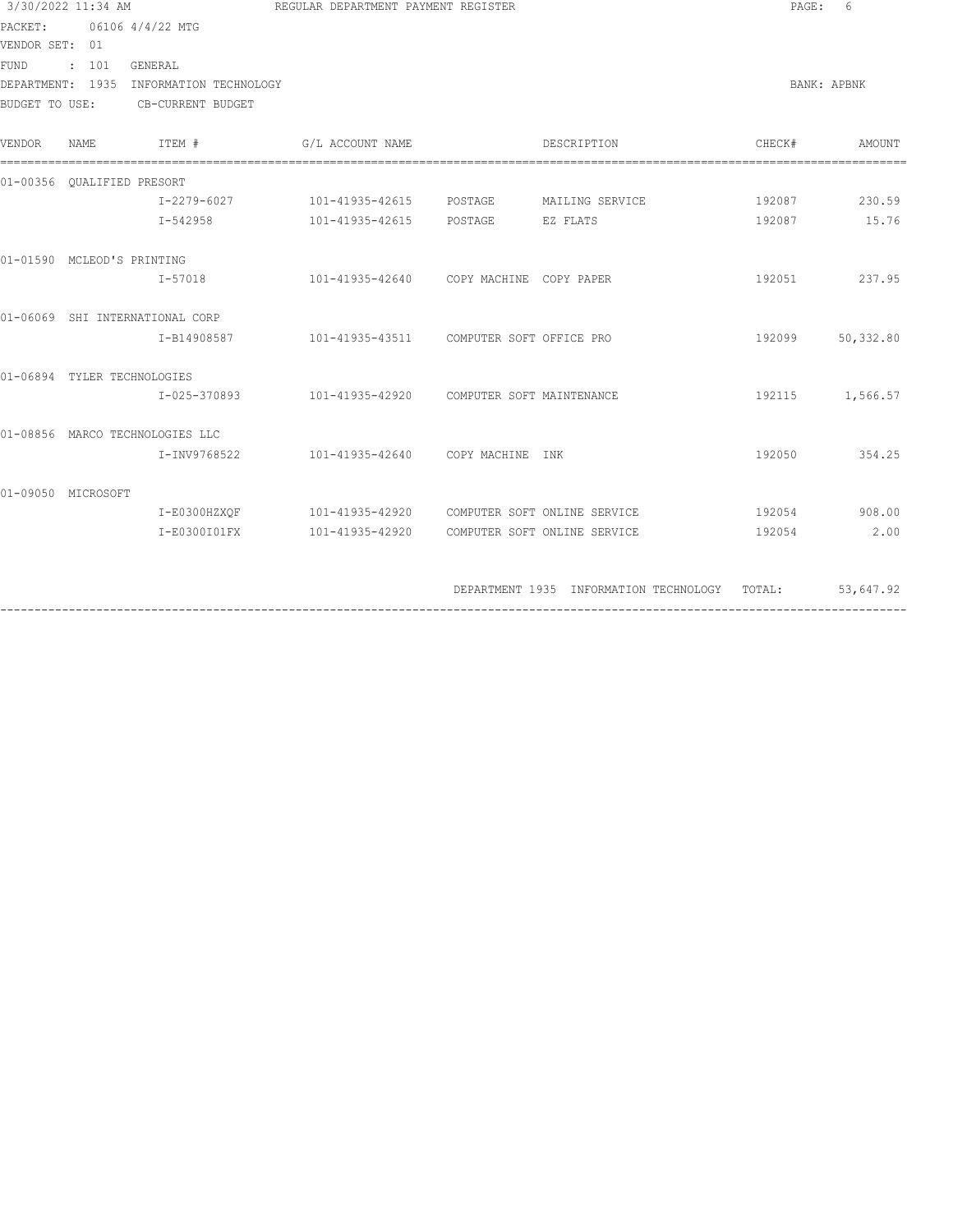|                  | 3/30/2022 11:34 AM               |                                               | REGULAR DEPARTMENT PAYMENT REGISTER            |                           |                                                    | PAGE:  | 7               |
|------------------|----------------------------------|-----------------------------------------------|------------------------------------------------|---------------------------|----------------------------------------------------|--------|-----------------|
| PACKET:          | 06106 4/4/22 MTG                 |                                               |                                                |                           |                                                    |        |                 |
| VENDOR SET: 01   |                                  |                                               |                                                |                           |                                                    |        |                 |
| FUND             | : 101                            | GENERAL<br>DEPARTMENT: 2110 POLICE DEPARTMENT |                                                |                           |                                                    |        | BANK: APBNK     |
| BUDGET TO USE:   |                                  | CB-CURRENT BUDGET                             |                                                |                           |                                                    |        |                 |
| <b>VENDOR</b>    | NAME                             | ITEM #                                        | G/L ACCOUNT NAME                               |                           | DESCRIPTION                                        | CHECK# | AMOUNT          |
|                  | 01-01518 VERIZON WIRELESS        |                                               |                                                |                           |                                                    |        |                 |
|                  |                                  | I-9901205852                                  | 101-42110-42800                                | TELEPHONE                 | ACCT #786752327-00002                              | 192116 | 80.02           |
|                  | 01-02679 MENARD'S INC            |                                               |                                                |                           |                                                    |        |                 |
|                  |                                  | I-32890                                       | 101-42110-42600                                | SUPPLIES                  | BALLAST LIGHT BULBS TOILET RE 192052               |        | 174.92          |
|                  | 01-03267 WALMART/CAPITAL ONE     |                                               |                                                |                           |                                                    |        |                 |
|                  |                                  | $I - 03243$                                   | 101-42110-42600                                | SUPPLIES                  | LEATHER DYE                                        | 192118 | 11.22           |
|                  | 01-06708 CDW GOVERNMENT INC      |                                               |                                                |                           |                                                    |        |                 |
|                  |                                  | I-S883772                                     | 101-42110-42693                                |                           | COMPUTER SOFT CRADLEPOINT 1 YR RNWL                | 192001 | 405.00          |
|                  | 01-07717 VERN EIDE FORD LINCOLN  |                                               |                                                |                           |                                                    |        |                 |
|                  |                                  | I-26046322/1                                  | 101-42110-42610                                |                           | GAS OIL TIRES 2020 FORD ANTERC AWD STERLING 192117 |        | 557.55          |
|                  | 01-08073 KEHN'S CARPET CLEANING  |                                               |                                                |                           |                                                    |        |                 |
|                  |                                  | D-031122-01                                   | 101-42110-42200                                |                           | PROFESSIONAL CARPET CLEANING                       | 192040 | 233.50          |
|                  | 01-08252 CORPORATE TRANSLATION S | I-208950                                      | 101-42110-42200                                | PROFESSIONAL              | TRANSLATION SERVICE                                | 192011 | 41.33           |
|                  |                                  |                                               |                                                |                           |                                                    |        |                 |
|                  | 01-08281 ARAMARK UNIFORM SERVICE | I-256000096407                                | 101-42110-42200                                | PROFESSIONAL MAT CLEANING |                                                    | 191987 | 54.81           |
|                  |                                  |                                               |                                                |                           |                                                    |        |                 |
|                  | 01-08306 SOUTH CENTRAL ALCOHOL T | I-03092022                                    | 101-42110-42902                                |                           | ALCOHOL TASK TAX FORCE REIMBURSEMENT               | 192101 | 73.14           |
|                  |                                  |                                               |                                                |                           |                                                    |        |                 |
|                  | 01-09488 STITCHTOGETHER          | I-31922                                       | 101-42110-42640 UNIFORM ALLOW 4 PATCHES        |                           |                                                    | 192105 | 20.00           |
|                  | 01-09509 INNOVATIVE OFFICE SOLUT |                                               |                                                |                           |                                                    |        |                 |
|                  |                                  | I-IN3711188                                   | 101-42110-42600 SUPPLIES MARKER TAPE           |                           |                                                    | 192036 | 33.60           |
| 01-09633 STAPLES |                                  |                                               |                                                |                           |                                                    |        |                 |
|                  |                                  |                                               |                                                |                           | PAPER                                              | 192102 | 45.74           |
|                  | 01-09703 AMAZON CAPITAL SERVICES |                                               |                                                |                           |                                                    |        |                 |
|                  |                                  |                                               |                                                |                           |                                                    | 191984 | 40.46           |
|                  | 01-10414 MIDWAY SERVICE/VOLLAN O |                                               |                                                |                           |                                                    |        |                 |
|                  |                                  | I-40606                                       | 101-42110-42610 GAS OIL TIRES GAS CLEAR DIESEL |                           |                                                    |        | 192057 6,415.93 |
|                  |                                  |                                               |                                                |                           |                                                    |        |                 |
|                  |                                  |                                               |                                                |                           | DEPARTMENT 2110 POLICE DEPARTMENT                  | TOTAL: | 8,187.22        |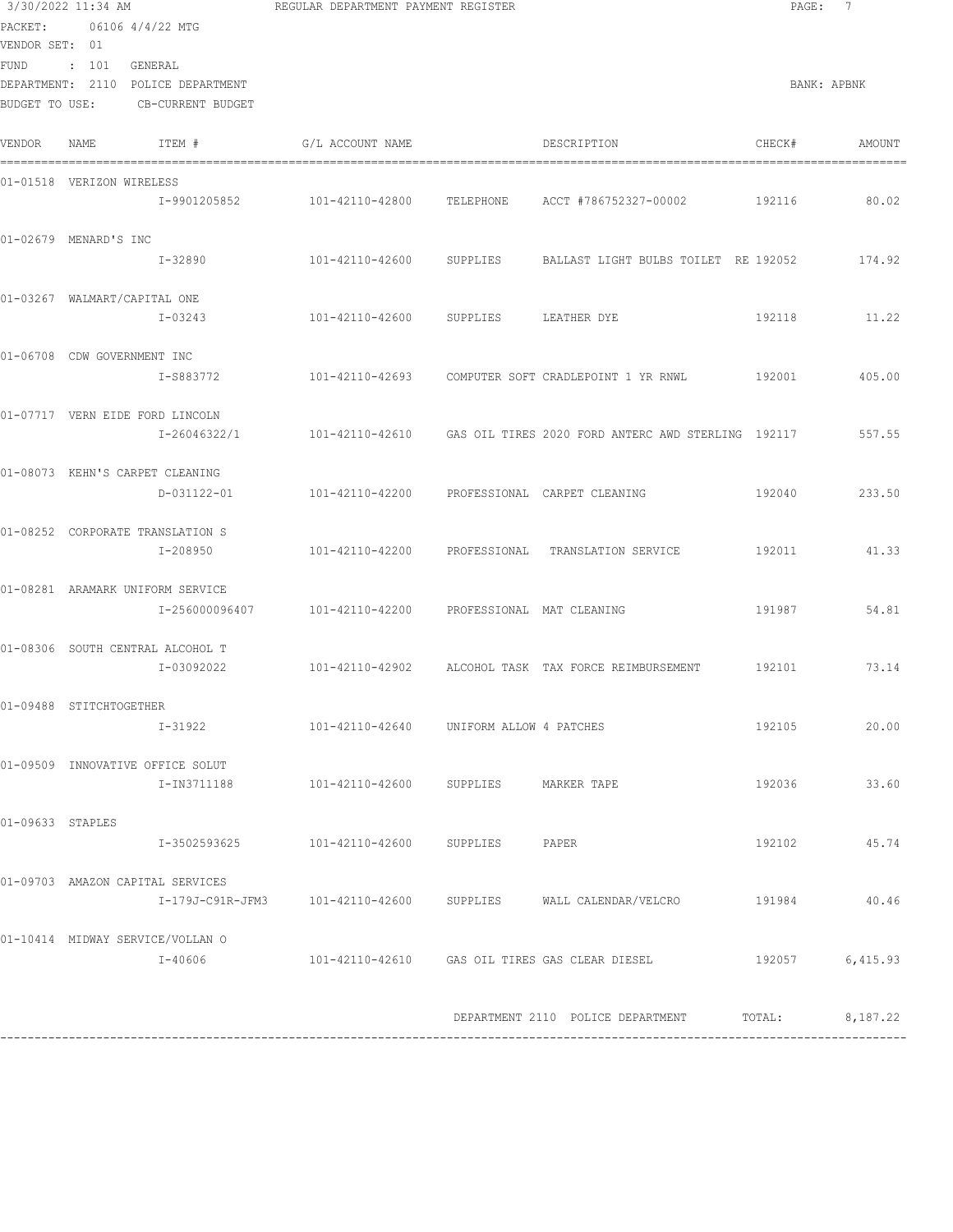|                | 3/30/2022 11:34 AM           |                                      | REGULAR DEPARTMENT PAYMENT REGISTER |                            |                                                                  | PAGE:            | 8               |
|----------------|------------------------------|--------------------------------------|-------------------------------------|----------------------------|------------------------------------------------------------------|------------------|-----------------|
| VENDOR SET: 01 | PACKET: 06106 4/4/22 MTG     |                                      |                                     |                            |                                                                  |                  |                 |
| FUND : 101     |                              | GENERAL                              |                                     |                            |                                                                  |                  |                 |
|                |                              | DEPARTMENT: 2130 TRAFFIC DEPARTMENT  |                                     |                            |                                                                  |                  | BANK: APBNK     |
| BUDGET TO USE: |                              | CB-CURRENT BUDGET                    |                                     |                            |                                                                  |                  |                 |
|                |                              |                                      |                                     |                            |                                                                  |                  |                 |
| VENDOR         | NAME                         | ITEM #                               | G/L ACCOUNT NAME                    |                            | DESCRIPTION                                                      | CHECK#           | AMOUNT          |
|                | 01-00424 RUNNINGS SUPPLY INC |                                      |                                     |                            |                                                                  |                  |                 |
|                |                              | I-1365950                            | 101-42130-42640                     | UNIFORMS                   | JACKET                                                           | 192089           | 79.99           |
|                |                              | 01-01020 CENTRAL ELECTRIC COOPER     |                                     |                            |                                                                  |                  |                 |
|                |                              | I-12553001-3/22                      | 101-42130-42835                     |                            | UTILITIES-STR MONTHLY SERVICE                                    | 192003           | 203.00          |
|                |                              | I-14579001-3/22                      | 101-42130-42835                     |                            | UTILITIES-STR MONTHLY SERVICE                                    | 192003           | 476.00          |
|                |                              | 01-01199 STURDEVANTS - MITCHELL      |                                     |                            |                                                                  |                  |                 |
|                |                              | I-15-252874                          | 101-42130-42600                     |                            | SUPPLIES HVAC AIR DOOR                                           | 192106           | 39.99           |
|                |                              | I-15-254054                          | 101-42130-42610                     |                            | GAS, OIL, TIR OIL AIR FILTER                                     | 192106           | 104.74          |
|                |                              | I-15-254175                          | 101-42130-42610                     | GAS, OIL, TIR SYN15W50     |                                                                  | 192106           | 45.84           |
|                |                              |                                      |                                     |                            |                                                                  |                  |                 |
|                | 01-01450 MUTH ELECTRIC INC   |                                      |                                     |                            |                                                                  |                  |                 |
|                |                              | I-647013                             | 101-42130-42535                     |                            | LIGHT MAINTEN REPAIRED STREET LIGHTS                             | 192067           | 4,450.00        |
|                |                              | I-647033                             | 101-42130-42560                     |                            | SIREN REPAIR NEW WIRE/CRIMPED FOR SIREN                          | 192067           | 507.34          |
|                |                              | 01-01830 NORTHWESTERN ENERGY & C     |                                     |                            |                                                                  |                  |                 |
|                |                              | I-2576730-2-3/22                     | 101-42130-42810                     |                            | UTILITIES-TRA N SANBORN AND 5TH AVE                              | 192070           | 110.52          |
|                |                              | I-2577687-3-3/22                     | 101-42130-42810                     |                            | UTILITIES-TRA N SANBORN AND 7TH AVE                              | 192070           | 99.31           |
|                |                              | I-2577895-2-3/22                     | 101-42130-42810                     |                            | UTILITIES-TRA 710 N MINNESOTA ST                                 | 192070           | 10.50           |
|                |                              | I-2578443-0-3/22                     | 101-42130-42840                     |                            | BUILDING UTIL 705 N CAPITAL ST                                   | 192070           | 949.17          |
|                |                              | I-2579139-3-3/22                     | 101-42130-42810                     |                            | UTILITIES-TRA 901 N MINNESOTA ST                                 | 192070           | 10.82           |
|                |                              | I-2579461-1-3/22                     | 101-42130-42810                     |                            | UTILITIES-TRA N SANBORN AND 12TH AVE                             | 192070           | 108.15          |
|                |                              | I-2580169-7-3/22                     | 101-42130-42810                     |                            | UTILITIES-TRA 1700 N MAIN ST                                     | 192070           | 23.94           |
|                |                              | I-2580311-5-3/22                     | 101-42130-42810                     |                            | UTILITIES-TRA 1204 N KIMBALL ST                                  | 192070           | 11.48           |
|                |                              | I-2580312-3-3/22                     | 101-42130-42810                     |                            | UTILITIES-TRA N MAIN AND 12TH AVE                                | 192070           | 84.49           |
|                |                              | I-2580491-5-3/22                     | 101-42130-42810                     |                            | UTILITIES-TRA 1403 N KIMBALL ST                                  | 192070           | 11.31           |
|                |                              | I-2581249-6-3/22                     | 101-42130-42520                     |                            | EMERGENCY SIR E GOLF COURSE SIREN                                | 192070           | 30.17           |
|                |                              | I-2581250-4-3/22                     | 101-42130-42520                     |                            | EMERGENCY SIR 800 W 8TH AVE                                      | 192070           | 22.46           |
|                |                              | I-2581251-2-3/22                     | 101-42130-42520<br>101-42130-42520  |                            | EMERGENCY SIR 1221 S MINNESOTA ST<br>EMERGENCY SIR 100 MATTIE ST | 192070           | 22.46           |
|                |                              | I-2581252-0-3/22<br>I-2581521-8-3/22 | 101-42130-42810                     |                            | UTILITIES-TRA W HAVENS AND OHLMAN                                | 192070<br>192070 | 28.53<br>117.18 |
|                |                              | I-2582741-1-3/22                     | 101-42130-42835                     |                            | UTILITIES-STR 190 AND OHLMAN                                     | 192070           | 861.48          |
|                |                              | I-2583138-9-3/22                     | 101-42130-42810                     |                            | UTILITIES-TRA W UNIV AND NORWAY                                  | 192070           | 12.30           |
|                |                              | I-2583139-7-3/22                     | 101-42130-42810                     |                            | UTILITIES-TRA 1309 W UNIVERSITY AVE                              | 192070           | 11.48           |
|                |                              | I-2583145-4-3/22                     | 101-42130-42810                     |                            | UTILITIES-TRA 1522 W UNIVERSITY AVE                              | 192070           | 11.15           |
|                |                              | I-2583147-0-3/22                     | 101-42130-42810                     | UTILITIES-TRA 310 W NORWAY |                                                                  | 192070           | 11.80           |
|                |                              | I-2583319-5-3/22                     | 101-42130-42810                     |                            | UTILITIES-TRA HAVENS AND MINN ST                                 | 192070           | 121.14          |
|                |                              | I-2583840-0-3/22                     | 101-42130-42810                     |                            | UTILITIES-TRA S SANBORN AND HAVENS ST                            | 192070           | 120.85          |
|                |                              | I-2585321-9-3/22                     | 101-42130-42810                     |                            | UTILITIES-TRA E HAVENS AND BURR ST                               | 192070           | 197.39          |
|                |                              | I-2585416-7-3/22                     | 101-42130-42810                     |                            | UTILITIES-TRA 700 E NORWAY AVE                                   | 192070           | 284.60          |
|                |                              | I-2585457-1-3/22                     | 101-42130-42810                     |                            | UTILITIES-TRA 700 E KAY AVE                                      | 192070           | 180.48          |
|                |                              | I-2719916-5-3/22                     | 101-42130-42520                     |                            | EMERGENCY SIR CABELA AND SPRUCE                                  | 192070           | 29.02           |
|                |                              | I-2734281-5-3/22                     | 101-42130-42520                     |                            | EMERGENCY SIR 900 BLOCK OF E 11TH ST SIREN                       | 192070           | 23.61           |
|                |                              | I-2735044-6-3/22                     | 101-42130-42835                     |                            | UTILITIES-STR 801 N KIMBALL ST                                   | 192070           | 10.00           |
|                |                              | I-2745956-9-3/22                     | 101-42130-42520                     |                            | EMERGENCY SIR W END BOAT RAMP                                    | 192070           | 25.58           |
|                |                              | I-2748245-4-3/22                     | 101-42130-42810                     |                            | UTILITIES-TRA BURR & SPRUCE SIGNAL LIGHTS                        | 192070           | 295.50          |
|                |                              | I-2748246-2-3/22                     | 101-42130-42810                     |                            | UTILITIES-TRA N RAMPS 190 SIGNAL LIGHTS SGNL 192070              |                  | 183.82          |
|                |                              | I-2784889-4-3/22                     | 101-42130-42810                     | UTILITIES-TRA 1120 W CEDAR |                                                                  | 192070           | 11.31           |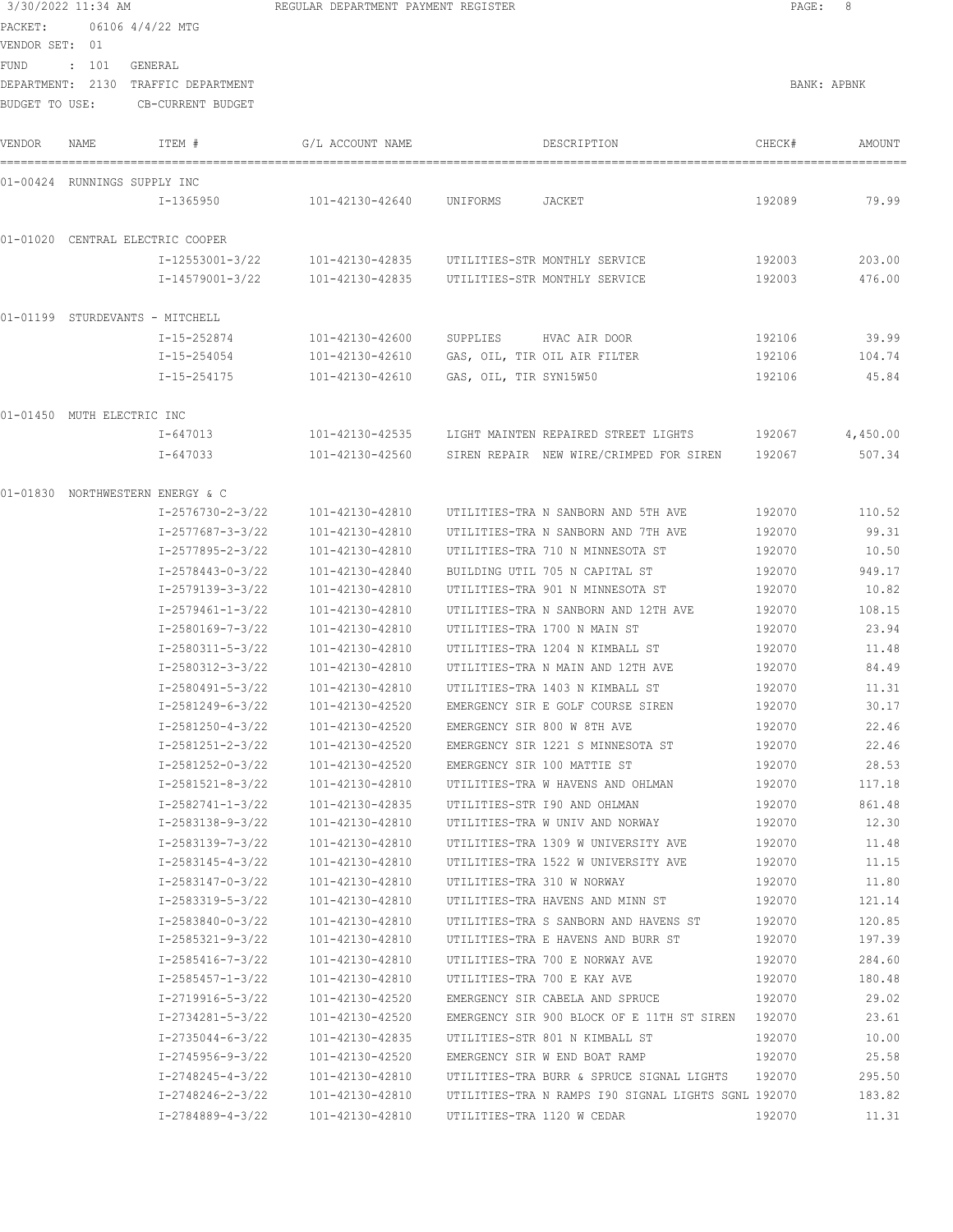|                | 3/30/2022 11:34 AM           |                                               | REGULAR DEPARTMENT PAYMENT REGISTER            |                            |                                                                           | PAGE:<br>9    |             |
|----------------|------------------------------|-----------------------------------------------|------------------------------------------------|----------------------------|---------------------------------------------------------------------------|---------------|-------------|
| PACKET:        |                              | 06106 4/4/22 MTG                              |                                                |                            |                                                                           |               |             |
| VENDOR SET: 01 |                              |                                               |                                                |                            |                                                                           |               |             |
| FUND           | $\therefore$ 101             | GENERAL                                       |                                                |                            |                                                                           |               |             |
|                |                              | DEPARTMENT: 2130 TRAFFIC DEPARTMENT           |                                                |                            |                                                                           |               | BANK: APBNK |
| BUDGET TO USE: |                              | CB-CURRENT BUDGET                             |                                                |                            |                                                                           |               |             |
| VENDOR         | NAME                         | ITEM #                                        | G/L ACCOUNT NAME                               |                            | DESCRIPTION                                                               | CHECK#        | AMOUNT      |
|                |                              | 01-01830 NORTHWESTERN ENERGY & C<br>continued |                                                |                            |                                                                           |               |             |
|                |                              | I-2784890-2-3/22                              | 101-42130-42810                                | UTILITIES-TRA 1501 W CEDAR |                                                                           | 192070        | 11.31       |
|                |                              |                                               | I-2943370-3-3/22    101-42130-42810            |                            | UTILITIES-TRA SPRUCE AND CABELA DR LT                                     | 192070        | 83.66       |
|                |                              |                                               | I-2980768-2-3/22    101-42130-42810            | UTILITIES-TRA 121 W HAVENS |                                                                           | 192070        | 151.60      |
|                |                              |                                               | I-3045379-9-3/22    101-42130-42810            |                            | UTILITIES-TRA 800 N CAPITAL                                               | 192070        | 10.82       |
|                |                              |                                               |                                                |                            | UTILITIES-TRA 921 N CAPITAL                                               | 192070        | 10.98       |
|                |                              |                                               |                                                |                            | UTILITIES-TRA S RAMPS I90 SIGNAL LIGHTS SGNL 192070                       |               | 193.18      |
|                |                              |                                               |                                                |                            | UTILITIES-STR N RAMPS 190 STREET LIGHT                                    | 192070        | 1,315.57    |
|                |                              | 01-02103 DIAMOND VOGEL PAINTS                 |                                                |                            |                                                                           |               |             |
|                |                              | I-287307745                                   | 101-42130-42545 PAINT                          |                            | YELLOW FED ACR TRF                                                        | 192020        | 3,428.00    |
|                | 01-02679 MENARD'S INC        |                                               |                                                |                            |                                                                           |               |             |
|                |                              | I-32230                                       | 101-42130-42540                                | SIGNS                      | TAB TAPE                                                                  | 192052        | 3.27        |
|                | 01-02790 SUN GOLD SPORTS     |                                               |                                                |                            |                                                                           |               |             |
|                |                              | I-14099                                       | 101-42130-42640 UNIFORMS                       |                            | EMBROIDERY                                                                | 192109        | 10.00       |
|                | 01-02804 TMA STORES          |                                               |                                                |                            |                                                                           |               |             |
|                |                              | I-88160                                       | 101-42130-42610                                | GAS, OIL, TIR TURF SAVER   |                                                                           | 192114        | 87.55       |
|                |                              | 01-02880 THUNE TRUE VALUE HARDWA              |                                                |                            |                                                                           |               |             |
|                |                              | I-A502825                                     | 101-42130-42600                                | SUPPLIES                   | SHIMS                                                                     | 192111        | 8.58        |
|                |                              | I-A503743                                     | 101-42130-42540                                | SIGNS                      | NUTS AND BOLTS                                                            | 192111        | 2.38        |
|                |                              | I-A503962                                     | 101-42130-42600                                | SUPPLIES                   | DEGREASER, SIMPLE GREEN, CHOPP 192111                                     |               | 43.77       |
|                |                              | I-B250714                                     | 101-42130-42600                                | SUPPLIES                   | BATTERIES, HOLE SAW                                                       | 192111        | 39.48       |
|                | 01-03099 LAWSON PRODUCTS INC |                                               |                                                |                            |                                                                           |               |             |
|                |                              |                                               |                                                |                            |                                                                           | 192043 119.68 |             |
|                | 01-04208 PALACE MOTOSPORTS   |                                               |                                                |                            |                                                                           |               |             |
|                |                              | I-3/9/2022                                    |                                                |                            | 101-42130-42500 REPAIRS YAMAHA GENERATOR REPAIRS 192079 237.49            |               |             |
|                | 01-09118 MOBOTREX            |                                               |                                                |                            |                                                                           |               |             |
|                |                              | I-256961                                      |                                                |                            | 101-42130-42530 TRAFFIC LIGHT SHORT LENS OPTICAL DETECTOR 192065 1,245.00 |               |             |
|                |                              | 01-10414 MIDWAY SERVICE/VOLLAN O              |                                                |                            |                                                                           |               |             |
|                |                              | I-40606                                       | 101-42130-42610 GAS, OIL, TIR GAS CLEAR DIESEL |                            |                                                                           | 192057        | 581.93      |
|                |                              |                                               |                                                |                            | $I-40606$ $101-42130-42610$ GAS, OIL, TIR GAS CLEAR DIESEL                | 192057        | 9.47        |
|                |                              |                                               |                                                |                            | DEPARTMENT 2130 TRAFFIC DEPARTMENT TOTAL: 17,532.62                       |               |             |
|                |                              |                                               |                                                |                            |                                                                           |               |             |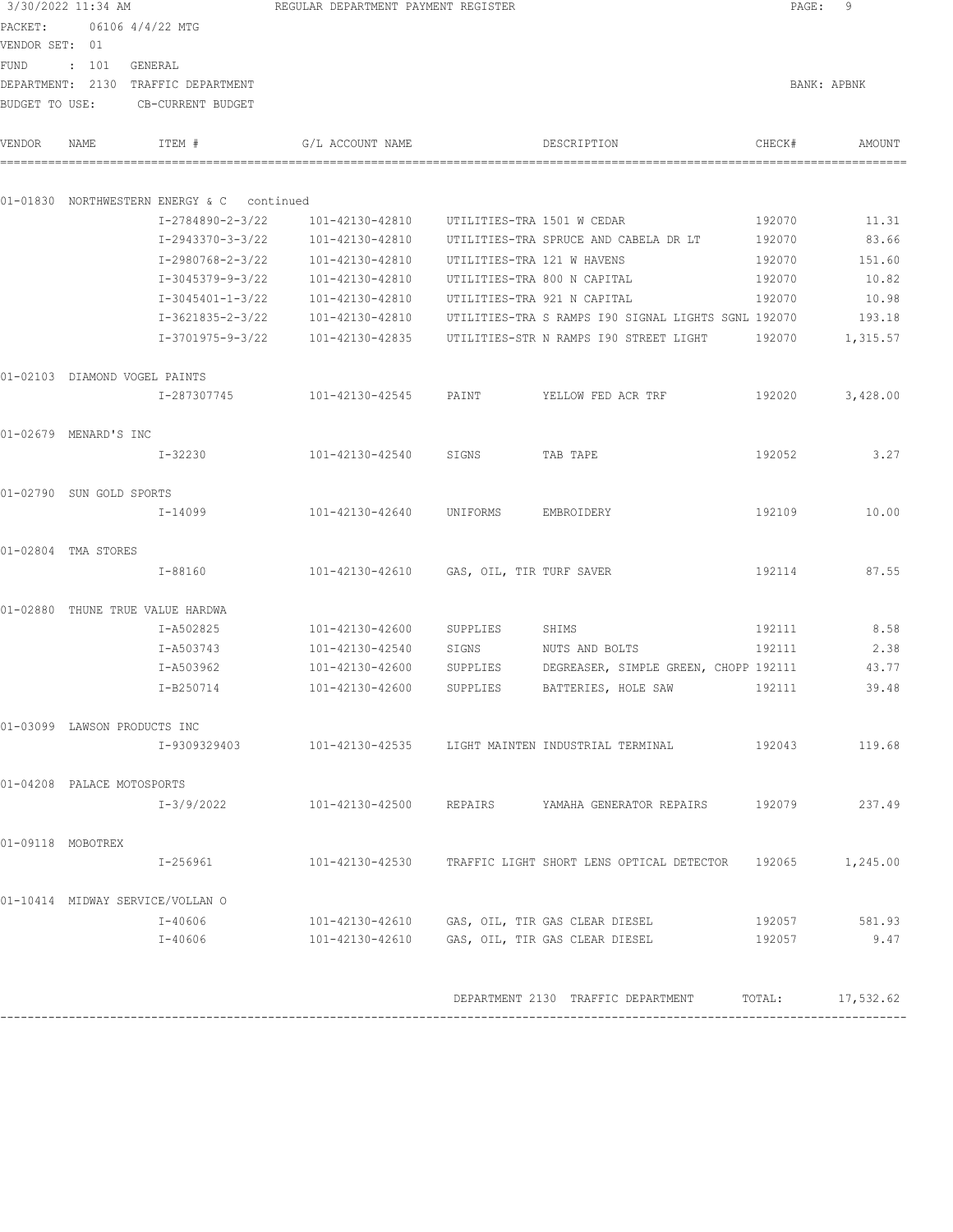|                    | 3/30/2022 11:34 AM<br>PACKET: 06106 4/4/22 MTG                  |                                  | REGULAR DEPARTMENT PAYMENT REGISTER                                                                                        |                                                                            |                                          | PAGE: 10    |
|--------------------|-----------------------------------------------------------------|----------------------------------|----------------------------------------------------------------------------------------------------------------------------|----------------------------------------------------------------------------|------------------------------------------|-------------|
|                    |                                                                 |                                  |                                                                                                                            |                                                                            |                                          |             |
| VENDOR SET: 01     |                                                                 |                                  |                                                                                                                            |                                                                            |                                          |             |
| FUND               | $\therefore$ 101<br>GENERAL<br>DEPARTMENT: 2200 FIRE DEPARTMENT |                                  |                                                                                                                            |                                                                            |                                          | BANK: APBNK |
|                    |                                                                 | BUDGET TO USE: CB-CURRENT BUDGET |                                                                                                                            |                                                                            |                                          |             |
|                    |                                                                 |                                  |                                                                                                                            |                                                                            |                                          |             |
| VENDOR<br>======== | NAME                                                            | ITEM #                           | G/L ACCOUNT NAME                                                                                                           | DESCRIPTION                                                                | CHECK#                                   | AMOUNT      |
|                    | 01-00531 PAULSON SHEET METAL INC                                |                                  |                                                                                                                            |                                                                            |                                          |             |
|                    |                                                                 | I-S11891                         | 101-42200-42200 PROFESSIONAL AIR FILTER                                                                                    |                                                                            | 192080                                   | 289.50      |
|                    | 01-01199 STURDEVANTS - MITCHELL                                 |                                  |                                                                                                                            |                                                                            |                                          |             |
|                    |                                                                 |                                  |                                                                                                                            | I-15-253633 101-42200-42500 REPAIR & MAIN BATTERY ALTERNATOR 192106 371.02 |                                          |             |
|                    | 01-01518 VERIZON WIRELESS                                       |                                  |                                                                                                                            |                                                                            |                                          |             |
|                    |                                                                 |                                  |                                                                                                                            | I-9901205852 101-42200-42800 TELEPHONE ACCT #786752327-00002 192116 100.03 |                                          |             |
|                    | 01-01830 NORTHWESTERN ENERGY & C                                |                                  |                                                                                                                            |                                                                            |                                          |             |
|                    |                                                                 |                                  | I-2583799-8-3/22                101-42200-42810                                UTILITIES                     201 W 1ST AVE |                                                                            | 192070                                   | 4,622.49    |
|                    | 01-02811 JONES SUPPLIES                                         |                                  |                                                                                                                            |                                                                            |                                          |             |
|                    |                                                                 | I-134828                         |                                                                                                                            | 101-42200-42600 SUPPLIES PAPER TOWELS, TOILET PAPER 192039                 |                                          | 63.41       |
|                    | 01-05276 M & T FIRE AND SAFETY I                                |                                  |                                                                                                                            |                                                                            |                                          |             |
|                    |                                                                 | I-8089                           |                                                                                                                            | 101-42200-42641 PROTECTIVE CL BOOTS GLOVES                                 | 192046                                   | 2,510.00    |
|                    |                                                                 | I-8117                           |                                                                                                                            |                                                                            |                                          | 2,791.26    |
|                    | 01-08073 KEHN'S CARPET CLEANING                                 |                                  |                                                                                                                            |                                                                            |                                          |             |
|                    |                                                                 | D-031122-01                      | 101-42200-42200 PROFESSIONAL CARPET CLEANING                                                                               |                                                                            | 192040                                   | 233.50      |
|                    | 01-09509 INNOVATIVE OFFICE SOLUT                                |                                  |                                                                                                                            |                                                                            |                                          |             |
|                    |                                                                 | I-IN3711188                      | 101-42200-42600 SUPPLIES                                                                                                   | MARKER TAPE                                                                | 192036                                   | 5.41        |
|                    | 01-09703 AMAZON CAPITAL SERVICES                                |                                  |                                                                                                                            |                                                                            |                                          |             |
|                    |                                                                 | I-179J-C91R-JFM3                 | 101-42200-42600 SUPPLIES                                                                                                   | WALL CALENDAR/VELCRO                                                       | 191984                                   | 40.47       |
|                    | 01-10414 MIDWAY SERVICE/VOLLAN O                                |                                  |                                                                                                                            |                                                                            |                                          |             |
|                    |                                                                 | I-40606                          | $101-42200-42610$ GAS & OIL GAS CLEAR DIESEL                                                                               |                                                                            | 192057                                   | 336.63      |
|                    |                                                                 |                                  |                                                                                                                            | $I-40606$ $101-42200-42610$ GAS & OIL GAS CLEAR DIESEL                     | 192057 1920                              | 73.08       |
|                    |                                                                 |                                  |                                                                                                                            |                                                                            |                                          |             |
|                    |                                                                 |                                  |                                                                                                                            | DEPARTMENT 2200 FIRE DEPARTMENT                                            | TOTAL:<br>------------------------------ | 11,436.80   |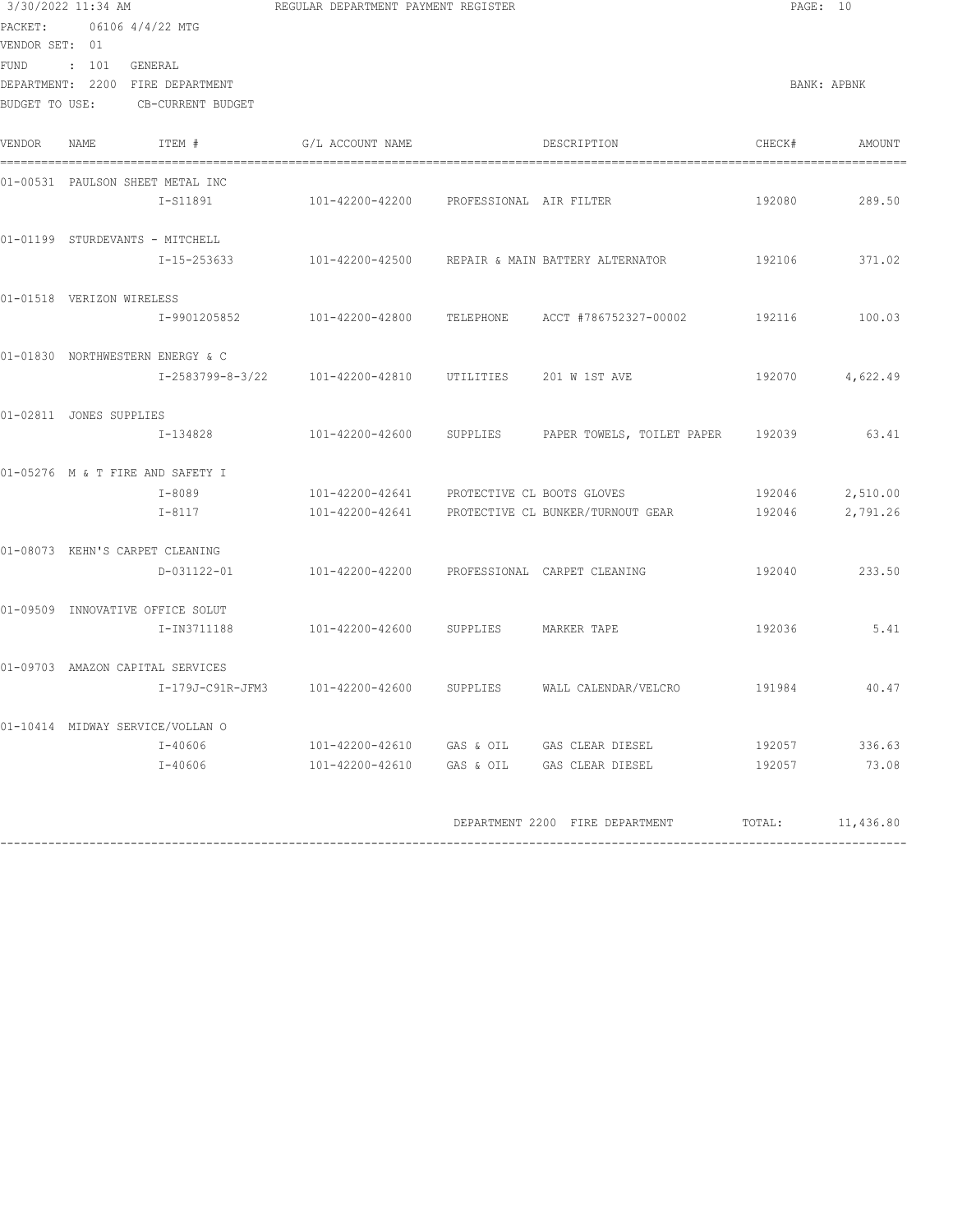|                           | 3/30/2022 11:34 AM |                                    |                                         | REGULAR DEPARTMENT PAYMENT REGISTER |                                                                                  |        | PAGE: 11        |  |
|---------------------------|--------------------|------------------------------------|-----------------------------------------|-------------------------------------|----------------------------------------------------------------------------------|--------|-----------------|--|
| PACKET:<br>VENDOR SET: 01 |                    | 06106 4/4/22 MTG                   |                                         |                                     |                                                                                  |        |                 |  |
| FUND                      | : 101 GENERAL      |                                    |                                         |                                     |                                                                                  |        |                 |  |
|                           |                    | DEPARTMENT: 3100 STREET DEPARTMENT |                                         |                                     |                                                                                  |        | BANK: APBNK     |  |
| BUDGET TO USE:            |                    | CB-CURRENT BUDGET                  |                                         |                                     |                                                                                  |        |                 |  |
| VENDOR                    | NAME               | ITEM #                             | G/L ACCOUNT NAME                        |                                     | DESCRIPTION                                                                      | CHECK# | AMOUNT          |  |
|                           |                    | 01-00110 BROCK WHITE COMPANY LLC   |                                         |                                     |                                                                                  |        |                 |  |
|                           |                    | I-15164252-00                      | 101-43100-42600                         | SUPPLIES                            | GEOTEX NONWOVEN                                                                  | 191998 | 3,649.48        |  |
| 01-00436 FARMERS ALLIANCE |                    |                                    |                                         |                                     |                                                                                  |        |                 |  |
|                           |                    | I-IX2601                           | 101-43100-42500                         | REPAIRS                             | TIRE REPAIR                                                                      | 192025 | 25.00           |  |
| 01-00712 NAPA CENTRAL     |                    |                                    |                                         |                                     |                                                                                  |        |                 |  |
|                           |                    | I-764545                           | 101-43100-42600                         | SUPPLIES 3 WYPALL ROLLS             |                                                                                  | 192068 | 149.97          |  |
|                           |                    | 01-00917 DAKOTA FLUID POWER INC    |                                         |                                     |                                                                                  |        |                 |  |
|                           |                    | $I-6942262$                        | 101-43100-42600                         | SUPPLIES MOTOR REPAIR               |                                                                                  | 192014 | 1,884.10        |  |
|                           |                    | 01-01117 WHEELCO BRAKE & SUPPLY    |                                         |                                     |                                                                                  |        |                 |  |
|                           |                    | I-INV172407                        | 101-43100-42600                         | SUPPLIES                            | PIPE PLUG                                                                        | 192119 | 1.44            |  |
|                           |                    | I-INV172417                        | 101-43100-42600 SUPPLIES                |                                     | PUSH-IN MALE CONNECTORS, CARTR 192119                                            |        | 140.34          |  |
|                           |                    | I-INV172418                        |                                         |                                     | 101-43100-42600 SUPPLIES LONG STROKE WELDED CLEVIS SERV 192119                   |        | 57.34           |  |
|                           |                    | I-INV174544                        | 101-43100-42600 SUPPLIES                |                                     | 7-WAY JUNCTION BOX                                                               | 192119 | 29.04           |  |
|                           |                    | 01-01199 STURDEVANTS - MITCHELL    |                                         |                                     |                                                                                  |        |                 |  |
|                           |                    | I-15-254337                        | 101-43100-42600                         |                                     | SUPPLIES FILTER, TURN SIGNAL BULB, TAIL 192106                                   |        | 211.46          |  |
|                           |                    | 01-01490 MUELLER LUMBER CO. INC.   |                                         |                                     |                                                                                  |        |                 |  |
|                           |                    | I-282241                           | 101-43100-42600                         |                                     | SUPPLIES 100W HO SODIUM BULB MOGEL BASE 192066                                   |        | 42.48           |  |
|                           |                    | 01-01830 NORTHWESTERN ENERGY & C   |                                         |                                     |                                                                                  |        |                 |  |
|                           |                    | I-2576521-5-3/22                   | 101-43100-42800                         | UTILITIES                           | 1405 W 8TH AVE                                                                   | 192070 | 1,690.54        |  |
| 01-02490 SIOUX EQUIPMENT  |                    |                                    |                                         |                                     |                                                                                  |        |                 |  |
|                           |                    |                                    |                                         |                                     |                                                                                  | 192100 | 548.51          |  |
| 01-04066 BOYER TRUCKS     |                    |                                    |                                         |                                     |                                                                                  |        |                 |  |
|                           |                    |                                    |                                         |                                     | I-004P12702 101-43100-42600 SUPPLIES DIODE - INLINE, WIPER CONTROL 191997 308.84 |        |                 |  |
|                           |                    | 01-08281 ARAMARK UNIFORM SERVICE   |                                         |                                     |                                                                                  |        |                 |  |
|                           |                    |                                    |                                         |                                     |                                                                                  |        | 191987 79.50    |  |
| 01-09282 DALE STAR        |                    |                                    |                                         |                                     |                                                                                  |        |                 |  |
|                           |                    |                                    |                                         |                                     | I-3/28/2022  101-43100-42661  MECHANICS TOO TOOL REIMBURSEMENT                   |        | 192104 350.00   |  |
|                           |                    | 01-09466 MACK METAL SALES INC      |                                         |                                     |                                                                                  |        |                 |  |
|                           |                    | I-47290                            | 101-43100-42600 SUPPLIES FLAT HRR STRIP |                                     |                                                                                  |        | 192048 1,073.05 |  |
|                           |                    | 01-10414 MIDWAY SERVICE/VOLLAN O   |                                         |                                     |                                                                                  |        |                 |  |
|                           |                    | I-40606                            | 101-43100-42610 GAS                     |                                     | GAS CLEAR DIESEL                                                                 |        | 192057 535.27   |  |
| 01-10482 MAC'S - HURON    |                    |                                    |                                         |                                     |                                                                                  |        |                 |  |
|                           |                    |                                    |                                         |                                     | I-B71057/A 101-43100-42600 SUPPLIES CHAIN, LOCKING PLIERS, SCREW P 192047 883.19 |        |                 |  |
|                           |                    |                                    |                                         |                                     |                                                                                  |        |                 |  |
|                           |                    |                                    |                                         |                                     | DEPARTMENT 3100 STREET DEPARTMENT TOTAL: 11,659.55                               |        |                 |  |
|                           |                    |                                    |                                         |                                     |                                                                                  |        |                 |  |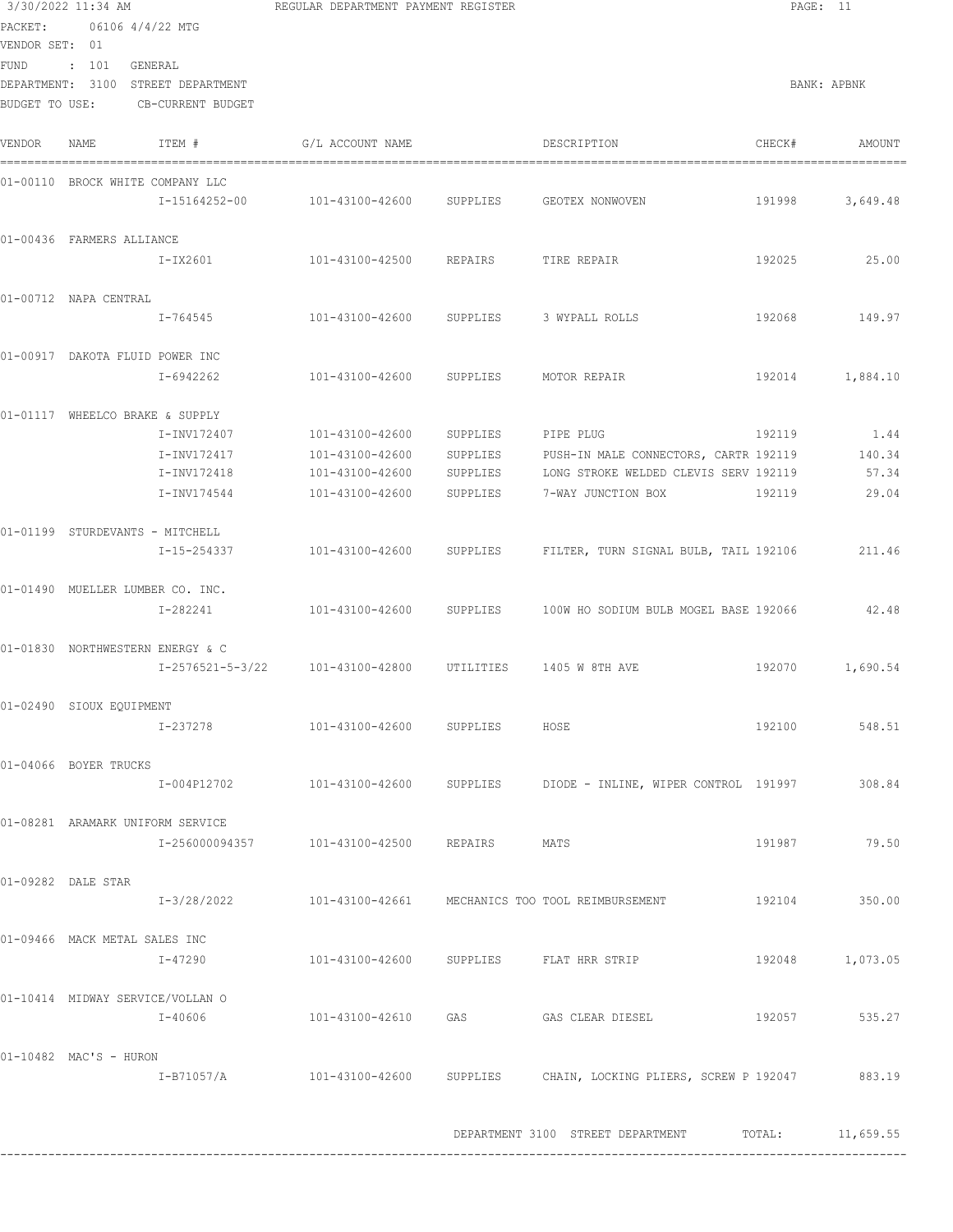| 3/30/2022 11:34 AM |             |                         | REGULAR DEPARTMENT PAYMENT REGISTER                                 |     |                                    |        | PAGE: 12    |
|--------------------|-------------|-------------------------|---------------------------------------------------------------------|-----|------------------------------------|--------|-------------|
| PACKET:            |             | 06106 4/4/22 MTG        |                                                                     |     |                                    |        |             |
| VENDOR SET: 01     |             |                         |                                                                     |     |                                    |        |             |
| <b>FUND</b>        | : 101       | GENERAL                 |                                                                     |     |                                    |        |             |
| DEPARTMENT:        | 3110        | PUBLIC WORKS ADMIN      |                                                                     |     |                                    |        | BANK: APBNK |
| BUDGET TO USE:     |             | CB-CURRENT BUDGET       |                                                                     |     |                                    |        |             |
| <b>VENDOR</b>      | <b>NAME</b> | ITEM #                  | G/L ACCOUNT NAME                                                    |     | DESCRIPTION                        | CHECK# | AMOUNT      |
| $01 - 00259$       |             | BLACKBURN MANUFACTURING |                                                                     |     |                                    |        |             |
|                    |             | I-0670132-IN            | 101-43110-42600 SUPPLIES                                            |     | FLO PINK WHITE                     | 191995 | 202.96      |
| 01-00658 APWA      |             |                         |                                                                     |     |                                    |        |             |
|                    |             | $I-69681-2022$          | 101-43110-42700 TRAVEL CONF D RENEWAL 5-1-2022 THROUGH 4/30/ 191986 |     |                                    |        | 740.00      |
| $01 - 03114$       | SUBWAY      |                         |                                                                     |     |                                    |        |             |
|                    |             | I-539154                | 101-43110-42750 PLANNING COMM MEALS                                 |     |                                    | 192108 | 24.16       |
| $01 - 10414$       |             | MIDWAY SERVICE/VOLLAN O |                                                                     |     |                                    |        |             |
|                    |             | $I - 40606$             | 101-43110-42610                                                     | GAS | GAS CLEAR DIESEL                   | 192057 | 821.06      |
|                    |             |                         |                                                                     |     |                                    |        |             |
|                    |             |                         |                                                                     |     | DEPARTMENT 3110 PUBLIC WORKS ADMIN | TOTAL: | 1,788.18    |
|                    |             |                         |                                                                     |     |                                    |        |             |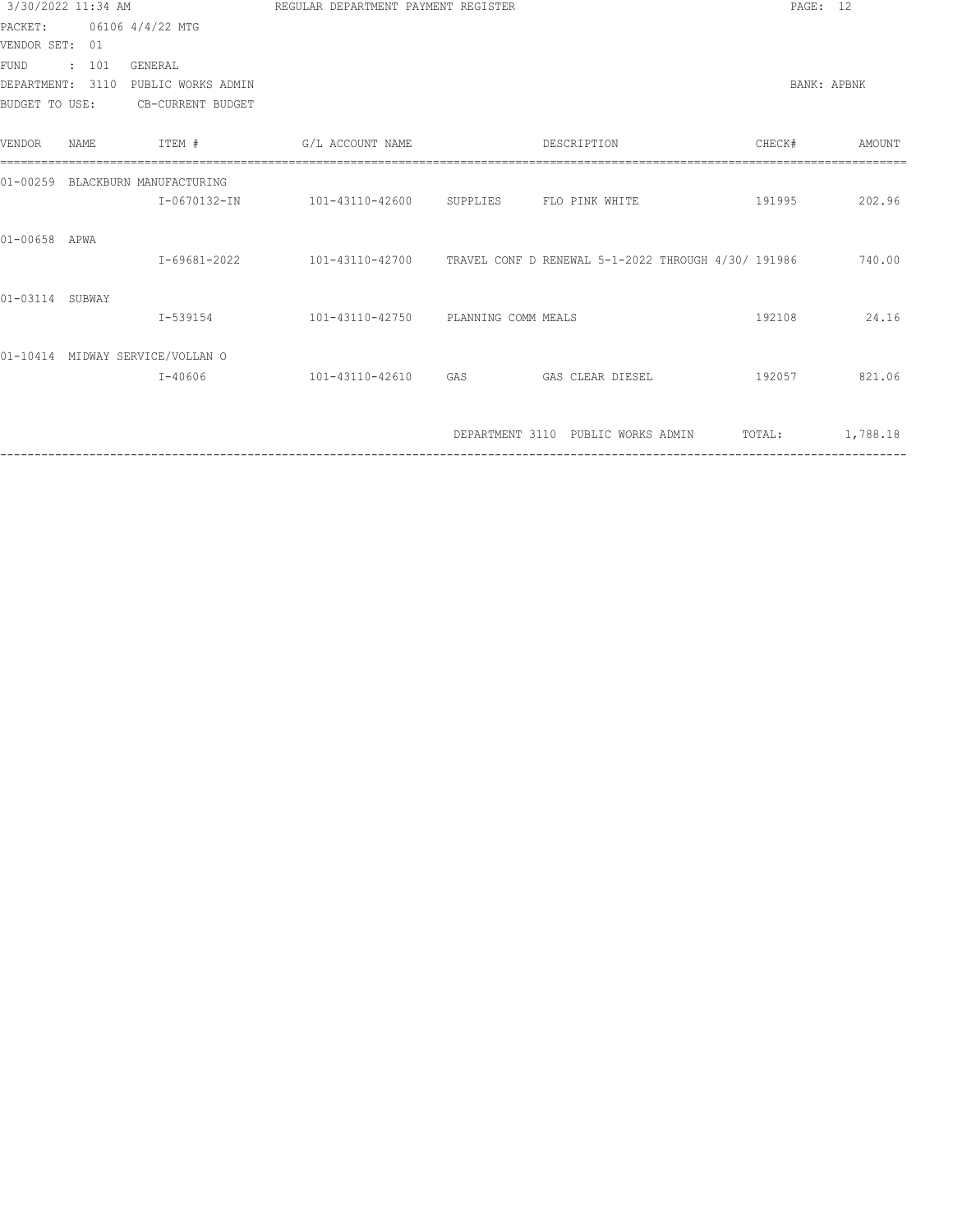| 3/30/2022 11:34 AM |       |                         | REGULAR DEPARTMENT PAYMENT REGISTER |           |                                | PAGE: 13    |        |
|--------------------|-------|-------------------------|-------------------------------------|-----------|--------------------------------|-------------|--------|
| PACKET:            |       | 06106 4/4/22 MTG        |                                     |           |                                |             |        |
| VENDOR SET: 01     |       |                         |                                     |           |                                |             |        |
| FUND               | : 101 | GENERAL                 |                                     |           |                                |             |        |
| DEPARTMENT:        | 3150  | STORM DRAINAGE          |                                     |           |                                | BANK: APBNK |        |
| BUDGET TO USE:     |       | CB-CURRENT BUDGET       |                                     |           |                                |             |        |
|                    |       |                         |                                     |           |                                |             |        |
| VENDOR             | NAME  | ITEM #                  | G/L ACCOUNT NAME                    |           | DESCRIPTION                    | CHECK#      | AMOUNT |
| $01 - 01830$       |       | NORTHWESTERN ENERGY & C |                                     |           |                                |             |        |
|                    |       |                         | I-3288018-9-3/22    101-43150-42800 | UTILITIES | CABELA DR                      | 192070      | 34.45  |
|                    |       |                         |                                     |           |                                |             |        |
|                    |       |                         |                                     |           | DEPARTMENT 3150 STORM DRAINAGE | TOTAL:      | 34.45  |
|                    |       |                         |                                     |           |                                |             |        |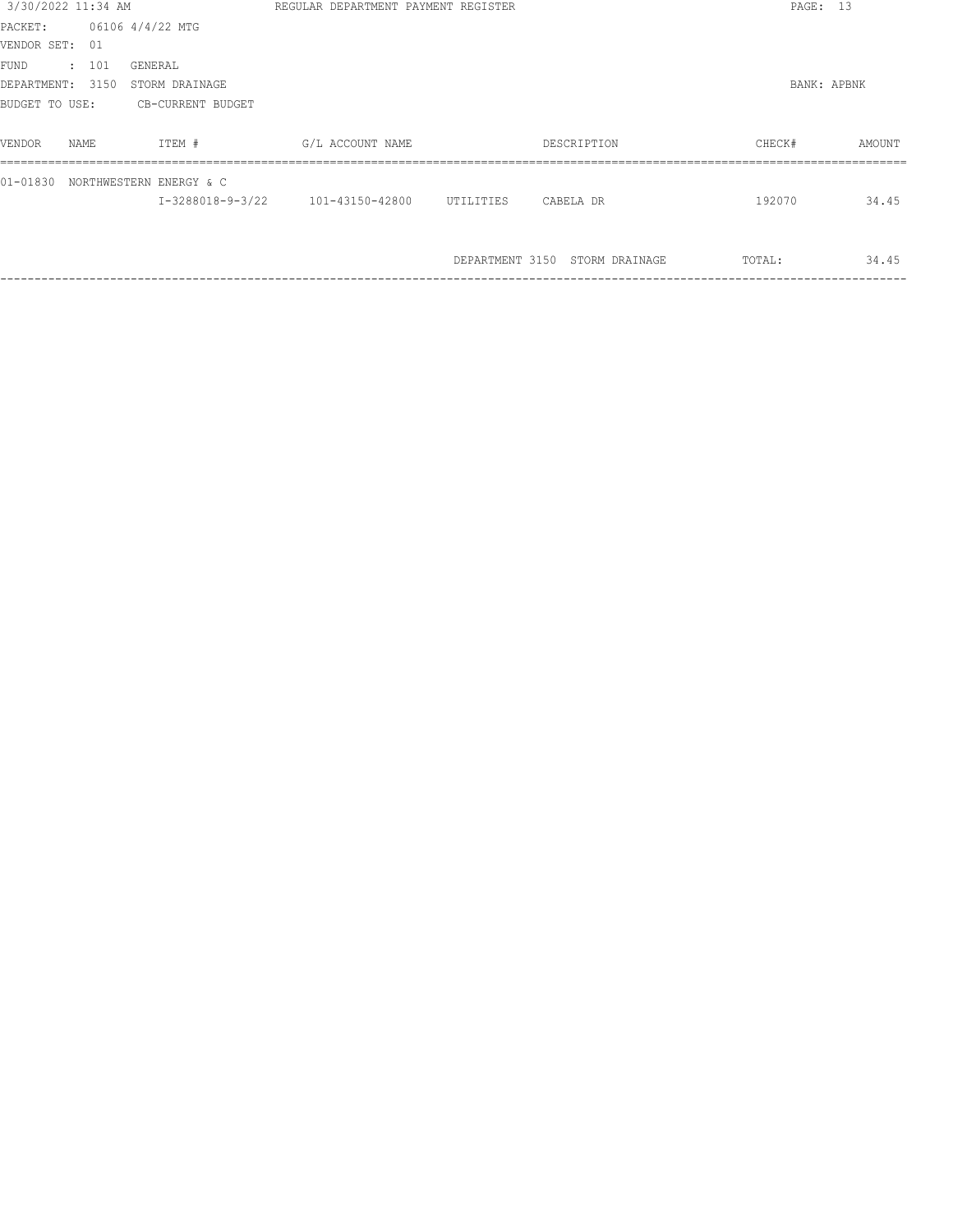|                | 3/30/2022 11:34 AM<br>06106 4/4/22 MTG |                                  | REGULAR DEPARTMENT PAYMENT REGISTER | PAGE: 14                                                          |               |               |
|----------------|----------------------------------------|----------------------------------|-------------------------------------|-------------------------------------------------------------------|---------------|---------------|
| PACKET:        |                                        |                                  |                                     |                                                                   |               |               |
| VENDOR SET: 01 |                                        |                                  |                                     |                                                                   |               |               |
| FUND           | : 101 GENERAL                          |                                  |                                     |                                                                   |               |               |
|                | DEPARTMENT: 3700 CEMETERY              |                                  |                                     |                                                                   |               | BANK: APBNK   |
|                |                                        | BUDGET TO USE: CB-CURRENT BUDGET |                                     |                                                                   |               |               |
| VENDOR         | NAME                                   | ITEM #                           | G/L ACCOUNT NAME                    | DESCRIPTION                                                       | CHECK#        | AMOUNT        |
|                | 01-00424 RUNNINGS SUPPLY INC           |                                  |                                     |                                                                   |               |               |
|                |                                        | I-1361932                        |                                     | 101-43700-42600 SUPPLIES & MA FUEL FILTER, NOZZLE, LETTERS 192089 |               | 83.87         |
|                |                                        | I-1362380                        |                                     | 101-43700-42600 SUPPLIES & MA BUSHING, FUEL HOSE, SWIVEL 192089   |               | 36.98         |
|                |                                        | 01-00428 CARQUEST AUTO PARTS INC |                                     |                                                                   |               |               |
|                |                                        | I-426795                         |                                     | 101-43700-42600 SUPPLIES & MA FILTERS                             | 192000        | 51.05         |
|                | 01-01199 STURDEVANTS - MITCHELL        |                                  |                                     |                                                                   |               |               |
|                |                                        | I-15-253632                      |                                     | 101-43700-42600 SUPPLIES & MA FUEL PUMP                           | 192106        | 79.53         |
|                |                                        | 01-01830 NORTHWESTERN ENERGY & C |                                     |                                                                   |               |               |
|                |                                        |                                  |                                     |                                                                   | 192070        | 308.10        |
|                |                                        |                                  |                                     |                                                                   | 192070        | 14.26         |
|                | 01-02495 SCOTT SUPPLY CO.              |                                  |                                     |                                                                   |               |               |
|                |                                        |                                  |                                     |                                                                   |               | 192095 254.25 |
|                |                                        | I-90303P                         |                                     | 101-43700-42600 SUPPLIES & MA HOSES                               | 192095        | 48.33         |
|                |                                        | 01-02880 THUNE TRUE VALUE HARDWA |                                     |                                                                   |               |               |
|                |                                        |                                  |                                     | I-A503377 101-43700-42600 SUPPLIES & MA MENDING PLATE             | 192111        | 14.77         |
|                |                                        | I-B250431                        |                                     | 101-43700-42600 SUPPLIES & MA ELBOW                               | 192111        | 4.49          |
|                |                                        |                                  |                                     | DEPARTMENT 3700 CEMETERY                                          | TOTAL: 895.63 |               |

------------------------------------------------------------------------------------------------------------------------------------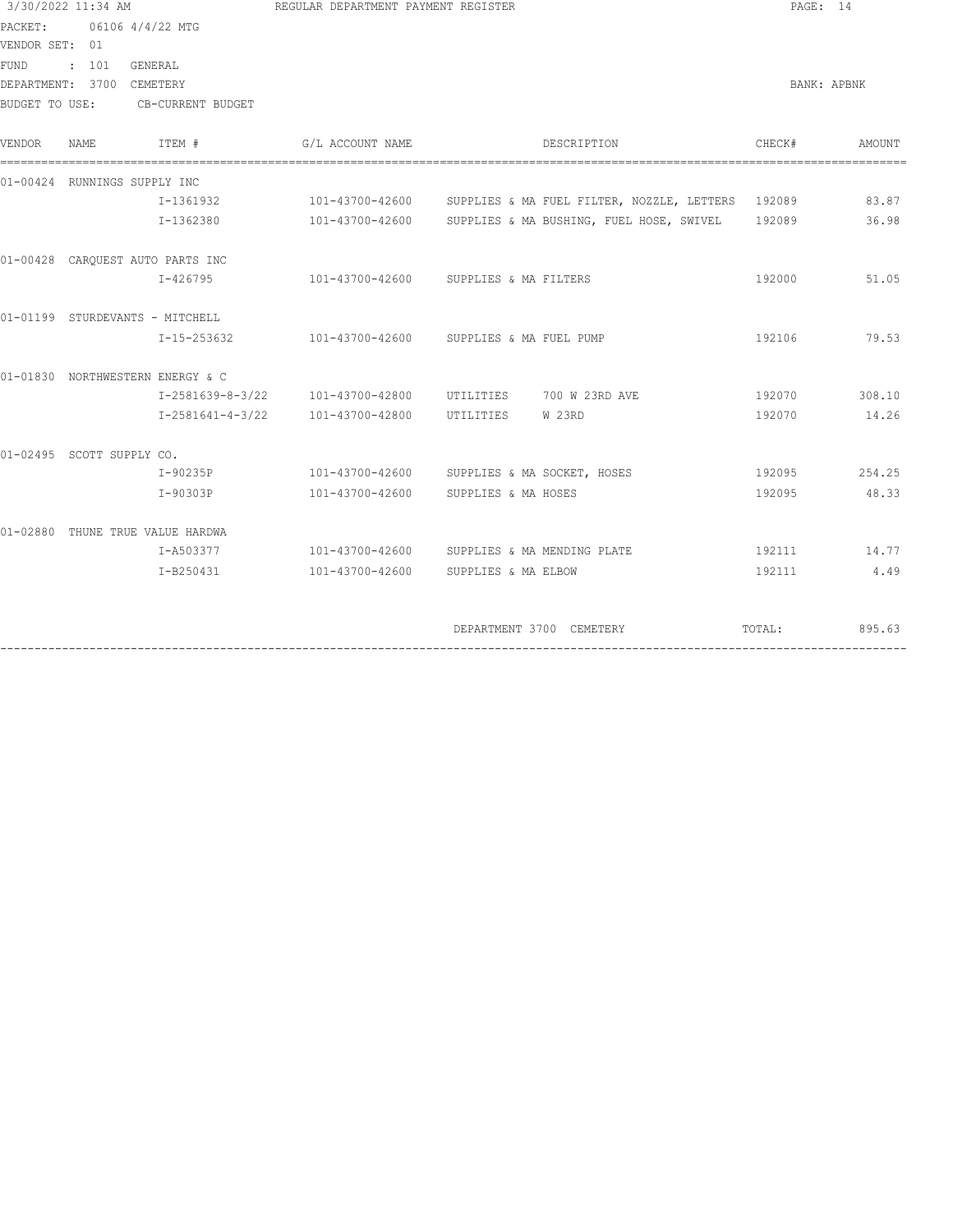| 3/30/2022 11:34 AM |       |                         | REGULAR DEPARTMENT PAYMENT REGISTER |                                                       | PAGE: 15    |          |
|--------------------|-------|-------------------------|-------------------------------------|-------------------------------------------------------|-------------|----------|
| PACKET:            |       | 06106 4/4/22 MTG        |                                     |                                                       |             |          |
| VENDOR SET: 01     |       |                         |                                     |                                                       |             |          |
| FUND               | : 101 | GENERAL                 |                                     |                                                       |             |          |
| DEPARTMENT: 4110   |       | HEALTH & WELFARE        |                                     |                                                       | BANK: APBNK |          |
| BUDGET TO USE:     |       | CB-CURRENT BUDGET       |                                     |                                                       |             |          |
|                    |       |                         |                                     |                                                       |             |          |
| VENDOR             | NAME  | ITEM #                  | G/L ACCOUNT NAME                    | DESCRIPTION                                           | CHECK#      | AMOUNT   |
| $01 - 00523$       |       | DAKOTA COUNSELING INST/ |                                     |                                                       |             |          |
|                    |       | I-2022 2ND OTR          |                                     | 101-44110-42940 DAKOTA COUNSE 2ND QTR 2022 ALLOCATION | 192013      | 6,562.50 |
|                    |       |                         |                                     |                                                       |             |          |
|                    |       |                         |                                     | DEPARTMENT 4110 HEALTH & WELFARE                      | TOTAL:      | 6,562.50 |
|                    |       |                         |                                     |                                                       |             |          |
|                    |       |                         |                                     |                                                       |             |          |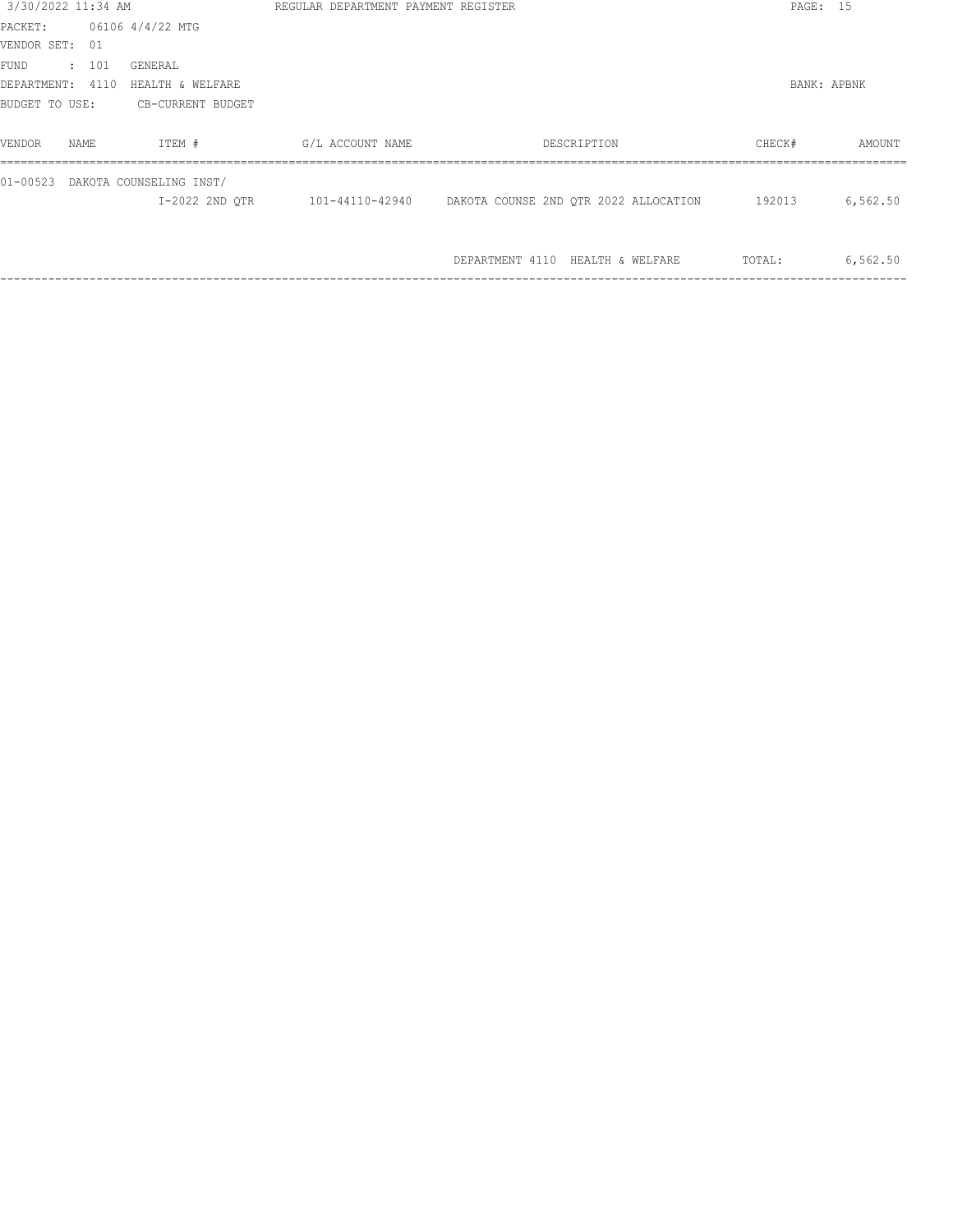|                  | 3/30/2022 11:34 AM |                                  | REGULAR DEPARTMENT PAYMENT REGISTER |                                                                      | PAGE: 16 |             |
|------------------|--------------------|----------------------------------|-------------------------------------|----------------------------------------------------------------------|----------|-------------|
| PACKET:          |                    | 06106 4/4/22 MTG                 |                                     |                                                                      |          |             |
| VENDOR SET: 01   |                    |                                  |                                     |                                                                      |          |             |
| <b>FUND</b>      | : 101              | GENERAL                          |                                     |                                                                      |          |             |
| DEPARTMENT: 4120 |                    | ANIMAL CONTROL                   |                                     |                                                                      |          | BANK: APBNK |
| BUDGET TO USE:   |                    | CB-CURRENT BUDGET                |                                     |                                                                      |          |             |
| VENDOR           | NAME               | ITEM #                           | G/L ACCOUNT NAME                    | DESCRIPTION                                                          | CHECK#   | AMOUNT      |
| $01 - 01830$     |                    | NORTHWESTERN ENERGY & C          |                                     |                                                                      |          |             |
|                  |                    |                                  |                                     | I-2719777-1-3/22 101-44120-42800 UTILITIES-POU 2020 WHAVENS NEW BLDG | 192070   | 214.80      |
| $01 - 09865$     |                    | MITCHELL ANIMAL RESCUE           |                                     |                                                                      |          |             |
|                  |                    | I-APRIL 2022                     |                                     | 101-44120-42900 IMPOUNDING DO APRIL PAYMENT                          | 192059   | 350.00      |
|                  |                    | 01-10414 MIDWAY SERVICE/VOLLAN O |                                     |                                                                      |          |             |
|                  |                    | $I - 40606$                      |                                     | 101-44120-42610 GAS OIL TIRES GAS CLEAR DIESEL                       | 192057   | 404.55      |
|                  |                    |                                  |                                     |                                                                      |          |             |
|                  |                    |                                  |                                     | DEPARTMENT 4120 ANIMAL CONTROL                                       | TOTAL:   | 969.35      |
|                  |                    |                                  |                                     |                                                                      |          |             |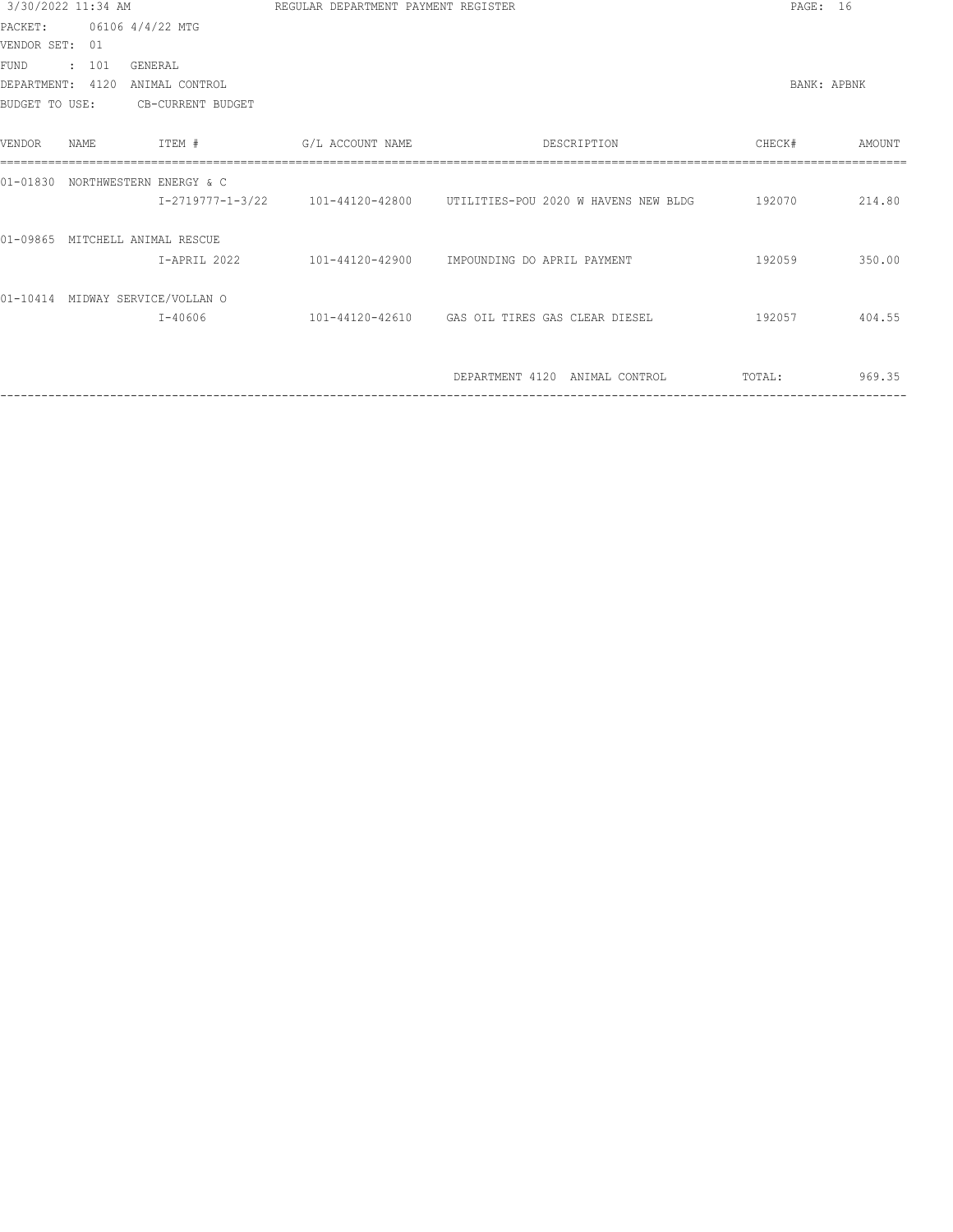| 3/30/2022 11:34 AM                                   | REGULAR DEPARTMENT PAYMENT REGISTER  |                                                                   | PAGE: 17    |           |
|------------------------------------------------------|--------------------------------------|-------------------------------------------------------------------|-------------|-----------|
| 06106 4/4/22 MTG<br>PACKET:                          |                                      |                                                                   |             |           |
| VENDOR SET:<br>01                                    |                                      |                                                                   |             |           |
| <b>FUND</b><br>101<br><b>GENERAL</b><br>$\mathbf{r}$ |                                      |                                                                   |             |           |
| 5000<br>CULTURE & RECREATION<br>DEPARTMENT:          |                                      |                                                                   | BANK: APBNK |           |
| CB-CURRENT BUDGET<br>BUDGET TO USE:                  |                                      |                                                                   |             |           |
| ITEM #<br>VENDOR<br>NAME                             | G/L ACCOUNT NAME                     | DESCRIPTION                                                       | CHECK#      | AMOUNT    |
| $01 - 03523$<br>MITCHELL EXCHANGE CLUB               |                                      |                                                                   |             |           |
| I-03232022                                           |                                      | 101-45000-42905 EXCHANGE CL F 2022 ALLOCATION                     | 192060      | 10,000.00 |
| $01 - 03947$<br>MITCHELL SKATING & HOCK              |                                      |                                                                   |             |           |
| $I-3/24/2022$                                        | 101-45000-42920 SPORTS AUTHOR EVENTS |                                                                   | 192062      | 5,000.00  |
| $01 - 10479$<br>DEPARTMENT OF SOUTH DAK              |                                      |                                                                   |             |           |
| $I-3/22/2022$                                        |                                      | 101-45000-42920 SPORTS AUTHOR 2022 SD VFW STATE CONVENTION 192019 |             | 3,130.00  |
|                                                      |                                      |                                                                   |             |           |
|                                                      |                                      | DEPARTMENT 5000 CULTURE & RECREATION                              | TOTAL:      | 18,130.00 |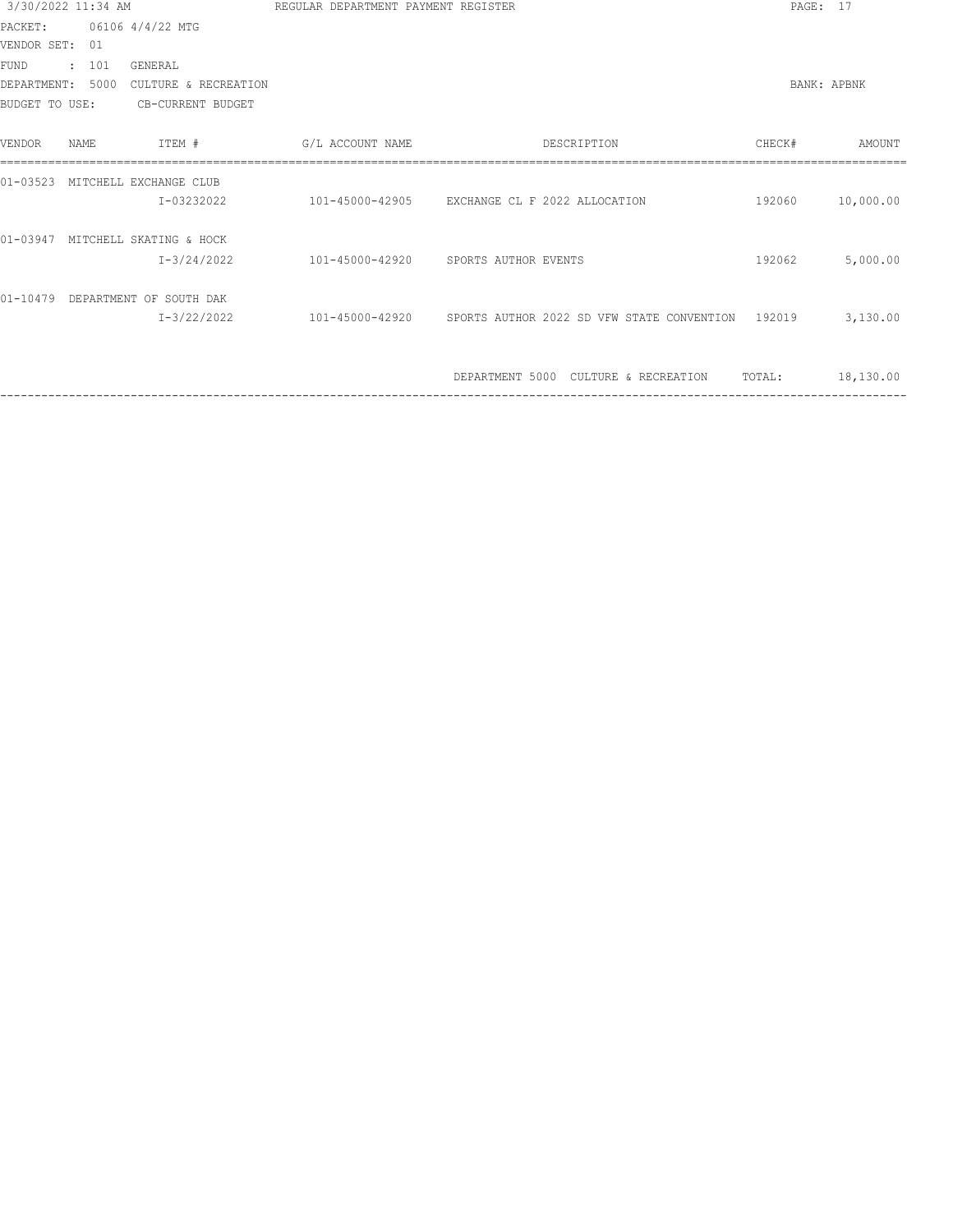|                  | 3/30/2022 11:34 AM       |                                  | REGULAR DEPARTMENT PAYMENT REGISTER |                           |                                   |        | PAGE: 18      |
|------------------|--------------------------|----------------------------------|-------------------------------------|---------------------------|-----------------------------------|--------|---------------|
| PACKET:          |                          | 06106 4/4/22 MTG                 |                                     |                           |                                   |        |               |
| VENDOR SET: 01   |                          |                                  |                                     |                           |                                   |        |               |
| FUND             | $\therefore$ 101         | GENERAL                          |                                     |                           |                                   |        |               |
|                  | DEPARTMENT: 5500 LIBRARY |                                  |                                     |                           |                                   |        | BANK: APBNK   |
| BUDGET TO USE:   |                          | CB-CURRENT BUDGET                |                                     |                           |                                   |        |               |
| VENDOR           | NAME                     | ITEM #                           | G/L ACCOUNT NAME                    |                           | DESCRIPTION                       | CHECK# | AMOUNT        |
|                  | 01-00553 DEMCO INC       |                                  |                                     |                           |                                   |        |               |
|                  |                          | I-7098691                        | 101-45500-42600                     |                           | SUPPLIES & MA PROCESSING SUPPLIES | 192018 | 529.40        |
|                  |                          | 01-01327 LEXISNEXIS MATTHEW BEND |                                     |                           |                                   |        |               |
|                  |                          | I-30572851                       | 101-45500-43420 BOOKS               |                           | REFERENCE MATERIALS               | 192044 | 78.08         |
|                  | 01-02811 JONES SUPPLIES  |                                  |                                     |                           |                                   |        |               |
|                  |                          | I-134792                         | 101-45500-42600                     |                           | SUPPLIES & MA CUSTODIAL SUPPLIES  | 192039 | 110.65        |
|                  |                          | I-134829                         | 101-45500-42600                     |                           | SUPPLIES & MA CUSTODIAL SUPPLIES  | 192039 | 153.50        |
|                  |                          | 01-03360 WHOLESALE ELECTRONICS I |                                     |                           |                                   |        |               |
|                  |                          | I-C20760040                      | 101-45500-42600                     | SUPPLIES & MA UPS BATTERY |                                   | 192120 | 32.25         |
|                  |                          | 01-05088 BLACKSTONE PUBLISHING   |                                     |                           |                                   |        |               |
|                  |                          | I-2029964                        | 101-45500-43421                     | AUDIO-VISUAL AUDIO BOOK   |                                   | 191996 | 31.99         |
|                  |                          | I-2031313                        | 101-45500-43421                     | AUDIO-VISUAL AUDIOBOOK    |                                   | 191996 | 51.99         |
|                  | 01-06583 BAKER & TAYLOR  |                                  |                                     |                           |                                   |        |               |
|                  |                          | I-2036599795                     | 101-45500-43420                     | BOOKS                     | BOOKS                             | 191991 | 236.83        |
| 01-09633 STAPLES |                          |                                  |                                     |                           |                                   |        |               |
|                  |                          | I-3502101204                     | 101-45500-42600                     | SUPPLIES & MA TIME CARDS  |                                   | 192102 | 54.72         |
|                  |                          | 01-09703 AMAZON CAPITAL SERVICES |                                     |                           |                                   |        |               |
|                  |                          |                                  | I-1M7P-4VLF-9X4J 101-45500-42600    | SUPPLIES & MA WIPES       |                                   | 191984 | 81.68         |
|                  |                          |                                  | I-1Q3D-QQ4N-69VT 101-45500-42600    | SUPPLIES & MA VINYL       |                                   | 191984 | 10.94         |
|                  |                          | 01-10218 INFO USA MARKETING INC  |                                     |                           |                                   |        |               |
|                  |                          |                                  |                                     |                           |                                   |        | 192035 470.00 |
|                  |                          |                                  |                                     |                           | DEPARTMENT 5500 LIBRARY           | TOTAL: | 1,842.03      |
|                  |                          |                                  |                                     | FUND                      | 101 GENERAL                       | TOTAL: | 138,525.38    |
|                  |                          |                                  |                                     |                           |                                   |        |               |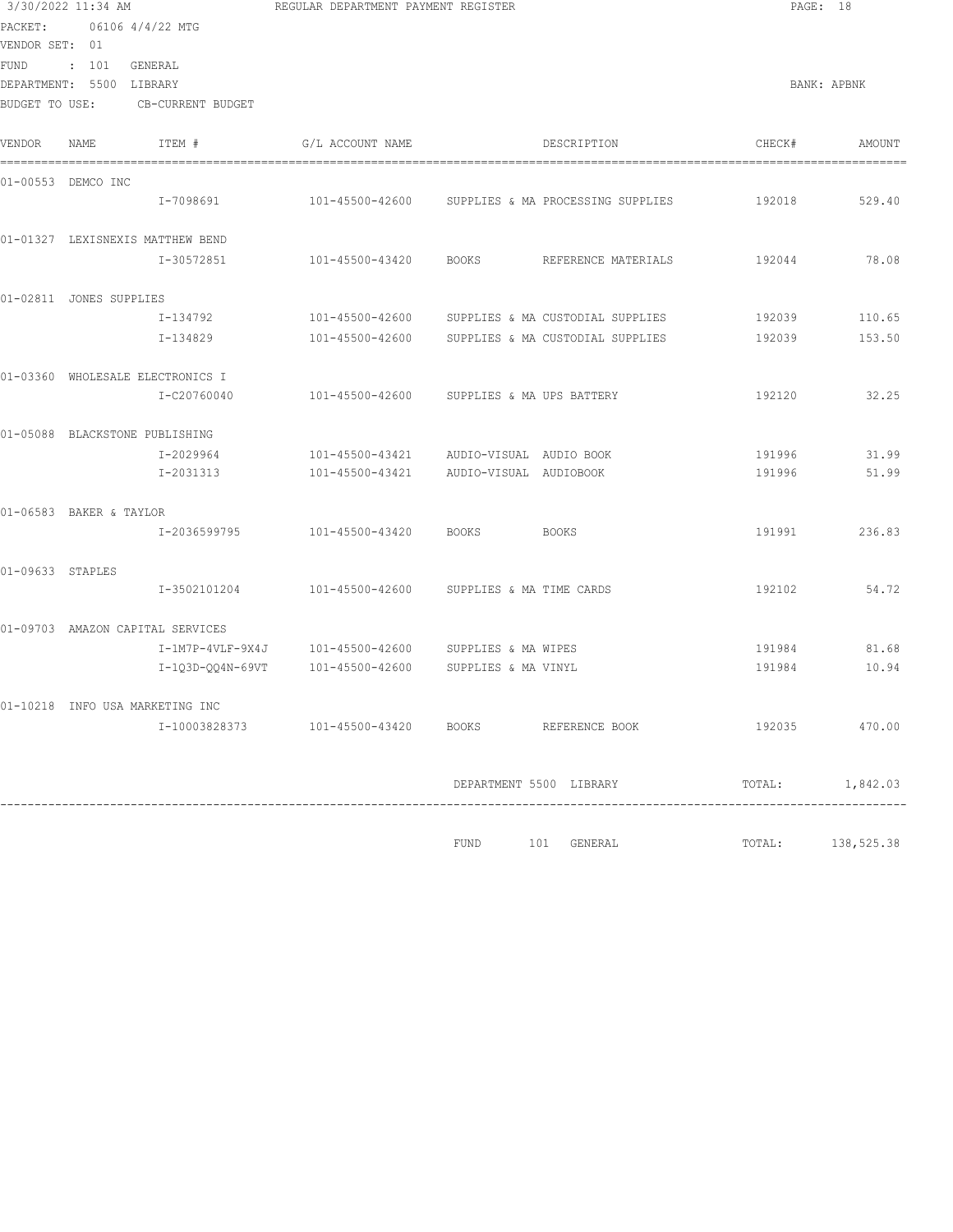|                | 3/30/2022 11:34 AM |                                        | REGULAR DEPARTMENT PAYMENT REGISTER |                                             |                                                     | PAGE: 19           |        |
|----------------|--------------------|----------------------------------------|-------------------------------------|---------------------------------------------|-----------------------------------------------------|--------------------|--------|
| PACKET:        |                    | 06106 4/4/22 MTG                       |                                     |                                             |                                                     |                    |        |
| VENDOR SET: 01 |                    |                                        |                                     |                                             |                                                     |                    |        |
| <b>FUND</b>    | : 201              | PARK FUND                              |                                     |                                             |                                                     |                    |        |
|                |                    | DEPARTMENT: 5110 RECREATION & AQUATICS |                                     |                                             |                                                     | <b>BANK: APBNK</b> |        |
| BUDGET TO USE: |                    | CB-CURRENT BUDGET                      |                                     |                                             |                                                     |                    |        |
| VENDOR         | NAME               | ITEM #                                 | G/L ACCOUNT NAME                    |                                             | DESCRIPTION                                         | CHECK#             | AMOUNT |
| 01-02790       | SUN GOLD SPORTS    |                                        |                                     |                                             |                                                     |                    |        |
|                |                    | $I-13989$                              |                                     |                                             | 201-45110-42600 SUPPLIES & MA REC VOLLEYBALL SHIRTS | 192109             | 210.00 |
|                |                    | PROJ: J52-SM-EOUIP P&A ADULT PROGRAMS  |                                     | SUPPLIES/MATERIAL-EQUIPMENT                 |                                                     |                    |        |
| $01 - 09633$   | STAPLES            |                                        |                                     |                                             |                                                     |                    |        |
|                |                    | I-3502446089                           |                                     | 201-45110-42600 SUPPLIES & MA RECEIPT PAPER |                                                     | 192102             | 31.18  |
|                |                    | PROJ: J51-SM-OFFIC P&A YOUTH PROGRAMS  |                                     | SUPPLIES/MATERIAL-OFFICE                    |                                                     |                    |        |
|                |                    |                                        |                                     |                                             |                                                     |                    |        |
|                |                    |                                        |                                     |                                             | DEPARTMENT 5110 RECREATION & AQUATICS               | TOTAL:             | 241.18 |
|                |                    |                                        |                                     |                                             |                                                     |                    |        |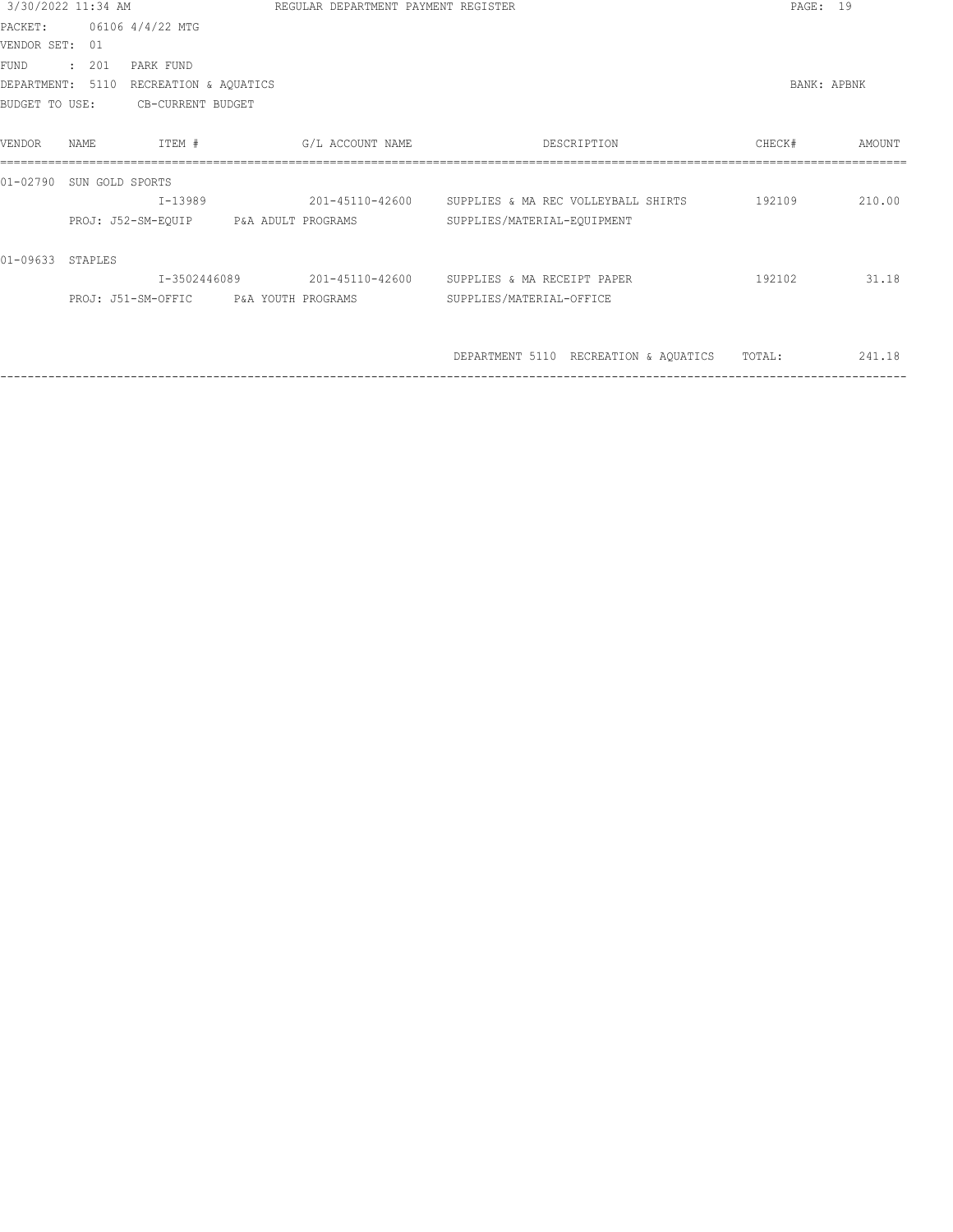|                           | 3/30/2022 11:34 AM                 | REGULAR DEPARTMENT PAYMENT REGISTER                                  |                                                                                     |        | PAGE: 20        |
|---------------------------|------------------------------------|----------------------------------------------------------------------|-------------------------------------------------------------------------------------|--------|-----------------|
| PACKET:<br>VENDOR SET: 01 | 06106 4/4/22 MTG                   |                                                                      |                                                                                     |        |                 |
| FUND                      | : 201 PARK FUND                    |                                                                      |                                                                                     |        |                 |
|                           | DEPARTMENT: 5140 RECREATION CENTER |                                                                      |                                                                                     |        | BANK: APBNK     |
|                           | BUDGET TO USE: CB-CURRENT BUDGET   |                                                                      |                                                                                     |        |                 |
| VENDOR                    | ITEM #<br>NAME                     | G/L ACCOUNT NAME                                                     | DESCRIPTION                                                                         | CHECK# | AMOUNT          |
|                           | 01-00520 HAWKINS INC               |                                                                      |                                                                                     |        |                 |
|                           |                                    | I-6141950 201-45140-42602 CHEMICALS CHEMICALS                        |                                                                                     |        | 192031 3,598.65 |
|                           |                                    | PROJ: J02-CHEMICAL INDOOR AQUATIC CTR CHEMICALS                      |                                                                                     |        |                 |
|                           | 01-01018 AUTOMATIC BUILDING CONT   |                                                                      |                                                                                     |        |                 |
|                           |                                    |                                                                      | I-178718 201-45140-42600 SUPPLIES & MA MONITOR CONTRACT 191988 100.00               |        |                 |
|                           |                                    | PROJ: J06-SM-EQUIP REC CTR-GENERAL BLDG SUPPLIES/MATERIAL-EQUIPMENT  |                                                                                     |        |                 |
|                           | 01-01450 MUTH ELECTRIC INC         |                                                                      |                                                                                     |        |                 |
|                           |                                    |                                                                      | I-646957 201-45140-42500 REPAIR & MAIN CHANGED LIGHTS TO LED, TIMER 192067 1,666.19 |        |                 |
|                           |                                    |                                                                      |                                                                                     |        |                 |
|                           | 01-01497 GRAINGER                  |                                                                      |                                                                                     |        |                 |
|                           |                                    |                                                                      | I-9241012112 201-45140-42500 REPAIR & MAIN BUTTON, JAM LOCK NUT 192030 22.22        |        |                 |
|                           |                                    | PROJ: J02-RM-EQUIP 1NDOOR AQUATIC CTR REPAIR/MAINT-EQUIPMENT         |                                                                                     |        |                 |
|                           | 01-01830 NORTHWESTERN ENERGY & C   |                                                                      |                                                                                     |        |                 |
|                           |                                    |                                                                      |                                                                                     | 192070 | 3,233.39        |
|                           |                                    | PROJ: J09-ELE/GAS REC CTR UTILITIES VTILITIES-ELECTRIC/GAS           |                                                                                     |        |                 |
|                           | 01-02560 PEPSI COLA COMPANY        |                                                                      |                                                                                     |        |                 |
|                           |                                    |                                                                      | I-97743917 201-45140-42601 CONCESSION SU CONCESSION PRODUCTS 192081 164.81          |        |                 |
|                           |                                    | PROJ: J05-CONC SUP REC CTR CONCESSIONS CONCESSION SUPPLY             |                                                                                     |        |                 |
|                           | 01-02567 S & M PRINTING COMPANY    |                                                                      |                                                                                     |        |                 |
|                           |                                    |                                                                      | I-78155 201-45140-42600 SUPPLIES & MA 24/7 POLICIES FORMS 192091 50.00              |        |                 |
|                           |                                    | PROJ: J06-SM-OFFIC REC CTR-GENERAL BLDG SUPPLIES/MATERIAL-OFFICE     |                                                                                     |        |                 |
|                           | 01-02840 TESSIER'S INC             |                                                                      |                                                                                     |        |                 |
|                           |                                    |                                                                      | I-TES063775 201-45140-42500 REPAIR & MAIN REPAIR HEAT PUMP 192110 1,606.46          |        |                 |
|                           |                                    | PROJ: J06-RM-HVAC REC CTR-GENERAL BLDG REPAIR/MAINT-HVAC             |                                                                                     |        |                 |
|                           | 01-02880 THUNE TRUE VALUE HARDWA   |                                                                      |                                                                                     |        |                 |
|                           |                                    |                                                                      | I-A503084 201-45140-42500 REPAIR & MAIN TOOL SET, WRENCH, HARDWARE 192111 65.56     |        |                 |
|                           |                                    | PROJ: J02-RM-EQUIP  INDOOR AQUATIC CTR  REPAIR/MAINT-EQUIPMENT       |                                                                                     |        |                 |
|                           | 01-04293 JCL SOLUTIONS             |                                                                      |                                                                                     |        |                 |
|                           |                                    |                                                                      | I-1282804 201-45140-42600 SUPPLIES & MA CLEANBREEZE BAG                             |        | 192038 29.86    |
|                           |                                    | PROJ: J06-SM-JANIT REC CTR-GENERAL BLDG SUPPLIES/MATERIAL-JANITORIAL |                                                                                     |        |                 |
|                           | 01-08594 MAKE IT MINE DESIGNS      |                                                                      |                                                                                     |        |                 |
|                           |                                    |                                                                      |                                                                                     |        | 192049 178.26   |
|                           |                                    | PROJ: J10-ADAM REC CTR UNIFORMS UNIFORMS-ADAM                        |                                                                                     |        |                 |
|                           | 01-09126 IDENTISYS INC             |                                                                      |                                                                                     |        |                 |
|                           |                                    | I-558453 201-45140-42600 SUPPLIES & MA KEY TAGS                      |                                                                                     |        | 192034 387.40   |
|                           |                                    | PROJ: J06-SM-OFFIC REC CTR-GENERAL BLDG SUPPLIES/MATERIAL-OFFICE     |                                                                                     |        |                 |

01-09633 STAPLES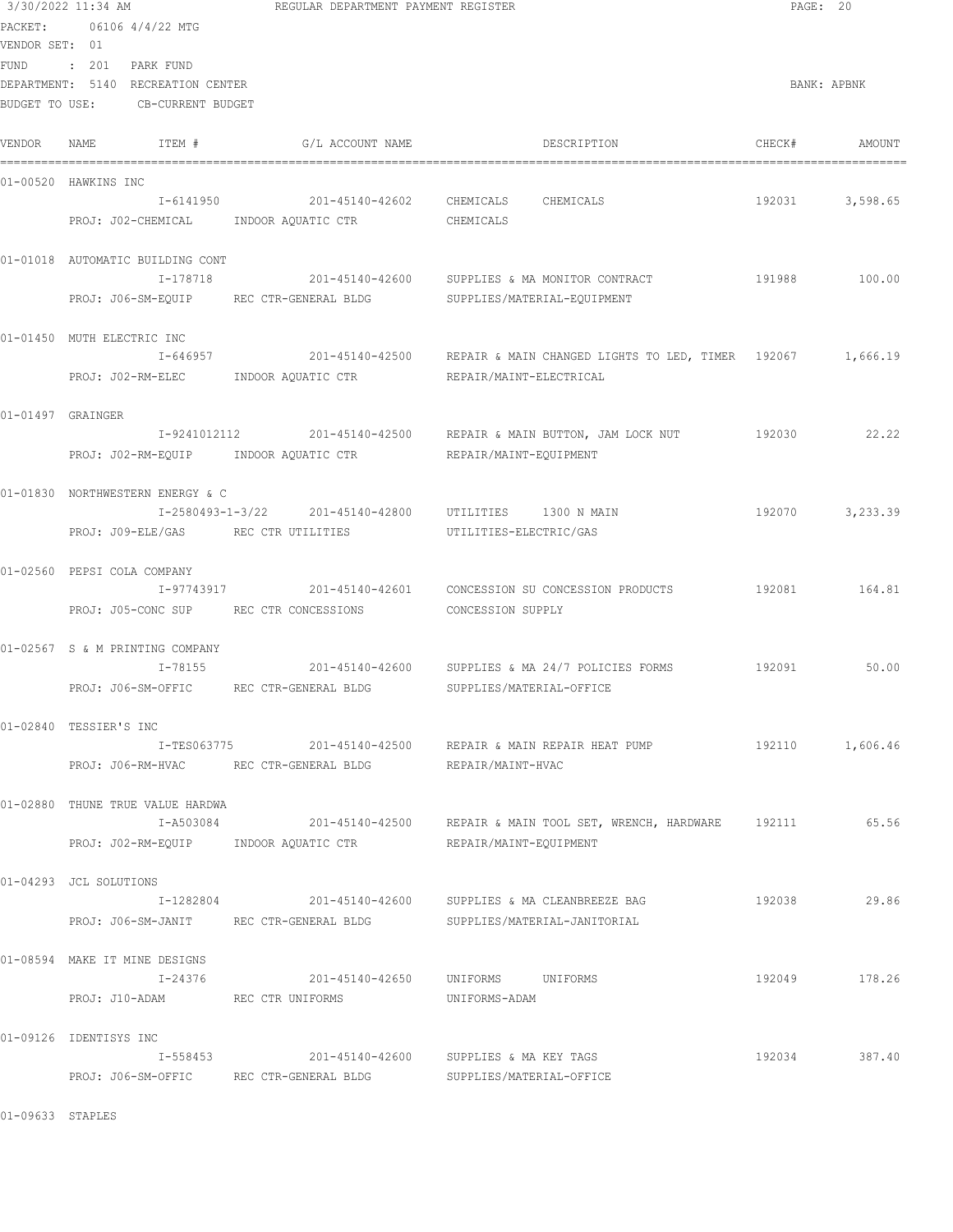| 3/30/2022 11:34 AM |       |                                    |           | REGULAR DEPARTMENT PAYMENT REGISTER                                  |                                   |                                   | PAGE: 21    |           |
|--------------------|-------|------------------------------------|-----------|----------------------------------------------------------------------|-----------------------------------|-----------------------------------|-------------|-----------|
|                    |       | PACKET: 06106 4/4/22 MTG           |           |                                                                      |                                   |                                   |             |           |
| VENDOR SET: 01     |       |                                    |           |                                                                      |                                   |                                   |             |           |
| <b>FUND</b>        | : 201 | PARK FUND                          |           |                                                                      |                                   |                                   |             |           |
|                    |       | DEPARTMENT: 5140 RECREATION CENTER |           |                                                                      |                                   |                                   | BANK: APBNK |           |
|                    |       | BUDGET TO USE: CB-CURRENT BUDGET   |           |                                                                      |                                   |                                   |             |           |
| VENDOR             | NAME. | TTEM #                             |           | G/L ACCOUNT NAME                                                     |                                   | DESCRIPTION                       | CHECK#      | AMOUNT    |
|                    |       |                                    |           |                                                                      |                                   |                                   |             |           |
| 01-09633 STAPLES   |       |                                    | continued |                                                                      |                                   |                                   |             |           |
|                    |       |                                    |           | I-3501620737 201-45140-42600 SUPPLIES & MA LAUNDRY DETERGENT         |                                   |                                   | 192102      | 99.94     |
|                    |       |                                    |           | PROJ: J06-SM-JANIT REC CTR-GENERAL BLDG                              | SUPPLIES/MATERIAL-JANITORIAL      |                                   |             |           |
|                    |       | T-3501698806                       |           | 201-45140-42600                                                      | SUPPLIES & MA JANITORIAL SUPPLIES |                                   | 192102      | 300.85    |
|                    |       |                                    |           | PROJ: J06-SM-JANIT REC CTR-GENERAL BLDG                              | SUPPLIES/MATERIAL-JANITORIAL      |                                   |             |           |
|                    |       | I-3501698807                       |           | 201-45140-42600                                                      | SUPPLIES & MA DEFOAMER            |                                   | 192102      | 22.62     |
|                    |       |                                    |           | PROJ: J06-SM-JANIT REC CTR-GENERAL BLDG                              | SUPPLIES/MATERIAL-JANITORIAL      |                                   |             |           |
|                    |       | I-3501772020                       |           | 201-45140-42600                                                      | SUPPLIES & MA JANITORIAL SUPPLIES |                                   | 192102      | 20.10     |
|                    |       |                                    |           | PROJ: J06-SM-JANIT REC CTR-GENERAL BLDG SUPPLIES/MATERIAL-JANITORIAL |                                   |                                   |             |           |
|                    |       |                                    |           |                                                                      |                                   |                                   |             |           |
|                    |       |                                    |           |                                                                      |                                   | DEPARTMENT 5140 RECREATION CENTER | TOTAL:      | 11,546.31 |

| - PELINININI - PELINI | TUDULUILIEUN ULINIUN | 1 V 11 11 1 |  |
|-----------------------|----------------------|-------------|--|
|                       |                      |             |  |
|                       |                      |             |  |
|                       |                      |             |  |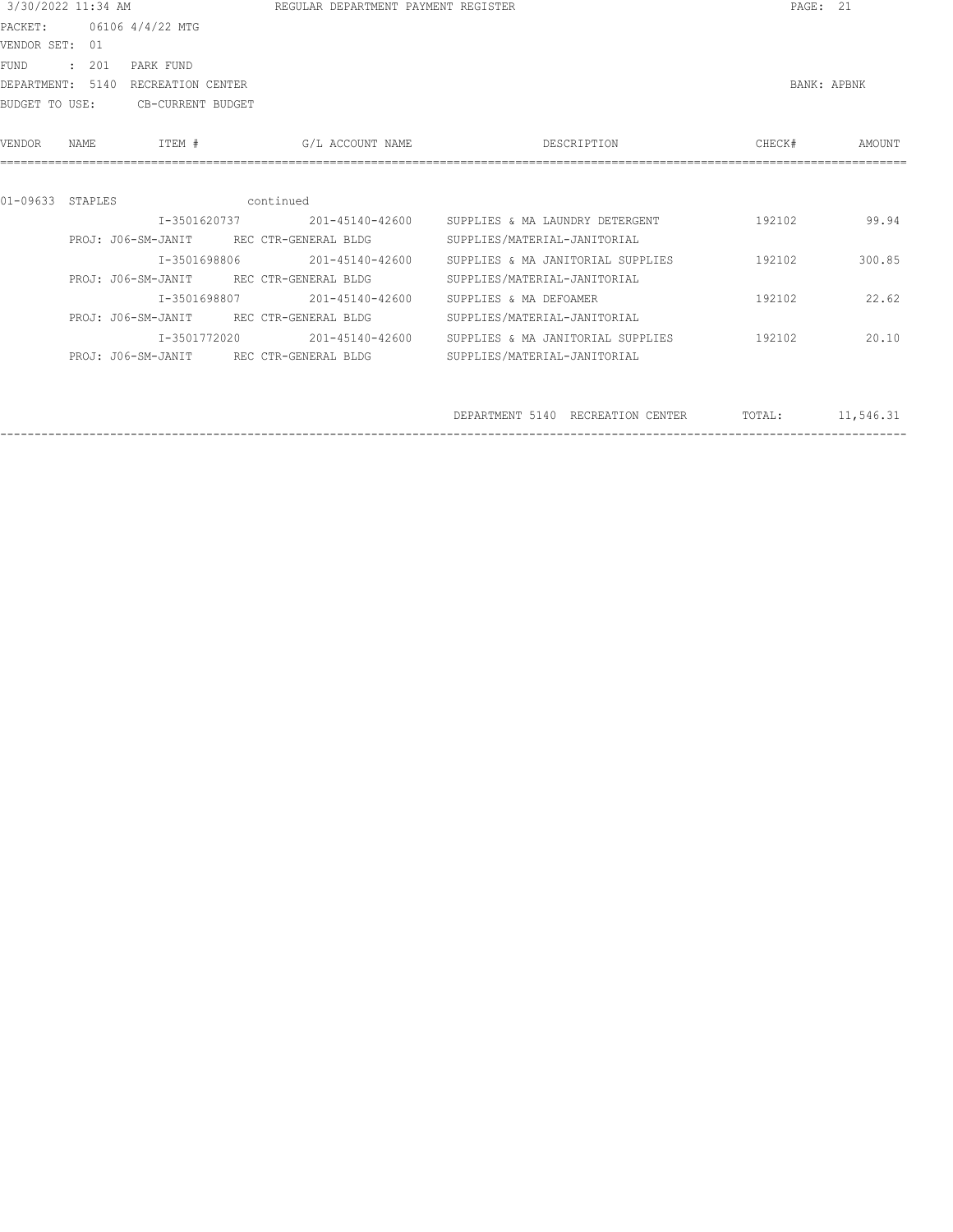|                | 3/30/2022 11:34 AM                                                    | REGULAR DEPARTMENT PAYMENT REGISTER                                             |                                                                              |                 | PAGE: 22     |
|----------------|-----------------------------------------------------------------------|---------------------------------------------------------------------------------|------------------------------------------------------------------------------|-----------------|--------------|
|                | PACKET: 06106 4/4/22 MTG                                              |                                                                                 |                                                                              |                 |              |
| VENDOR SET: 01 |                                                                       |                                                                                 |                                                                              |                 |              |
| FUND           | : 201 PARK FUND                                                       |                                                                                 |                                                                              |                 |              |
|                | DEPARTMENT: 5160 SPORTS COMPLEXES<br>BUDGET TO USE: CB-CURRENT BUDGET |                                                                                 |                                                                              |                 | BANK: APBNK  |
|                |                                                                       |                                                                                 |                                                                              |                 |              |
| VENDOR         | ITEM #<br>NAME                                                        | G/L ACCOUNT NAME                                                                | DESCRIPTION                                                                  | CHECK#          | AMOUNT       |
|                | 01-00436 FARMERS ALLIANCE                                             |                                                                                 |                                                                              |                 |              |
|                |                                                                       |                                                                                 | I-241702  201-45160-42610  GAS & FUEL  LP BOTTLE FILL                        | 192025 52.00    |              |
|                |                                                                       | PROJ: H01-42610 SPORTS COMPLEX EQUIPMENT GAS-FUEL                               |                                                                              |                 |              |
|                | 01-00537 DAKTRONICS INC                                               |                                                                                 |                                                                              |                 |              |
|                |                                                                       |                                                                                 | I-6972443 201-45160-43400 CAPITAL EQUIP SCOREBOARD                           | 192017          | 5,110.00     |
|                | PROJ: H05-43400 SOFTBALL                                              |                                                                                 | CAPITAL EQUIPMENT                                                            |                 |              |
|                | 01-01199 STURDEVANTS - MITCHELL                                       |                                                                                 |                                                                              |                 |              |
|                |                                                                       |                                                                                 | I-15-253634 201-45160-42500 REPAIR & MAIN REAR DRIVESHAFT                    | 192106 299.99   |              |
|                |                                                                       | PROJ: H01-42500 SPORTS COMPLEX EQUIPMENT REPAIR/MAINTENANCE                     |                                                                              |                 |              |
|                | 01-01490 MUELLER LUMBER CO. INC.                                      |                                                                                 |                                                                              |                 |              |
|                |                                                                       |                                                                                 | I-282237 201-45160-42600 SUPPLIES & MA GARDEN WEASEL CULTIVATOR 192066 25.49 |                 |              |
|                | PROJ: H04-42600 BASEBALL                                              |                                                                                 | SUPPLIES/MATERIALS                                                           |                 |              |
|                | 01-01830 NORTHWESTERN ENERGY & C                                      |                                                                                 |                                                                              |                 |              |
|                |                                                                       |                                                                                 |                                                                              |                 |              |
|                | PROJ: H06-42800 ARENA-NORTH RINK                                      |                                                                                 | UTILITIES                                                                    |                 |              |
|                |                                                                       |                                                                                 |                                                                              |                 | 2,010.19     |
|                |                                                                       | PROJ: H13-42800 ARENA-SOUTH RINK UTILITIES                                      |                                                                              |                 |              |
|                | 01-02679 MENARD'S INC                                                 |                                                                                 |                                                                              |                 |              |
|                |                                                                       |                                                                                 | $I-32525$ $201-45160-42500$ REPAIR & MAIN BATTERIES                          | 192052 45.97    |              |
|                | PROJ: H04-42500 BASEBALL                                              |                                                                                 | REPAIR/MAINTENANCE                                                           |                 |              |
|                | 01-02804 TMA STORES                                                   |                                                                                 |                                                                              |                 |              |
|                |                                                                       | I-88189                         201-45160-42500       REPAIR & MAIN TIRE REPAIR |                                                                              | 192114          | 125.71       |
|                |                                                                       | PROJ: H01-42500 SPORTS COMPLEX EQUIPMENT REPAIR/MAINTENANCE                     |                                                                              |                 |              |
|                |                                                                       | PROJ: H01-42500 SPORTS COMPLEX EQUIPMENT REPAIR/MAINTENANCE                     |                                                                              | 192114 19.92    |              |
|                |                                                                       |                                                                                 |                                                                              |                 |              |
|                | 01-02811 JONES SUPPLIES                                               |                                                                                 |                                                                              |                 |              |
|                |                                                                       | PROJ: H06-42600 ARENA-NORTH RINK                                                | I-134807 201-45160-42600 SUPPLIES & MA PAPER TOWELS, GLOVES 192039 233.86    |                 |              |
|                |                                                                       |                                                                                 | SUPPLIES-MATERIALS                                                           |                 |              |
|                | 01-02880 THUNE TRUE VALUE HARDWA                                      |                                                                                 |                                                                              |                 |              |
|                |                                                                       |                                                                                 | I-A503315 201-45160-42600 SUPPLIES & MA KEY TAGS                             |                 | 192111 11.95 |
|                | PROJ: H04-42600 BASEBALL                                              |                                                                                 | SUPPLIES/MATERIALS                                                           |                 |              |
|                |                                                                       |                                                                                 |                                                                              |                 |              |
|                |                                                                       | PROJ: H07-42500 PEPSI COMPLEX REPAIR/MAINTENANCE                                |                                                                              |                 |              |
|                | 01-03588 ZIMCO SUPPLY CO                                              |                                                                                 |                                                                              |                 |              |
|                |                                                                       |                                                                                 | I-163765 201-45160-42602 CHEMICALS CHEMICALS                                 | 192121 9,240.00 |              |
|                |                                                                       | PROJ: H07-42602 PEPSI COMPLEX                                                   | CHEMICALS                                                                    |                 |              |
|                | 01-04139 RIEDELL SHOES INC                                            |                                                                                 |                                                                              |                 |              |
|                |                                                                       | I-54862360  201-45160-42600  SUPPLIES & MA ICE SKATES                           |                                                                              | 192088 1,133.00 |              |
|                | PROJ: H13-42600 ARENA-SOUTH RINK                                      |                                                                                 | SUPPLIES-MAINTENANCE                                                         |                 |              |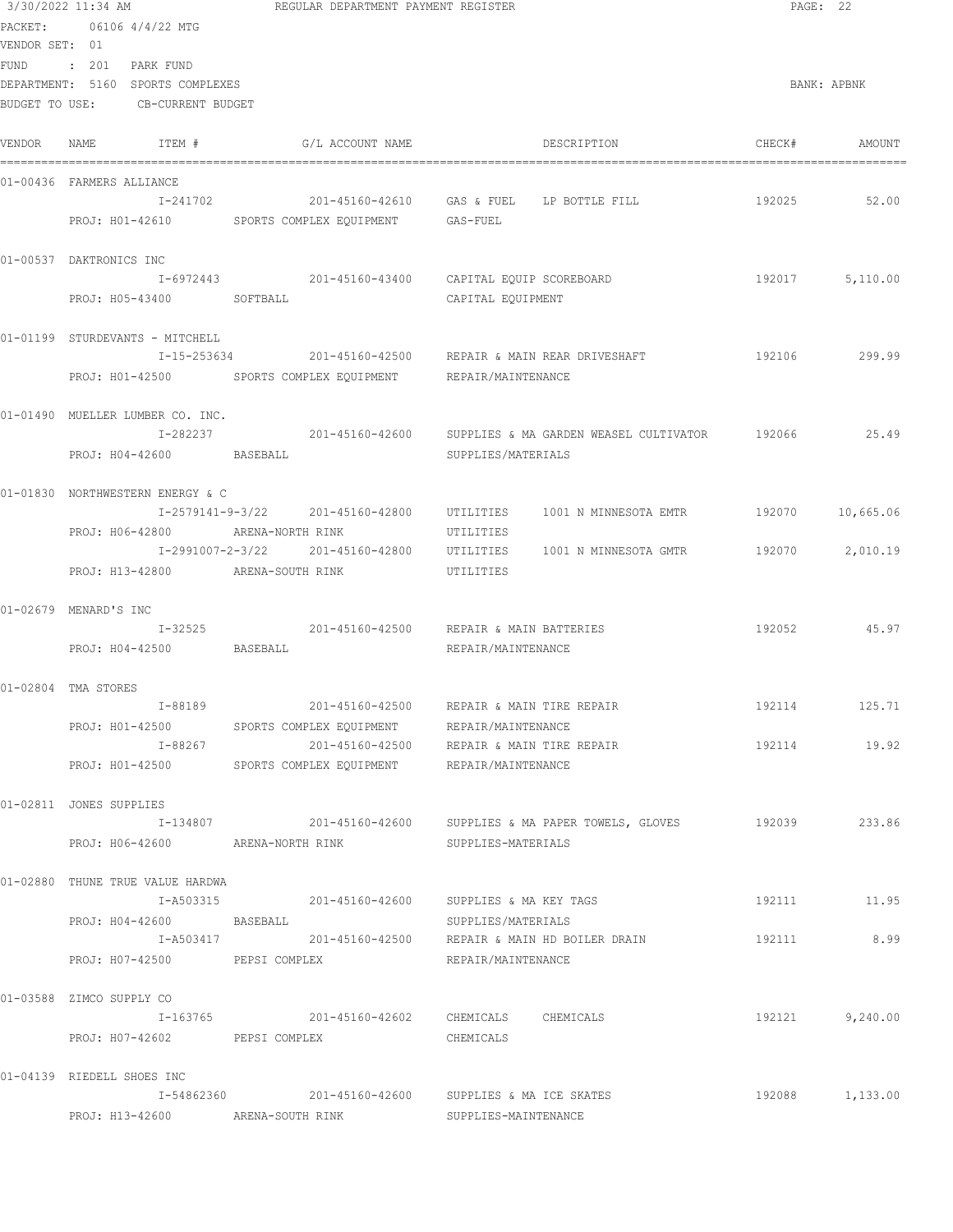| 3/30/2022 11:34 AM |                                   | REGULAR DEPARTMENT PAYMENT REGISTER                                                                     |                                                                                   | PAGE: 23     |               |  |
|--------------------|-----------------------------------|---------------------------------------------------------------------------------------------------------|-----------------------------------------------------------------------------------|--------------|---------------|--|
|                    | PACKET: 06106 4/4/22 MTG          |                                                                                                         |                                                                                   |              |               |  |
| VENDOR SET: 01     |                                   |                                                                                                         |                                                                                   |              |               |  |
|                    | FUND : 201 PARK FUND              |                                                                                                         |                                                                                   |              |               |  |
|                    | DEPARTMENT: 5160 SPORTS COMPLEXES |                                                                                                         |                                                                                   |              | BANK: APBNK   |  |
|                    | BUDGET TO USE: CB-CURRENT BUDGET  |                                                                                                         |                                                                                   |              |               |  |
| VENDOR             |                                   | $\begin{array}{lll}\texttt{NAME} & \texttt{IFEM} & \texttt{\#} & \texttt{G/L ACCOUNT NAME} \end{array}$ | DESCRIPTION                                                                       |              | CHECK# AMOUNT |  |
| 01-08256 ODEYS INC |                                   |                                                                                                         |                                                                                   |              |               |  |
|                    |                                   |                                                                                                         | I-122939 201-45160-42600 SUPPLIES & MA MOUND CLAY 50LB BAGS 192078 1,152.34       |              |               |  |
|                    | PROJ: H04-42600 BASEBALL          |                                                                                                         | SUPPLIES/MATERIALS                                                                |              |               |  |
|                    | 01-08281 ARAMARK UNIFORM SERVICE  |                                                                                                         |                                                                                   |              |               |  |
|                    |                                   |                                                                                                         | I-25600096836  201-45160-42500  REPAIR & MAIN MATS                                | 191987 51.32 |               |  |
|                    |                                   |                                                                                                         | PROJ: H06-42500 ARENA-NORTH RINK REPAIR-MAINTENANCE                               |              |               |  |
| 01-09633 STAPLES   |                                   |                                                                                                         |                                                                                   |              |               |  |
|                    |                                   |                                                                                                         | I-3502446088 201-45160-42600 SUPPLIES & MA HILIGHTERS, PENS 192102 11.42          |              |               |  |
|                    |                                   |                                                                                                         | PROJ: H13-42600 ARENA-SOUTH RINK SUPPLIES-MAINTENANCE                             |              |               |  |
|                    | 01-10411 MID-AMERICA GOLF & LAND  |                                                                                                         |                                                                                   |              |               |  |
|                    |                                   |                                                                                                         | I-2021-54 P.E. #3 201-45160-43300 CAPITAL IMPRO 2021-54 P.E. #3 192055 167,580.00 |              |               |  |
|                    | 01-10414 MIDWAY SERVICE/VOLLAN O  |                                                                                                         |                                                                                   |              |               |  |
|                    |                                   |                                                                                                         |                                                                                   |              | 192057 624.93 |  |
|                    |                                   |                                                                                                         |                                                                                   |              |               |  |
|                    |                                   |                                                                                                         | DEPARTMENT 5160 SPORTS COMPLEXES TOTAL: 198,402.14                                |              |               |  |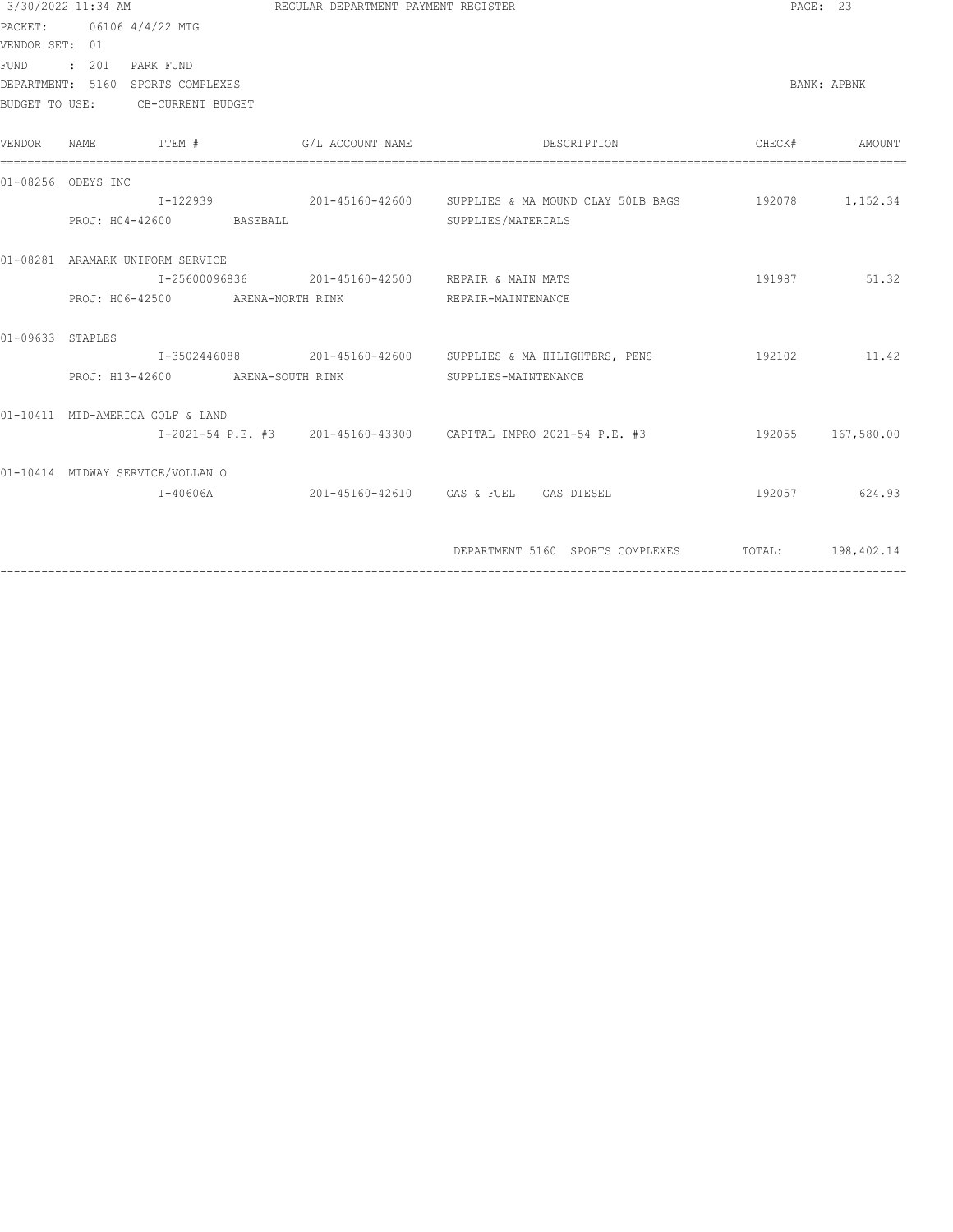|                                          | 3/30/2022 11:34 AM | PACKET: 06106 4/4/22 MTG                                 | REGULAR DEPARTMENT PAYMENT REGISTER                |                             |                                                                               | PAGE: 24     |               |
|------------------------------------------|--------------------|----------------------------------------------------------|----------------------------------------------------|-----------------------------|-------------------------------------------------------------------------------|--------------|---------------|
| VENDOR SET: 01<br>DEPARTMENT: 5210 PARKS |                    | FUND : 201 PARK FUND<br>BUDGET TO USE: CB-CURRENT BUDGET |                                                    |                             |                                                                               |              | BANK: APBNK   |
| VENDOR                                   |                    | NAME ITEM #                                              | G/L ACCOUNT NAME                                   |                             | DESCRIPTION                                                                   |              | CHECK# AMOUNT |
|                                          |                    | 01-00210 BAILEY METAL FABRICATOR                         |                                                    |                             |                                                                               |              |               |
|                                          |                    |                                                          |                                                    |                             | I-58835 201-45210-42500 REPAIR & MAIN DUMPSTER REPAIRS 191990 1,085.55        |              |               |
|                                          |                    | PROJ: H56-42500 HITCHCOCK PARK                           |                                                    | REPAIR/MAINTENANCE          |                                                                               |              |               |
| 01-00356 QUALIFIED PRESORT               |                    |                                                          |                                                    |                             |                                                                               |              |               |
|                                          |                    |                                                          | I-542958A 201-45210-42600 SUPPLIES & MA EZ FLATS   |                             |                                                                               |              | 192087 1.25   |
|                                          |                    | 01-00424 RUNNINGS SUPPLY INC                             |                                                    |                             |                                                                               |              |               |
|                                          |                    |                                                          | I-1358311 201-45210-42610 GAS & FUEL H-K ALL FLEET |                             |                                                                               | 192089       | 27.99         |
|                                          |                    |                                                          | PROJ: H50-42610 PARKS EQUIPMENT GAS/FUEL           |                             |                                                                               |              |               |
|                                          |                    | PROJ: H51-42600 PARK SHOP                                |                                                    | SUPPLIES/MATERIALS          |                                                                               | 192089       | 13.58         |
|                                          |                    |                                                          | I-1361507  201-45210-42650  UNIFORMS  LOGO'D TEES  |                             |                                                                               | 192089       | 50.97         |
|                                          |                    | PROJ: H51-42650 PARK SHOP                                |                                                    | UNIFORMS                    |                                                                               |              |               |
|                                          |                    | PROJ: H51-42650 PARK SHOP                                |                                                    | UNIFORMS                    | I-1361511 201-45210-42650 UNIFORMS LOGO'D JACKET, HOODIE, TEE 192089 161.97   |              |               |
|                                          |                    |                                                          |                                                    |                             |                                                                               |              |               |
|                                          |                    | 01-01199 STURDEVANTS - MITCHELL                          |                                                    |                             |                                                                               |              |               |
|                                          |                    | PROJ: H50-42500 PARKS EQUIPMENT                          |                                                    | REPAIR/MAINTENANCE          |                                                                               | 192106 12.02 |               |
|                                          |                    |                                                          |                                                    |                             |                                                                               |              |               |
| 01-01325 MEYERS OIL CO                   |                    |                                                          |                                                    |                             |                                                                               |              |               |
|                                          |                    |                                                          | PROJ: H50-42610 PARKS EQUIPMENT GAS/FUEL           |                             | I-36622 201-45210-42610 GAS & FUEL OIL FOR EQUIPMENT 202053 932.25            |              |               |
|                                          |                    |                                                          |                                                    |                             |                                                                               |              |               |
|                                          |                    | 01-01830 NORTHWESTERN ENERGY & C                         |                                                    |                             |                                                                               |              |               |
|                                          |                    | PROJ: H77-42800 SPORTSMANS CLUB                          |                                                    |                             |                                                                               |              |               |
|                                          |                    |                                                          |                                                    | UTILITIES                   |                                                                               |              | 192070 170.98 |
|                                          |                    | PROJ: H87-42800 PATTON YOUNG                             |                                                    | UTILITIES                   |                                                                               |              |               |
|                                          |                    |                                                          |                                                    |                             |                                                                               | 192070       | 20.17         |
|                                          |                    |                                                          | PROJ: H79-42800 LAKE PARK ACCESS AREAS             | UTILITIES                   |                                                                               | 192070       | 45.23         |
|                                          |                    | PROJ: H65-42800 AMPHITHEATER                             |                                                    | UTILITIES                   |                                                                               |              |               |
|                                          |                    |                                                          |                                                    |                             |                                                                               | 192070       | 10.00         |
|                                          |                    | PROJ: H60-42800 NORTHRIDGE PARK                          |                                                    | <b>Example 10 UTILITIES</b> |                                                                               |              |               |
|                                          |                    | 01-02537 SHERWIN-WILLIAMS COMPAN                         |                                                    |                             |                                                                               |              |               |
|                                          |                    |                                                          |                                                    |                             | I-4011-2 201-45210-42600 SUPPLIES & MA GALLON OIL WHITE PRMR 192098 69.47     |              |               |
|                                          |                    | PROJ: H66-42600 CAMP ARROYA                              |                                                    | SUPPLIES/MATERIALS          |                                                                               |              |               |
| 01-02679 MENARD'S INC                    |                    |                                                          |                                                    |                             |                                                                               |              |               |
|                                          |                    |                                                          |                                                    |                             | I-32173 201-45210-42600 SUPPLIES & MA CUTTING WHEEL SANDING DISC 192052 17.89 |              |               |
|                                          |                    | PROJ: H51-42600 PARK SHOP                                |                                                    | SUPPLIES/MATERIALS          |                                                                               |              |               |
|                                          |                    | PROJ: H51-42600 PARK SHOP                                |                                                    | SUPPLIES/MATERIALS          |                                                                               |              |               |
|                                          |                    |                                                          |                                                    |                             |                                                                               |              |               |
| 01-02790 SUN GOLD SPORTS                 |                    |                                                          |                                                    |                             |                                                                               |              |               |
|                                          |                    | PROJ: H51-42650 PARK SHOP                                | I-14014  201-45210-42650  UNIFORMS  UNIFORMS       | UNIFORMS                    |                                                                               | 192109       | 30.00         |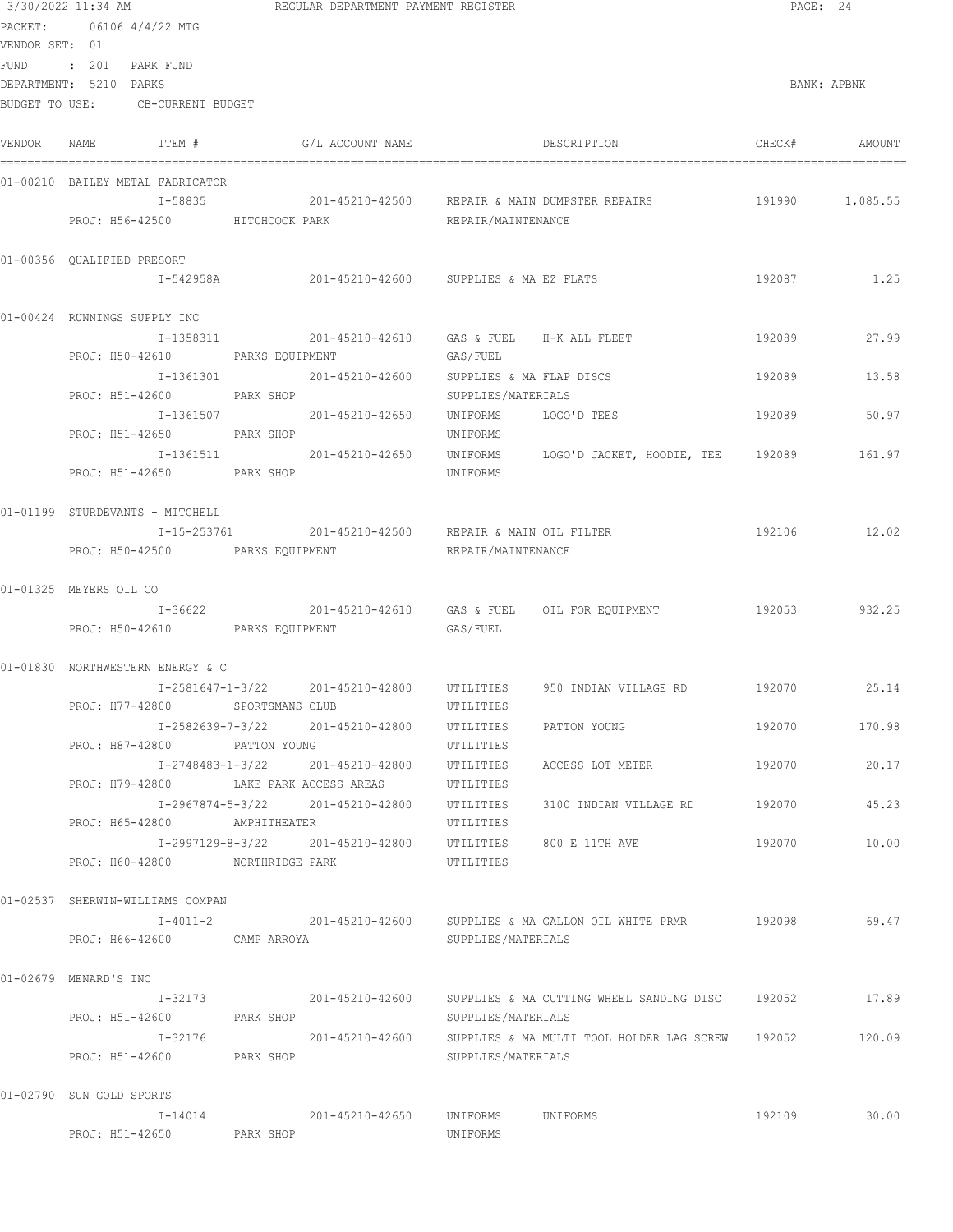|                  | 3/30/2022 11:34 AM                 | REGULAR DEPARTMENT PAYMENT REGISTER                | PAGE: 25                                                                 |               |          |
|------------------|------------------------------------|----------------------------------------------------|--------------------------------------------------------------------------|---------------|----------|
|                  | PACKET: 06106 4/4/22 MTG           |                                                    |                                                                          |               |          |
| VENDOR SET: 01   |                                    |                                                    |                                                                          |               |          |
| FUND             | $\cdot$ 201<br>PARK FUND           |                                                    |                                                                          |               |          |
|                  | DEPARTMENT: 5210 PARKS             |                                                    |                                                                          | BANK: APBNK   |          |
|                  | BUDGET TO USE: CB-CURRENT BUDGET   |                                                    |                                                                          |               |          |
| VENDOR           | ITEM #<br>NAME.                    | G/L ACCOUNT NAME                                   | DESCRIPTION                                                              | CHECK#        | AMOUNT   |
|                  |                                    |                                                    |                                                                          |               |          |
|                  | 01-02790 SUN GOLD SPORTS continued |                                                    |                                                                          |               |          |
|                  |                                    |                                                    | I-14015  201-45210-42650  UNIFORMS EMBROIDERY                            | 192109 30.00  |          |
|                  | PROJ: H51-42650 PARK SHOP          |                                                    | UNIFORMS                                                                 |               |          |
|                  | 01-08130 C & B OPERATIONS LLC      |                                                    |                                                                          |               |          |
|                  |                                    |                                                    | I-11545512 201-45210-42500 REPAIR & MAIN PUSH MOWER REPAIR 191999 124.74 |               |          |
|                  |                                    | PROJ: H50-42500 PARKS EQUIPMENT REPAIR/MAINTENANCE |                                                                          |               |          |
| 01-09633 STAPLES |                                    |                                                    |                                                                          |               |          |
|                  |                                    |                                                    | I-3501620732 201-45210-42600 SUPPLIES & MA TOILET PAPER                  | 192102 152.13 |          |
|                  | PROJ: H87-42600 PATTON YOUNG       |                                                    | SUPPLIES-MAINTENANCE                                                     |               |          |
|                  |                                    |                                                    | I-3501973508 201-45210-42600 SUPPLIES & MA SOAP DISPENSER                | 192102 242.94 |          |
|                  | PROJ: H87-42600 PATTON YOUNG       |                                                    | SUPPLIES-MAINTENANCE                                                     |               |          |
|                  |                                    |                                                    | DEPARTMENT 5210 PARKS                                                    | TOTAL:        | 3,344.36 |

------------------------------------------------------------------------------------------------------------------------------------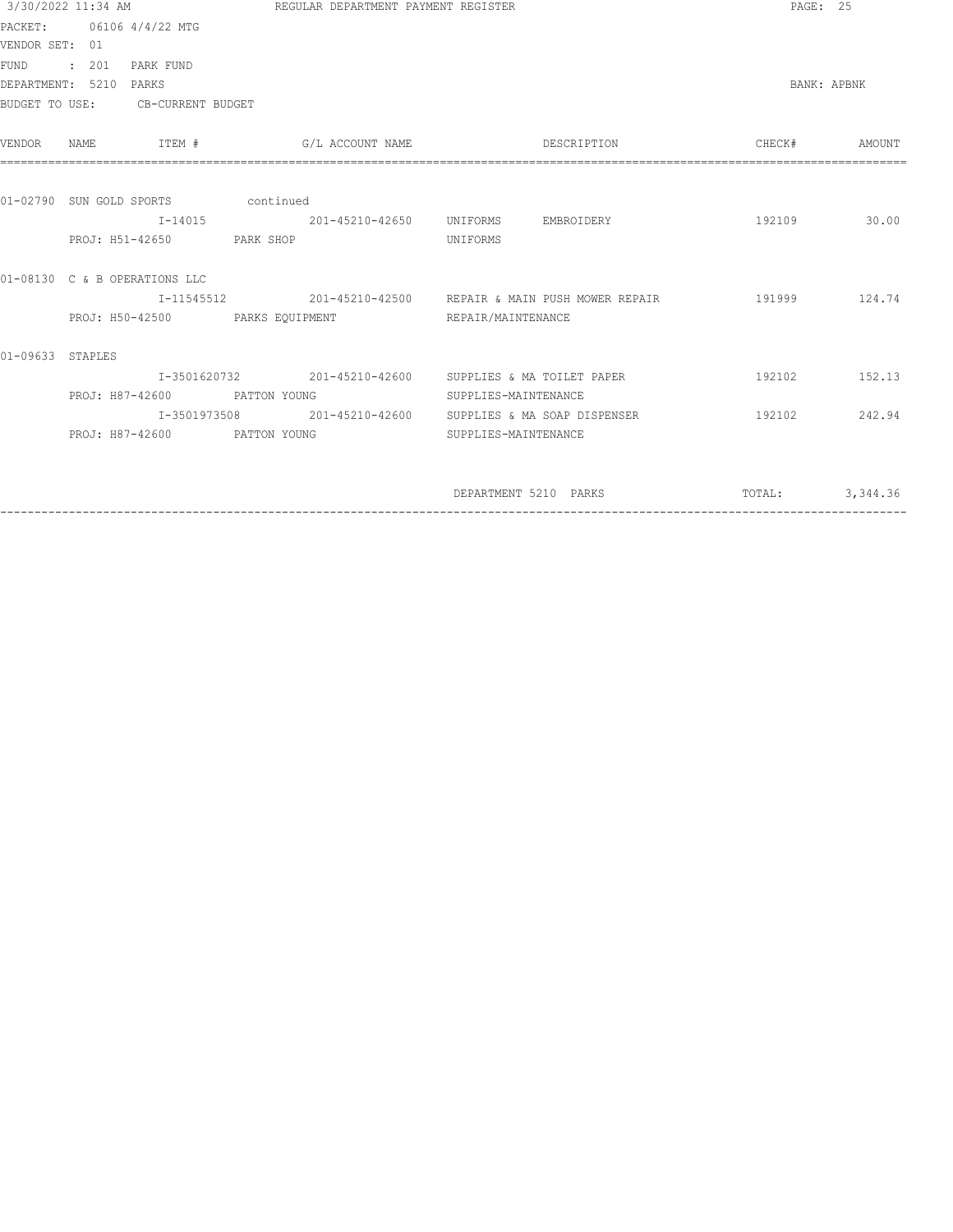| 3/30/2022 11:34 AM |       |                                  | REGULAR DEPARTMENT PAYMENT REGISTER |                                                                   | PAGE: 26 |             |
|--------------------|-------|----------------------------------|-------------------------------------|-------------------------------------------------------------------|----------|-------------|
| PACKET:            |       | 06106 4/4/22 MTG                 |                                     |                                                                   |          |             |
| VENDOR SET: 01     |       |                                  |                                     |                                                                   |          |             |
| <b>FUND</b>        | : 201 | PARK FUND                        |                                     |                                                                   |          |             |
|                    |       | DEPARTMENT: 5220 SUPERVISION     |                                     |                                                                   |          | BANK: APBNK |
| BUDGET TO USE:     |       | CB-CURRENT BUDGET                |                                     |                                                                   |          |             |
| <b>VENDOR</b>      | NAME. | TTEM #                           | G/L ACCOUNT NAME                    | DESCRIPTION                                                       | CHECK#   | AMOUNT      |
|                    |       | 01-01590 MCLEOD'S PRINTING       |                                     |                                                                   |          |             |
|                    |       | $I - 57011$                      |                                     | 201-45220-42600 SUPPLIES & MA CHAIR                               | 192051   | 362.90      |
|                    |       | 01-03267 WALMART/CAPITAL ONE     |                                     |                                                                   |          |             |
|                    |       | I-7RDZS211C002                   |                                     | 201-45220-42600 SUPPLIES & MA PHONE CASE                          | 192118   | 15.76       |
| $01 - 09509$       |       | INNOVATIVE OFFICE SOLUT          |                                     |                                                                   |          |             |
|                    |       | I-IN3720180                      |                                     | 201-45220-42600 SUPPLIES & MA TAPE DISPENSER, STAPLER 192036      |          | 36.84       |
|                    |       | 01-09703 AMAZON CAPITAL SERVICES |                                     |                                                                   |          |             |
|                    |       |                                  |                                     | I-136K-1NJV-QLMN 201-45220-42600 SUPPLIES & MA DUAL MONITOR STAND | 191984   | 59.99       |
|                    |       |                                  |                                     |                                                                   |          |             |
|                    |       |                                  |                                     | DEPARTMENT 5220 SUPERVISION                                       | TOTAL:   | 475.49      |
|                    |       |                                  |                                     |                                                                   |          |             |
|                    |       |                                  |                                     | 201 PARK FUND<br><b>FUND</b>                                      | TOTAL:   | 214,009.48  |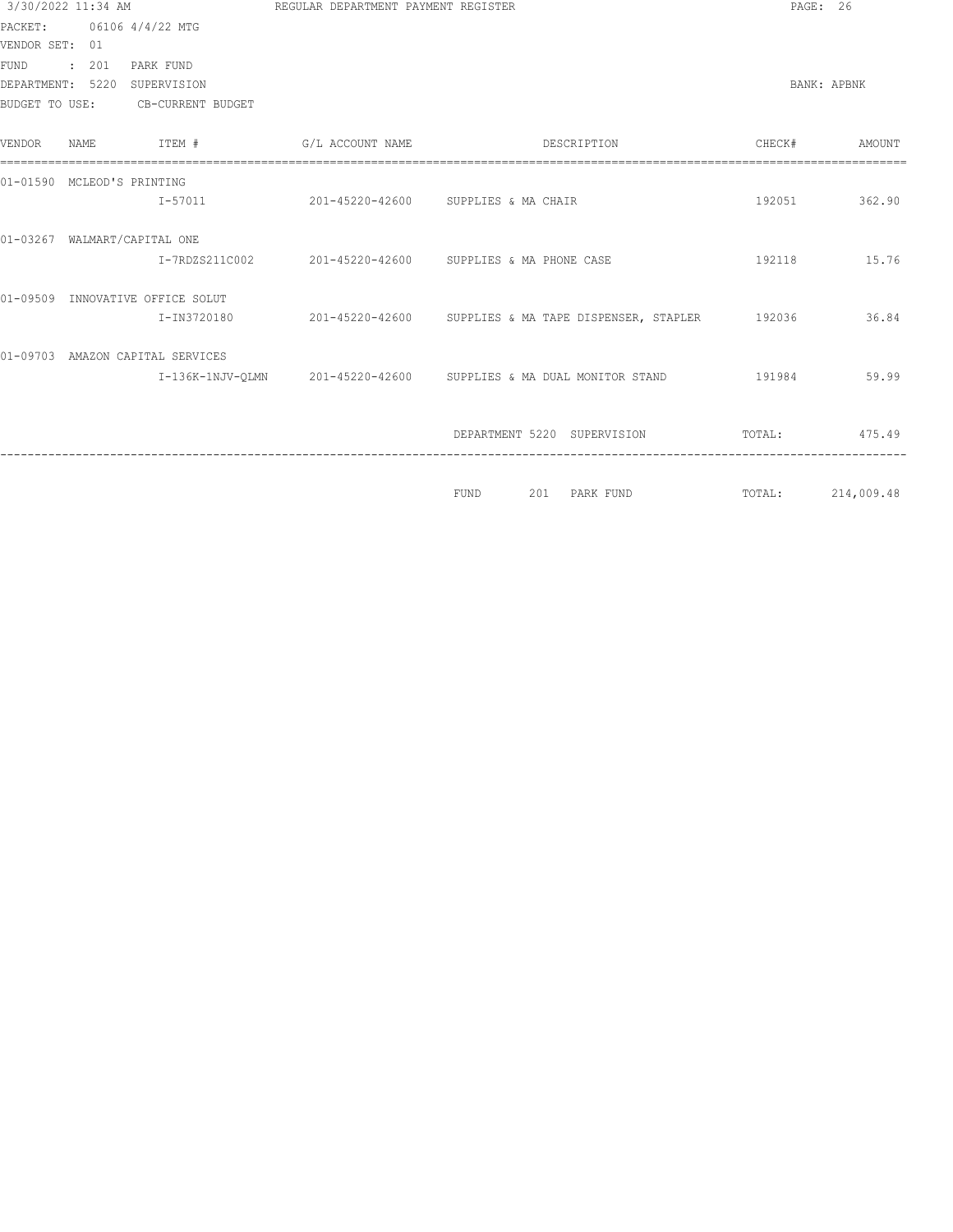| 3/30/2022 11:34 AM           |                     | REGULAR DEPARTMENT PAYMENT REGISTER | PAGE: 27                                        |        |                    |
|------------------------------|---------------------|-------------------------------------|-------------------------------------------------|--------|--------------------|
| PACKET:                      | 06106 4/4/22 MTG    |                                     |                                                 |        |                    |
| VENDOR SET:<br>01            |                     |                                     |                                                 |        |                    |
| <b>FUND</b><br>: 203         | LAKE MITCHELL       |                                     |                                                 |        |                    |
| 5220<br>DEPARTMENT:          | LAKE                |                                     |                                                 |        | <b>BANK: APBNK</b> |
| <b>BUDGET TO USE:</b>        | CB-CURRENT BUDGET   |                                     |                                                 |        |                    |
| VENDOR<br>NAME               | ITEM #              | G/L ACCOUNT NAME                    | DESCRIPTION                                     | CHECK# | AMOUNT             |
| $01 - 02679$<br>MENARD'S INC |                     |                                     |                                                 |        |                    |
|                              | $I - 32575$         |                                     | 203-45220-43300 LAKE IMPROVEM LAKE IMPROVEMENTS | 192052 | 307.16             |
| $01 - 10410$                 | BARR ENGINEERING CO |                                     |                                                 |        |                    |
|                              |                     |                                     |                                                 | 191993 | 14,850.00          |
|                              |                     |                                     |                                                 |        |                    |
|                              |                     |                                     | DEPARTMENT 5220 LAKE                            | TOTAL: | 15,157.16          |
|                              |                     |                                     |                                                 |        |                    |
|                              |                     |                                     | 203<br>LAKE MITCHELL<br><b>FUND</b>             | TOTAL: | 15, 157. 16        |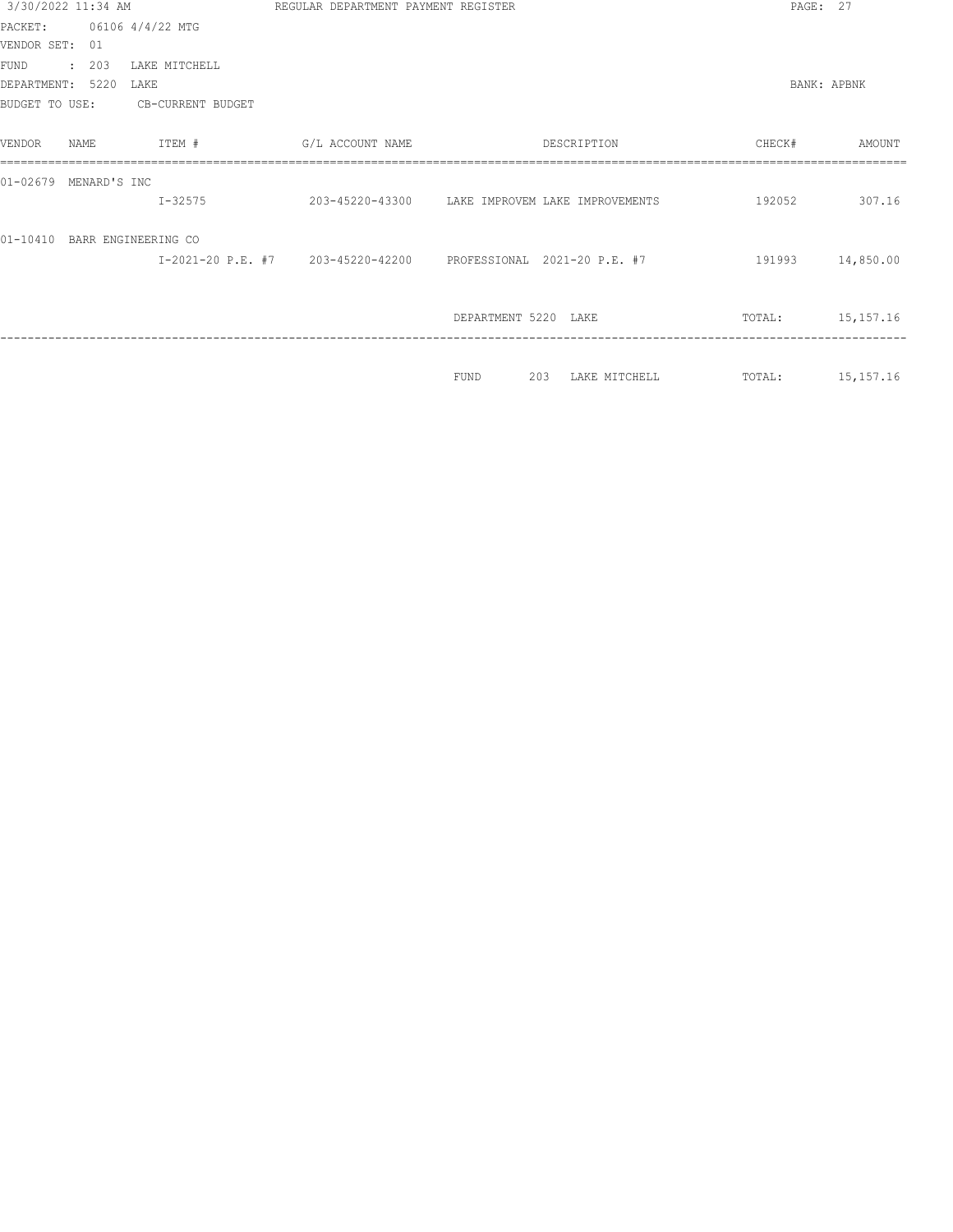| 3/30/2022 11:34 AM |       |                                          | REGULAR DEPARTMENT PAYMENT REGISTER |                                                                         | PAGE: 28    |          |
|--------------------|-------|------------------------------------------|-------------------------------------|-------------------------------------------------------------------------|-------------|----------|
|                    |       | PACKET: 06106 4/4/22 MTG                 |                                     |                                                                         |             |          |
| VENDOR SET: 01     |       |                                          |                                     |                                                                         |             |          |
| FUND               | : 213 | BUSINESS IMPROV DIST #3                  |                                     |                                                                         |             |          |
|                    |       | DEPARTMENT: 6311 BUSINESS IMPROV DIST #3 |                                     |                                                                         | BANK: APBNK |          |
|                    |       | BUDGET TO USE: CB-CURRENT BUDGET         |                                     |                                                                         |             |          |
| VENDOR             | NAME. | ITEM #                                   | G/L ACCOUNT NAME                    | DESCRIPTION                                                             | CHECK#      | AMOUNT   |
| 01-10481           |       | CELL PHONE REPAIR PRO<br>I-3/28/2022     |                                     | 213-46311-42900      PROJECT IMPRO REPAIR BRICKS-BLDG SOUTH SIDE 192002 |             | 1,000.00 |
|                    |       |                                          |                                     | DEPARTMENT 6311 BUSINESS IMPROV DIST #3 TOTAL:                          |             | 1,000.00 |
|                    |       |                                          |                                     | 213<br>BUSINESS IMPROV DIST #3 TOTAL:<br>FUND                           |             | 1,000.00 |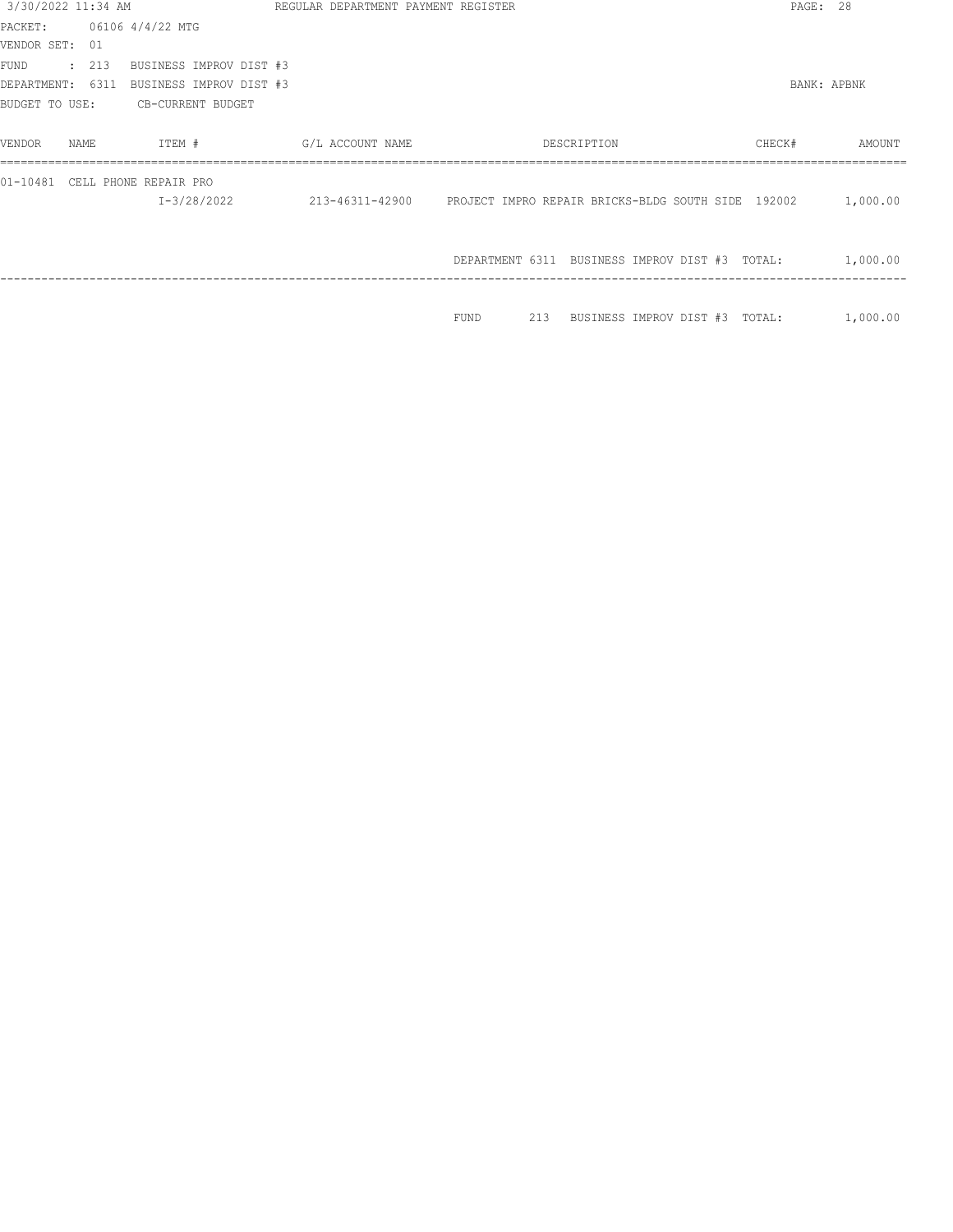| 3/30/2022 11:34 AM<br>PACKET: 06106 4/4/22 MTG |                                                 |                                  | REGULAR DEPARTMENT PAYMENT REGISTER | PAGE: 29                                       |               |        |
|------------------------------------------------|-------------------------------------------------|----------------------------------|-------------------------------------|------------------------------------------------|---------------|--------|
| VENDOR SET: 01                                 |                                                 |                                  |                                     |                                                |               |        |
| <b>FUND</b>                                    | : 214 E-911 EMERGENCY<br>DEPARTMENT: 3500 E-911 |                                  |                                     |                                                |               |        |
|                                                |                                                 | BUDGET TO USE: CB-CURRENT BUDGET |                                     |                                                | BANK: APBNK   |        |
| VENDOR                                         | NAME.                                           | TTEM #                           | G/L ACCOUNT NAME                    | DESCRIPTION                                    | CHECK#        | AMOUNT |
|                                                | 01-00713 APCO INTERNATIONAL INC                 |                                  |                                     |                                                |               |        |
|                                                |                                                 | I-828200                         |                                     | 214-43500-42700 DUES, TRAININ MEMBERSHIP       | 191985        | 96.00  |
|                                                | 01-04308 SANTEL COMMUNICATIONS C                |                                  |                                     |                                                |               |        |
|                                                |                                                 | I-10930683                       |                                     | 214-43500-42800 UTILITIES - T ACCT #00212623-2 | 192093 106.16 |        |
|                                                | 01-06750 ATV HOLDINGS, LLC dba M                |                                  |                                     |                                                |               |        |
|                                                |                                                 | I-10929889                       |                                     | 214-43500-42800 UTILITIES - T ACCT 00024899-5  | 192063        | 87.67  |
|                                                | 01-09488 STITCHTOGETHER                         |                                  |                                     |                                                |               |        |
|                                                |                                                 | $I - 202422$                     | 214-43500-42650 UNIFORMS            | PANT HEM                                       | 192105        | 12.00  |
|                                                |                                                 |                                  |                                     | DEPARTMENT 3500 E-911                          | TOTAL:        | 301.83 |
|                                                |                                                 |                                  |                                     |                                                |               |        |
|                                                |                                                 |                                  |                                     | 214 E-911 EMERGENCY TOTAL:<br>FUND             |               | 301.83 |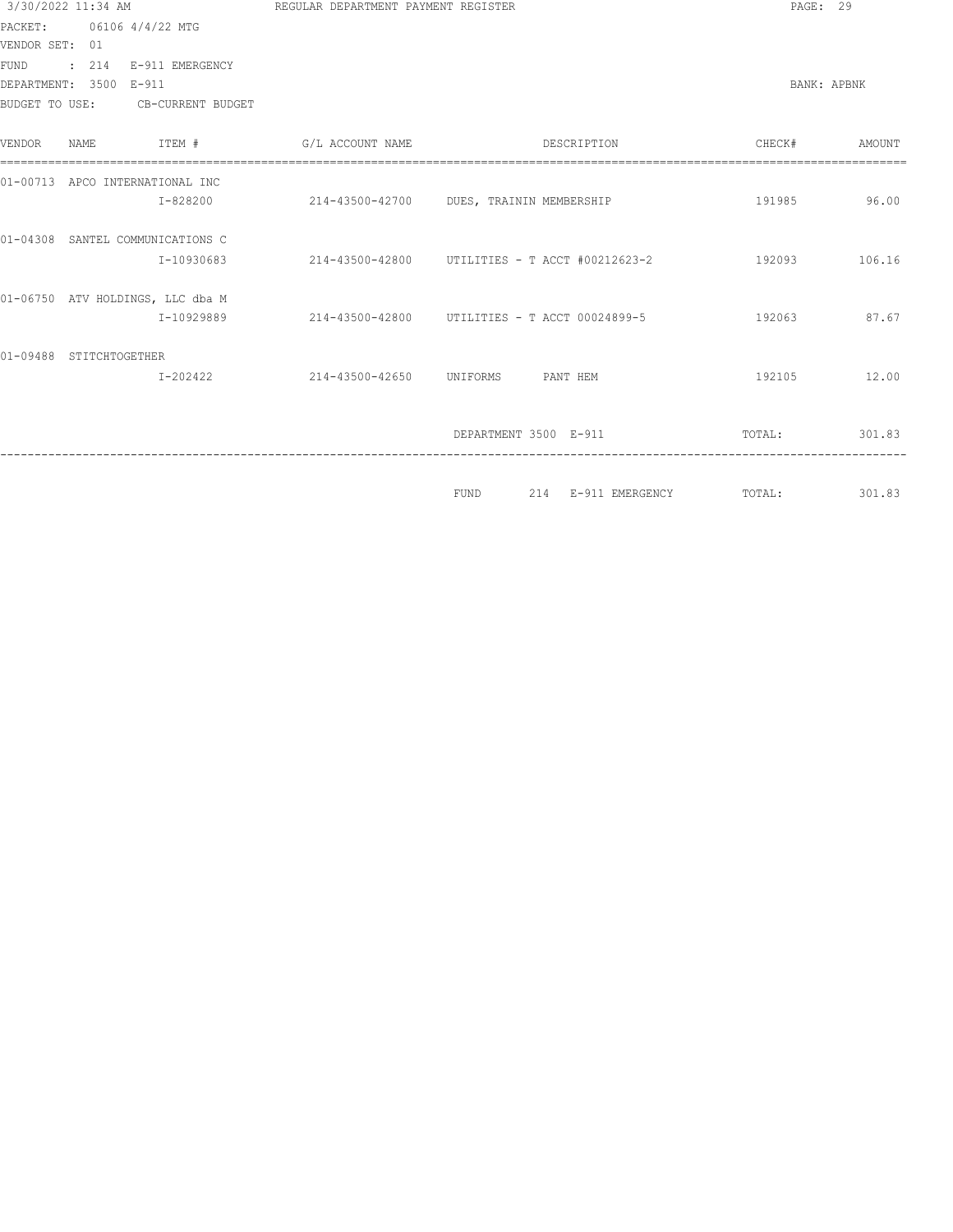| 3/30/2022 11:34 AM |         |      |                    | REGULAR DEPARTMENT PAYMENT REGISTER |                                                        | PAGE: 30           |        |
|--------------------|---------|------|--------------------|-------------------------------------|--------------------------------------------------------|--------------------|--------|
| PACKET:            |         |      | 06106 4/4/22 MTG   |                                     |                                                        |                    |        |
| VENDOR SET:        | 01      |      |                    |                                     |                                                        |                    |        |
| FUND               | : 218   |      | COMMUNITY SERVICES |                                     |                                                        |                    |        |
| DEPARTMENT:        |         | 5140 | MVP                |                                     |                                                        | <b>BANK: APBNK</b> |        |
| BUDGET TO USE:     |         |      | CB-CURRENT BUDGET  |                                     |                                                        |                    |        |
|                    |         |      |                    |                                     |                                                        |                    |        |
| VENDOR             | NAME    |      | ITEM #             | G/L ACCOUNT NAME                    | DESCRIPTION                                            | CHECK#             | AMOUNT |
|                    |         |      |                    |                                     |                                                        |                    |        |
| $01 - 09633$       | STAPLES |      |                    |                                     |                                                        |                    |        |
|                    |         |      | I-3502101203       |                                     | 218-45140-42600 SUPPLIES & MA STAPELES TAPE DAWN GLOVE | 192102             | 66.38  |
|                    |         |      |                    |                                     |                                                        |                    |        |
|                    |         |      |                    |                                     |                                                        |                    |        |
|                    |         |      |                    |                                     | DEPARTMENT 5140 MVP                                    | TOTAL:             | 66.38  |
|                    |         |      |                    |                                     |                                                        |                    |        |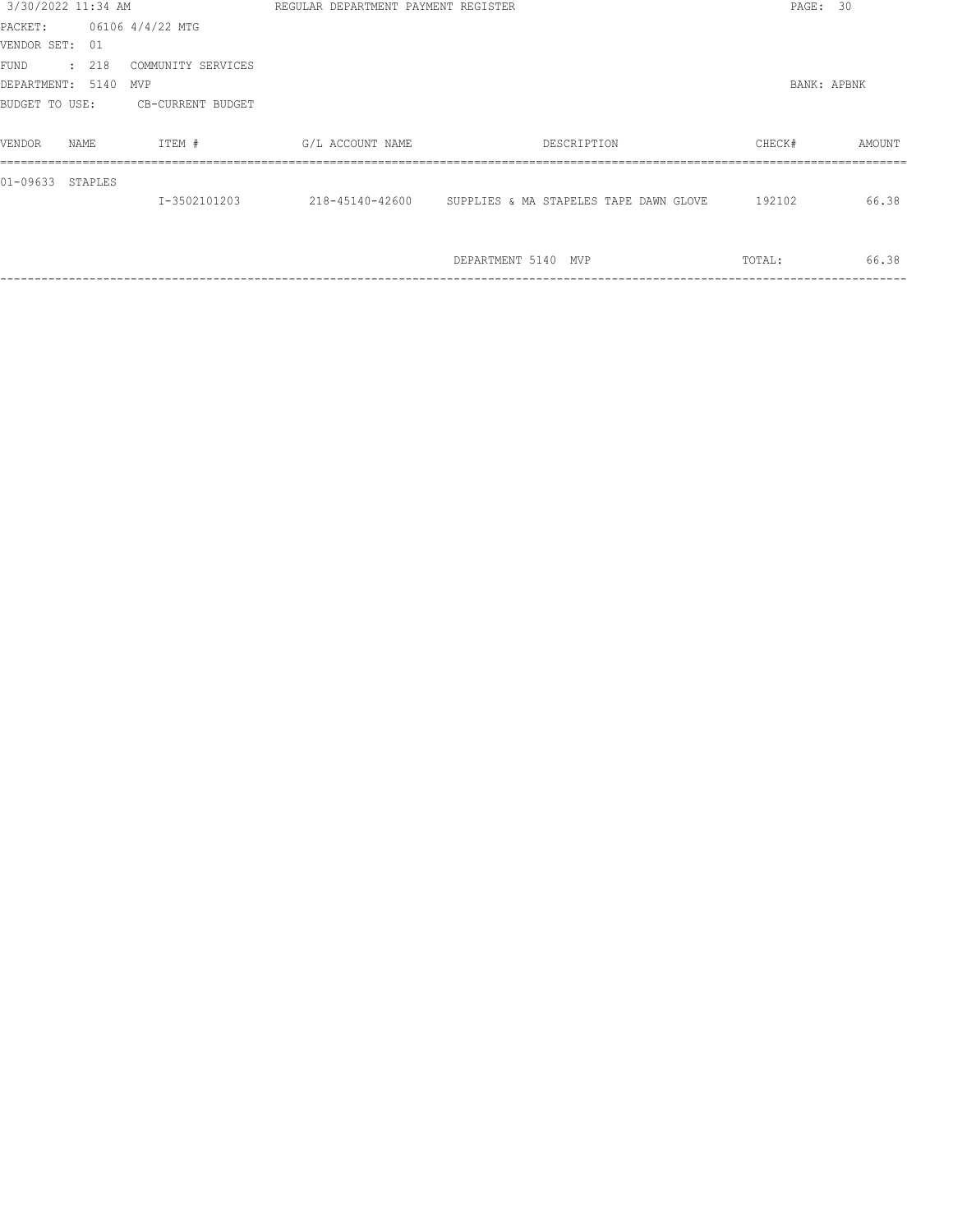|                  | 3/30/2022 11:34 AM                     | REGULAR DEPARTMENT PAYMENT REGISTER        | PAGE: 31                                                                         |        |               |
|------------------|----------------------------------------|--------------------------------------------|----------------------------------------------------------------------------------|--------|---------------|
|                  | PACKET: 06106 4/4/22 MTG               |                                            |                                                                                  |        |               |
| VENDOR SET: 01   |                                        |                                            |                                                                                  |        |               |
| FUND             | $\therefore$ 218<br>COMMUNITY SERVICES |                                            |                                                                                  |        |               |
|                  | DEPARTMENT: 5150 PALACE TRANSIT        |                                            |                                                                                  |        | BANK: APBNK   |
|                  | BUDGET TO USE: CB-CURRENT BUDGET       |                                            |                                                                                  |        |               |
| VENDOR           | ITEM #<br>NAME                         | G/L ACCOUNT NAME                           | DESCRIPTION                                                                      | CHECK# | AMOUNT        |
|                  | 01-00436 FARMERS ALLIANCE              |                                            |                                                                                  |        |               |
|                  |                                        | I-IX2344 218-45150-42610 GAS OIL TIRES OIL |                                                                                  |        | 192025 129.45 |
|                  | PROJ: E01-FUEL 5311-FY18/19            |                                            | Fuel                                                                             |        |               |
|                  | 01-01199 STURDEVANTS - MITCHELL        |                                            |                                                                                  |        |               |
|                  |                                        |                                            | I-15-252872 218-45150-42500 REPAIR AND MA FILTERS, WASHER FLUID 192106 57.39     |        |               |
|                  | PROJ: E01-MAINT 5311-FY18/19           |                                            | Maintenance/Repairs                                                              |        |               |
|                  |                                        |                                            | I-15-253637 218-45150-42500 REPAIR AND MA BELT, BATTERY, FILTER 192106 157.85    |        |               |
|                  |                                        |                                            | Maintenance/Repairs                                                              |        |               |
|                  | PROJ: E01-MAINT 5311-FY18/19           |                                            |                                                                                  |        |               |
|                  | 01-01322 LARRY'S I-90 SERVICE IN       |                                            |                                                                                  |        |               |
|                  | $I - 91412$                            |                                            | 218-45150-42610 GAS OIL TIRES MOUNT BALANCE 2 FRONT TIRES 192042 265.30          |        |               |
|                  | PROJ: E01-TIR 5311-FY18/19             |                                            | Tires                                                                            |        |               |
|                  | 01-01325 MEYERS OIL CO                 |                                            |                                                                                  |        |               |
|                  | I-36579                                | 218-45150-42610 GAS OIL TIRES OIL          |                                                                                  |        | 192053 853.05 |
|                  |                                        |                                            |                                                                                  |        |               |
|                  | PROJ: E01-FUEL 5311-FY18/19            |                                            | Fuel                                                                             |        |               |
|                  | I-36621                                | 218-45150-42610 GAS OIL TIRES OIL          |                                                                                  | 192053 | 932.25        |
|                  | PROJ: E01-FUEL 5311-FY18/19            |                                            | Fuel                                                                             |        |               |
|                  | 01-01830 NORTHWESTERN ENERGY & C       |                                            |                                                                                  |        |               |
|                  |                                        |                                            |                                                                                  | 192070 | 1,391.66      |
|                  | PROJ: E01-GAUT 5311-FY18/19            |                                            | Garage Utilities                                                                 |        |               |
|                  | 01-02880 THUNE TRUE VALUE HARDWA       |                                            |                                                                                  |        |               |
|                  | I-A503639                              |                                            | 218-45150-42600 SUPPLIES & MA NUTS AND BOLTS<br>192111                           |        | 4.36          |
|                  | PROJ: E01-OFFSUP 5311-FY18/19          |                                            | Office Supplies                                                                  |        |               |
|                  |                                        |                                            |                                                                                  |        |               |
| 01-09633 STAPLES |                                        |                                            |                                                                                  |        |               |
|                  |                                        |                                            | I-3502101203 218-45150-42600 SUPPLIES & MA STAPELES TAPE DAWN GLOVE 192102 66.38 |        |               |
|                  | PROJ: E01-OFFSUP 5311-FY18/19          |                                            | Office Supplies                                                                  |        |               |
|                  | 01-10414 MIDWAY SERVICE/VOLLAN O       |                                            |                                                                                  |        |               |
|                  |                                        |                                            | I-40606 218-45150-42610 GAS OIL TIRES GAS CLEAR DIESEL 2192057 8,742.43          |        |               |
|                  |                                        |                                            | I-40606 218-45150-42610 GAS OIL TIRES GAS CLEAR DIESEL 192057 247.87             |        |               |
|                  |                                        |                                            |                                                                                  |        |               |
|                  |                                        |                                            | DEPARTMENT 5150 PALACE TRANSIT TOTAL: 12,847.99                                  |        |               |
|                  |                                        |                                            |                                                                                  |        |               |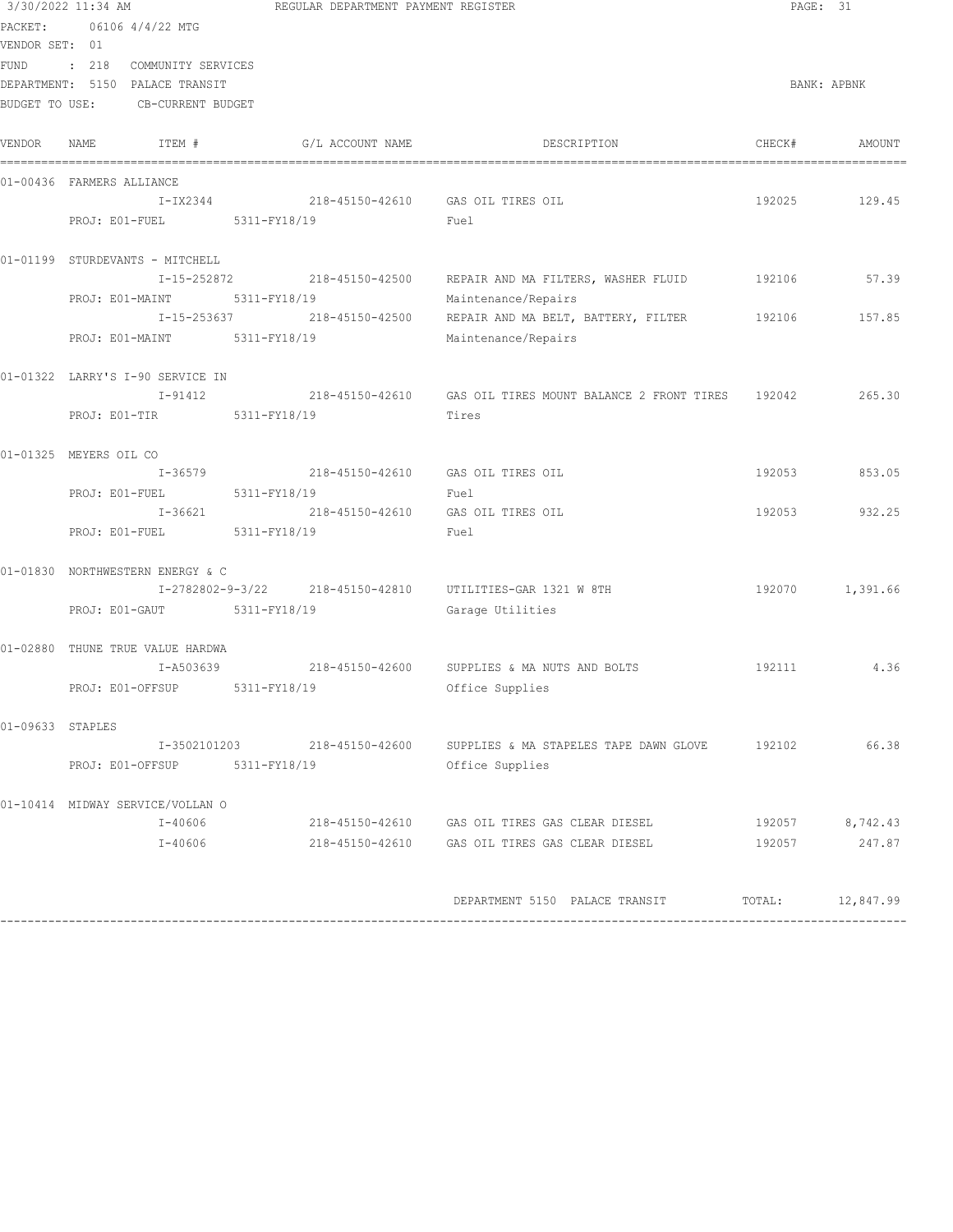| 3/30/2022 11:34 AM |                       |                                  |                                   | REGULAR DEPARTMENT PAYMENT REGISTER                                              |               |               |  |
|--------------------|-----------------------|----------------------------------|-----------------------------------|----------------------------------------------------------------------------------|---------------|---------------|--|
|                    |                       | PACKET: 06106 4/4/22 MTG         |                                   |                                                                                  |               |               |  |
| VENDOR SET: 01     |                       |                                  |                                   |                                                                                  |               |               |  |
|                    |                       | FUND : 218 COMMUNITY SERVICES    |                                   |                                                                                  |               |               |  |
|                    | DEPARTMENT: 5180 JVCC |                                  |                                   |                                                                                  |               | BANK: APBNK   |  |
|                    |                       | BUDGET TO USE: CB-CURRENT BUDGET |                                   |                                                                                  |               |               |  |
| VENDOR             | NAME.                 |                                  | ITEM # G/L ACCOUNT NAME           | DESCRIPTION                                                                      | CHECK#        | AMOUNT        |  |
|                    |                       | 01-02880 THUNE TRUE VALUE HARDWA |                                   |                                                                                  |               |               |  |
|                    |                       |                                  |                                   |                                                                                  |               | 1.10          |  |
|                    |                       | 01-06708 CDW GOVERNMENT INC      |                                   |                                                                                  |               |               |  |
|                    |                       |                                  |                                   | I-S936144 218-45180-42600 SUPPLIES & MA ACER MONITOR/COMPUTER 192001 330.24      |               |               |  |
| 01-09633 STAPLES   |                       |                                  |                                   |                                                                                  |               |               |  |
|                    |                       |                                  |                                   | I-3501973504 218-45180-42600 SUPPLIES & MA SANITIZER                             |               | 192102 23.56  |  |
|                    |                       |                                  |                                   | I-3501973507 218-45180-42600 SUPPLIES & MA SANITIZER                             | 192102 16.74  |               |  |
|                    |                       |                                  |                                   | I-3502101203 218-45180-42600 SUPPLIES & MA STAPELES TAPE DAWN GLOVE 192102 66.38 |               |               |  |
|                    | 01-09815 ROY KING     |                                  |                                   |                                                                                  |               |               |  |
|                    |                       | I-32222                          | 218-45180-42900 FUNDRAISING DANCE |                                                                                  |               | 192041 225.00 |  |
|                    |                       |                                  |                                   |                                                                                  |               |               |  |
|                    |                       |                                  |                                   | DEPARTMENT 5180 JVCC                                                             | TOTAL: 663.02 |               |  |
|                    |                       |                                  |                                   |                                                                                  |               |               |  |
|                    |                       |                                  |                                   | 218 COMMUNITY SERVICES TOTAL: 13,577.39<br>FUND                                  |               |               |  |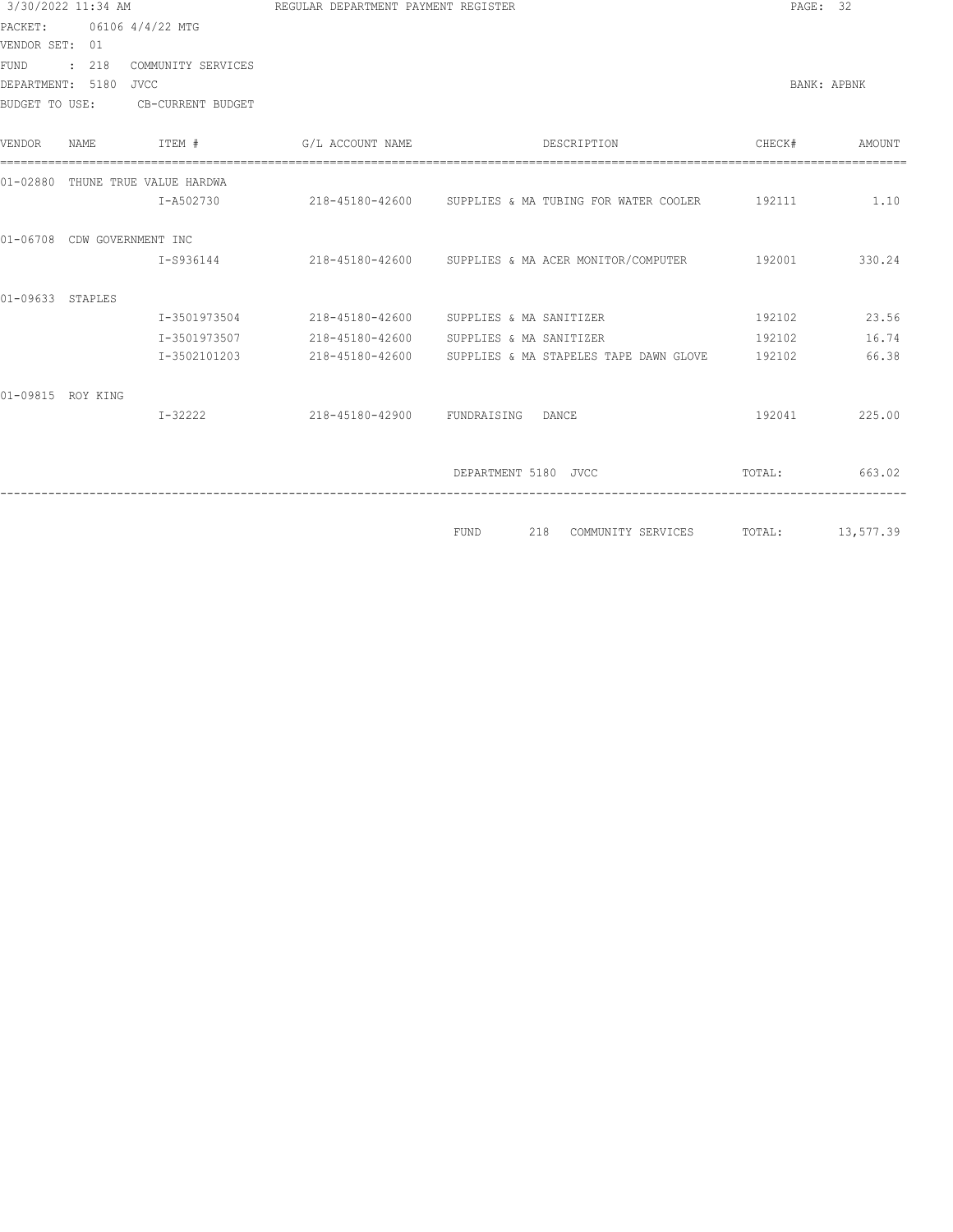| 3/30/2022 11:34 AM |                            |                                  | REGULAR DEPARTMENT PAYMENT REGISTER |                                                      | PAGE: 33    |                 |
|--------------------|----------------------------|----------------------------------|-------------------------------------|------------------------------------------------------|-------------|-----------------|
|                    |                            | PACKET: 06106 4/4/22 MTG         |                                     |                                                      |             |                 |
| VENDOR SET: 01     |                            |                                  |                                     |                                                      |             |                 |
| <b>FUND</b>        | : 219                      | NUTRITION                        |                                     |                                                      |             |                 |
|                    |                            | DEPARTMENT: 5140 NUTRITION       |                                     |                                                      | BANK: APBNK |                 |
|                    |                            | BUDGET TO USE: CB-CURRENT BUDGET |                                     |                                                      |             |                 |
| VENDOR             | NAME                       | ITEM #                           | G/L ACCOUNT NAME                    | DESCRIPTION                                          | CHECK#      | AMOUNT          |
|                    | 01-09069 BIG DADDY D'S INC |                                  |                                     |                                                      |             |                 |
|                    |                            | T-712                            |                                     | 219-45140-42911 CONTRACT SERV MITCHELL MEALS         | 191994      | 2,304.50        |
|                    |                            | $I - 713$                        |                                     | 219-45140-42605 MEAL SUPPLIES MITCHELL MEALS         | 191994      | 518.80          |
|                    |                            | $I-714$                          | 219-45140-42911                     | CONTRACT SERV MITCHELL MEALS                         | 191994      | 2,200.00        |
|                    | 01-09633 STAPLES           |                                  |                                     |                                                      |             |                 |
|                    |                            |                                  |                                     | I-3501973504 219-45140-42600 SUPPLIES & MA SANITIZER | 192102      | 23.56           |
|                    |                            |                                  |                                     | I-3501973507 219-45140-42600 SUPPLIES & MA SANITIZER | 192102      | 16.75           |
|                    |                            | I-3502101203                     | 219-45140-42600                     | SUPPLIES & MA STAPELES TAPE DAWN GLOVE               | 192102      | 175.45          |
|                    |                            | I-3502245151                     | 219-45140-42600                     | SUPPLIES & MA HAIR NETS                              | 192102      | 35.14           |
|                    |                            | 01-10414 MIDWAY SERVICE/VOLLAN O |                                     |                                                      |             |                 |
|                    |                            | $I - 40606$                      |                                     | 219-45140-42610 GAS, OIL, TIR GAS CLEAR DIESEL       | 192057      | 269.35          |
|                    |                            |                                  |                                     |                                                      |             |                 |
|                    |                            |                                  |                                     | DEPARTMENT 5140 NUTRITION                            | TOTAL:      | 5,543.55        |
|                    |                            |                                  |                                     |                                                      |             |                 |
|                    |                            |                                  |                                     | 219 NUTRITION<br>FUND                                |             | TOTAL: 5,543.55 |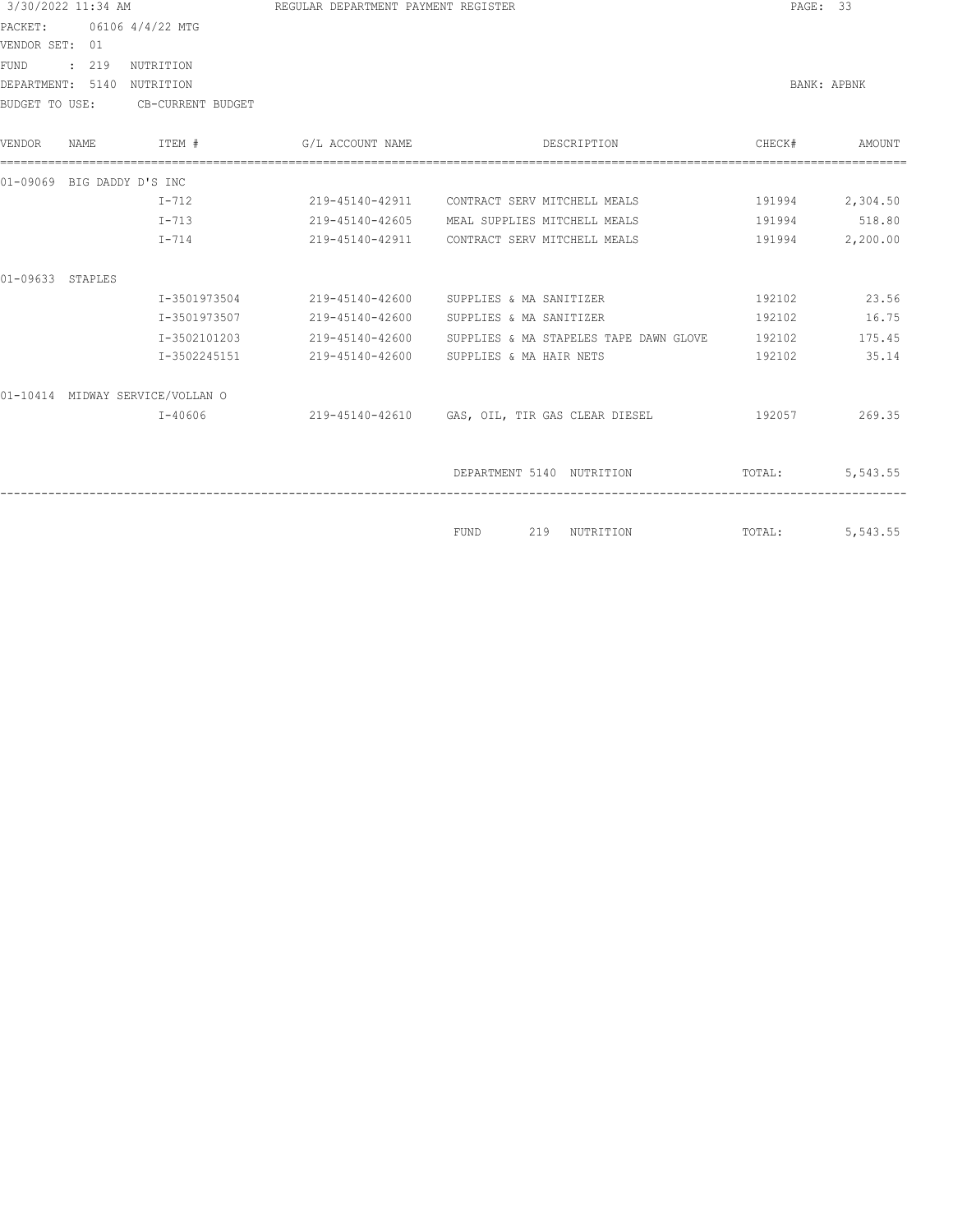|                | 3/30/2022 11:34 AM |      |                         | REGULAR DEPARTMENT PAYMENT REGISTER |           |                               | PAGE:       | - 34     |
|----------------|--------------------|------|-------------------------|-------------------------------------|-----------|-------------------------------|-------------|----------|
| PACKET:        |                    |      | 06106 4/4/22 MTG        |                                     |           |                               |             |          |
| VENDOR SET:    |                    | 01   |                         |                                     |           |                               |             |          |
| FUND           | : 602              |      | WATER                   |                                     |           |                               |             |          |
| DEPARTMENT:    |                    | 3310 | LAKE MITCHELL           |                                     |           |                               | BANK: APBNK |          |
| BUDGET TO USE: |                    |      | CB-CURRENT BUDGET       |                                     |           |                               |             |          |
| VENDOR         | NAME               |      | ITEM #                  | G/L ACCOUNT NAME                    |           | DESCRIPTION                   | CHECK#      | AMOUNT   |
| 01-01830       |                    |      | NORTHWESTERN ENERGY & C |                                     |           |                               |             |          |
|                |                    |      |                         | I-3823526-3-3/22 602-43310-42800    | UTILITIES | 40580 250TH ST                | 192070      | 2,329.12 |
|                |                    |      |                         | I-3841780-4-3/22 602-43310-42800    | UTILITIES | 40580 250TH ST SHED           | 192070      | 864.64   |
|                |                    |      |                         |                                     |           |                               |             |          |
|                |                    |      |                         |                                     |           | DEPARTMENT 3310 LAKE MITCHELL | TOTAL:      | 3,193.76 |
|                |                    |      |                         |                                     |           |                               |             |          |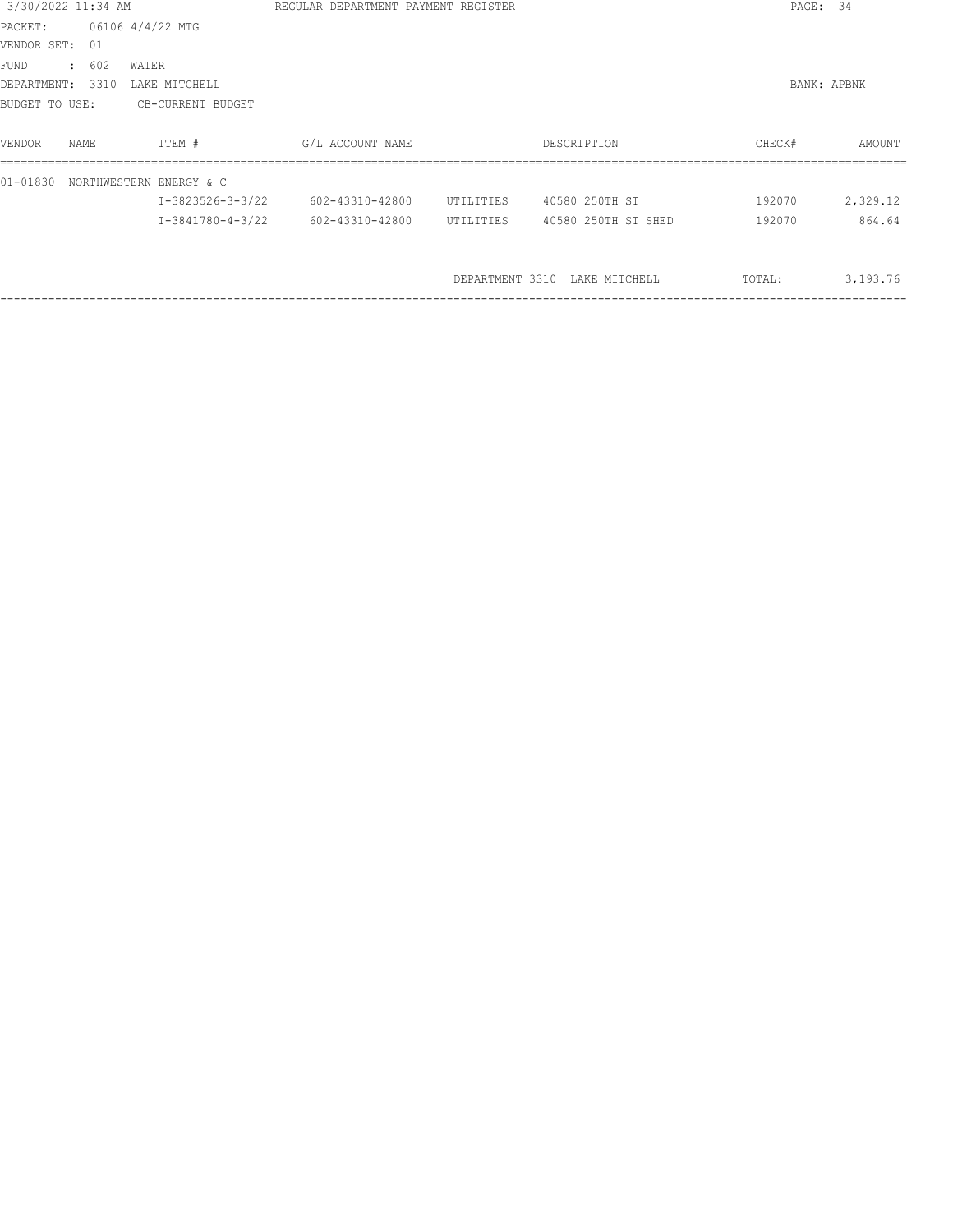| 3/30/2022 11:34 AM |            |                                                                                                                                                                                                                                                                                                                                                                                       | PAGE: 35                                                   |                                     |                                                                                                                                                                                                                                                                                                                              |                                                                                                                                                                                                                                                                                                               |
|--------------------|------------|---------------------------------------------------------------------------------------------------------------------------------------------------------------------------------------------------------------------------------------------------------------------------------------------------------------------------------------------------------------------------------------|------------------------------------------------------------|-------------------------------------|------------------------------------------------------------------------------------------------------------------------------------------------------------------------------------------------------------------------------------------------------------------------------------------------------------------------------|---------------------------------------------------------------------------------------------------------------------------------------------------------------------------------------------------------------------------------------------------------------------------------------------------------------|
| VENDOR SET: 01     |            |                                                                                                                                                                                                                                                                                                                                                                                       |                                                            |                                     |                                                                                                                                                                                                                                                                                                                              |                                                                                                                                                                                                                                                                                                               |
|                    |            |                                                                                                                                                                                                                                                                                                                                                                                       |                                                            |                                     |                                                                                                                                                                                                                                                                                                                              |                                                                                                                                                                                                                                                                                                               |
|                    |            |                                                                                                                                                                                                                                                                                                                                                                                       |                                                            |                                     |                                                                                                                                                                                                                                                                                                                              | BANK: APBNK                                                                                                                                                                                                                                                                                                   |
|                    |            |                                                                                                                                                                                                                                                                                                                                                                                       |                                                            |                                     |                                                                                                                                                                                                                                                                                                                              |                                                                                                                                                                                                                                                                                                               |
| NAME               |            |                                                                                                                                                                                                                                                                                                                                                                                       |                                                            |                                     | CHECK#                                                                                                                                                                                                                                                                                                                       | AMOUNT                                                                                                                                                                                                                                                                                                        |
|                    |            |                                                                                                                                                                                                                                                                                                                                                                                       |                                                            |                                     |                                                                                                                                                                                                                                                                                                                              |                                                                                                                                                                                                                                                                                                               |
|                    |            |                                                                                                                                                                                                                                                                                                                                                                                       |                                                            |                                     |                                                                                                                                                                                                                                                                                                                              |                                                                                                                                                                                                                                                                                                               |
|                    |            |                                                                                                                                                                                                                                                                                                                                                                                       |                                                            |                                     |                                                                                                                                                                                                                                                                                                                              |                                                                                                                                                                                                                                                                                                               |
|                    | I-396200   |                                                                                                                                                                                                                                                                                                                                                                                       |                                                            |                                     |                                                                                                                                                                                                                                                                                                                              |                                                                                                                                                                                                                                                                                                               |
|                    | I-396201   |                                                                                                                                                                                                                                                                                                                                                                                       |                                                            |                                     |                                                                                                                                                                                                                                                                                                                              |                                                                                                                                                                                                                                                                                                               |
|                    |            |                                                                                                                                                                                                                                                                                                                                                                                       |                                                            |                                     |                                                                                                                                                                                                                                                                                                                              |                                                                                                                                                                                                                                                                                                               |
|                    |            |                                                                                                                                                                                                                                                                                                                                                                                       |                                                            |                                     |                                                                                                                                                                                                                                                                                                                              |                                                                                                                                                                                                                                                                                                               |
|                    |            |                                                                                                                                                                                                                                                                                                                                                                                       |                                                            |                                     |                                                                                                                                                                                                                                                                                                                              |                                                                                                                                                                                                                                                                                                               |
|                    | I-10603563 |                                                                                                                                                                                                                                                                                                                                                                                       |                                                            |                                     |                                                                                                                                                                                                                                                                                                                              |                                                                                                                                                                                                                                                                                                               |
|                    |            |                                                                                                                                                                                                                                                                                                                                                                                       |                                                            |                                     |                                                                                                                                                                                                                                                                                                                              |                                                                                                                                                                                                                                                                                                               |
|                    | I-32767    |                                                                                                                                                                                                                                                                                                                                                                                       |                                                            |                                     |                                                                                                                                                                                                                                                                                                                              |                                                                                                                                                                                                                                                                                                               |
|                    |            |                                                                                                                                                                                                                                                                                                                                                                                       |                                                            |                                     |                                                                                                                                                                                                                                                                                                                              |                                                                                                                                                                                                                                                                                                               |
|                    | I-A503646  |                                                                                                                                                                                                                                                                                                                                                                                       |                                                            |                                     |                                                                                                                                                                                                                                                                                                                              | 2.99                                                                                                                                                                                                                                                                                                          |
|                    |            |                                                                                                                                                                                                                                                                                                                                                                                       |                                                            |                                     |                                                                                                                                                                                                                                                                                                                              |                                                                                                                                                                                                                                                                                                               |
|                    |            |                                                                                                                                                                                                                                                                                                                                                                                       |                                                            |                                     |                                                                                                                                                                                                                                                                                                                              |                                                                                                                                                                                                                                                                                                               |
|                    |            |                                                                                                                                                                                                                                                                                                                                                                                       |                                                            |                                     |                                                                                                                                                                                                                                                                                                                              |                                                                                                                                                                                                                                                                                                               |
|                    |            |                                                                                                                                                                                                                                                                                                                                                                                       |                                                            |                                     |                                                                                                                                                                                                                                                                                                                              |                                                                                                                                                                                                                                                                                                               |
|                    |            |                                                                                                                                                                                                                                                                                                                                                                                       |                                                            |                                     |                                                                                                                                                                                                                                                                                                                              |                                                                                                                                                                                                                                                                                                               |
|                    |            |                                                                                                                                                                                                                                                                                                                                                                                       |                                                            |                                     |                                                                                                                                                                                                                                                                                                                              | 939.77                                                                                                                                                                                                                                                                                                        |
|                    |            | PACKET: 06106 4/4/22 MTG<br>: 602 WATER<br>BUDGET TO USE: CB-CURRENT BUDGET<br>ITEM #<br>01-00424 RUNNINGS SUPPLY INC<br>01-01819 NORTHWEST PIPE FITTINGS<br>01-01830 NORTHWESTERN ENERGY & C<br>01-02602 PUBLIC HEALTH LABORATOR<br>01-02679 MENARD'S INC<br>01-02880 THUNE TRUE VALUE HARDWA<br>01-08281 ARAMARK UNIFORM SERVICE<br>01-10414 MIDWAY SERVICE/VOLLAN O<br>$I - 40606$ | DEPARTMENT: 3330 WATER TREATMENT PLANT<br>G/L ACCOUNT NAME | REGULAR DEPARTMENT PAYMENT REGISTER | DESCRIPTION<br>I-1362433 602-43330-42600 SUPPLIES & MA CLR HEAVY CEMENT<br>602-43330-42600 SUPPLIES & MA PVC SCH<br>I-2941237-6-3/22 602-43330-42800 UTILITIES 1416 E SPRUCE ST<br>602-43330-42550 LAB FEES LAB<br>$602-43330-42600$ SUPPLIES & MA CAP THREADED<br>I-256000097238 602-43330-42600 SUPPLIES & MA MOP MASK MAT | 192089 11.99<br>602-43330-42600 SUPPLIES & MA PVB SCH RED RUBBER GASKET 192069 237.56<br>192069 151.18<br>192070 31.81<br>192086 225.00<br>602-43330-42600 SUPPLIES & MA GALV NIPPLES, GALV COUPLINGS 192052 12.94<br>192111<br>191987 37.10<br>192057 229.20<br>DEPARTMENT 3330 WATER TREATMENT PLANT TOTAL: |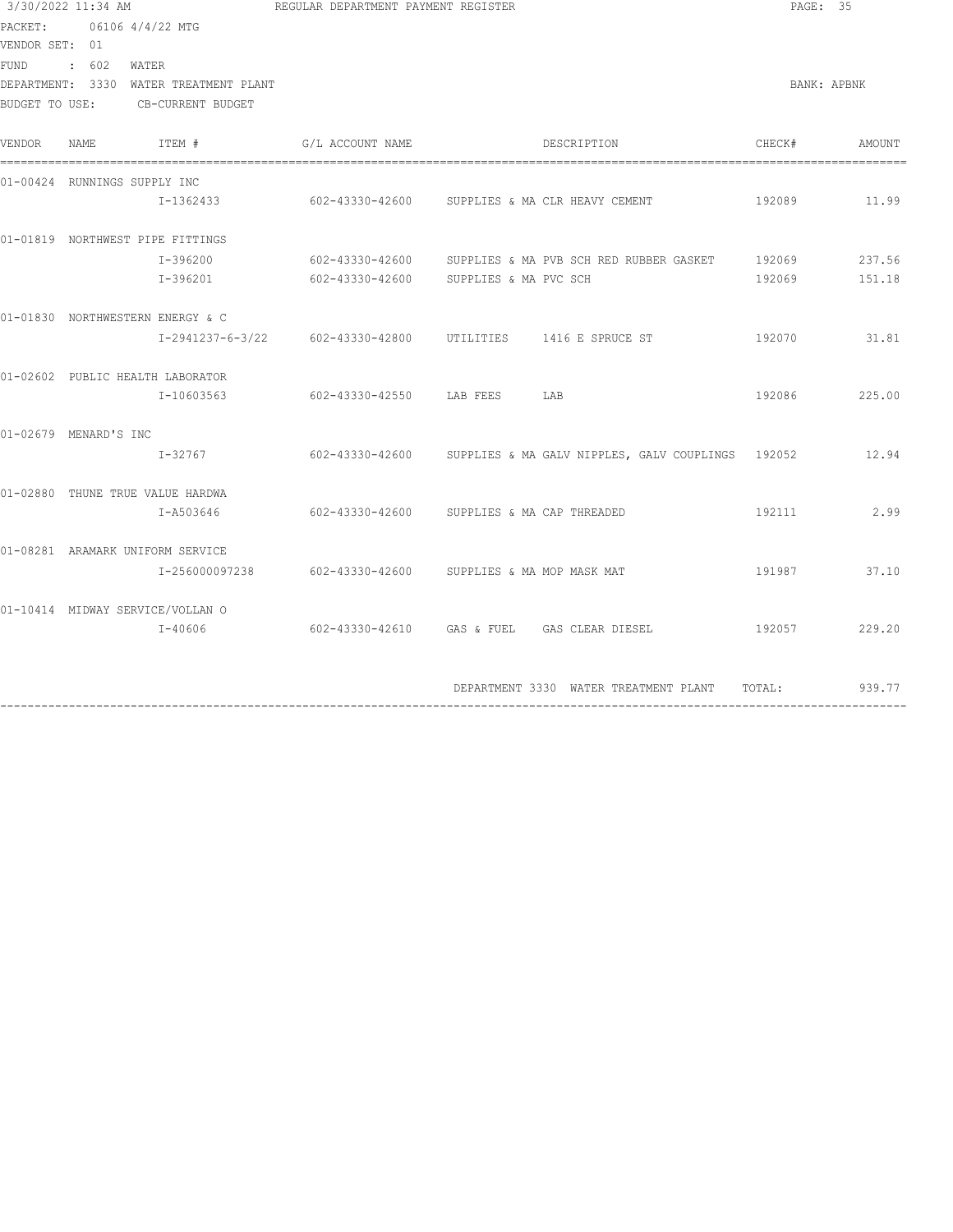|                           | 3/30/2022 11:34 AM |                                     | REGULAR DEPARTMENT PAYMENT REGISTER                            |                             |                                                                                         |                  | PAGE: 36         |
|---------------------------|--------------------|-------------------------------------|----------------------------------------------------------------|-----------------------------|-----------------------------------------------------------------------------------------|------------------|------------------|
| PACKET:<br>VENDOR SET: 01 |                    | 06106 4/4/22 MTG                    |                                                                |                             |                                                                                         |                  |                  |
| FUND                      | $\cdot$ 602        | WATER                               |                                                                |                             |                                                                                         |                  |                  |
|                           |                    | DEPARTMENT: 3340 WATER DISTRIBUTION |                                                                |                             |                                                                                         |                  | BANK: APBNK      |
| BUDGET TO USE:            |                    | CB-CURRENT BUDGET                   |                                                                |                             |                                                                                         |                  |                  |
| VENDOR                    | NAME               | ITEM #                              | G/L ACCOUNT NAME                                               |                             | DESCRIPTION                                                                             | CHECK#           | AMOUNT           |
|                           |                    | 01-00356 QUALIFIED PRESORT          |                                                                |                             |                                                                                         |                  |                  |
|                           |                    | I-2279-6027                         | 602-43340-42660 POSTAGE                                        |                             | MAILING SERVICE                                                                         | 192087           | 28.81            |
|                           |                    | 01-00424 RUNNINGS SUPPLY INC        |                                                                |                             |                                                                                         |                  |                  |
|                           |                    | I-1361272                           | 602-43340-42600 SUPPLIES & MA ENGINE OIL                       |                             |                                                                                         | 192089           | 30.48            |
|                           |                    | I-1361531                           |                                                                |                             | 602-43340-42600 SUPPLIES & MA ATM MINI BLADE FUSE KIT                                   | 192089           | 8.49             |
|                           |                    | I-1361705                           | 602-43340-42600                                                |                             | SUPPLIES & MA FUSES AUTOMOTIVE                                                          | 192089           | 11.94            |
|                           |                    | I-1361910                           | 602-43340-42600                                                |                             | SUPPLIES & MA FREE ALL PENETRATING OIL                                                  | 192089           | 14.98            |
|                           |                    | I-1362956                           | 602-43340-42600                                                |                             | SUPPLIES & MA BALL VALVE AIR HOSE REEL                                                  | 192089           | 157.27           |
|                           |                    |                                     | I-1362979 602-43340-42600                                      |                             | SUPPLIES & MA COUPLING FLEXIBLE                                                         | 192089           | 29.26            |
|                           |                    | I-1364759                           | 602-43340-42600                                                |                             | SUPPLIES & MA AIR HOSE WHIP                                                             | 192089           | 17.99            |
|                           |                    | I-1364932                           | 602-43340-42600                                                | SUPPLIES & MA OIL ABSORBENT |                                                                                         | 192089           | 17.98            |
|                           |                    | 01-00469 GEOTEK ENGINEERING INC.    |                                                                |                             |                                                                                         |                  |                  |
|                           |                    | I-2216310-IN                        |                                                                |                             | 602-43340-43355      ABOVE GROUND  NEW WATER MAIN PROJECT                               |                  | 192029 3,350.00  |
|                           |                    | I-2216410-IN                        |                                                                |                             | 602-43340-43355      ABOVE GROUND GROUND STORAGE RESERVOIR PROJE 192029       11,486.00 |                  |                  |
| 01-00525 DAKOTA PUMP INC  |                    |                                     |                                                                |                             |                                                                                         |                  |                  |
|                           |                    | I-15407                             |                                                                |                             | 602-43340-42500 REPAIR & MAIN REPLACE MOD WATER TOWER LEVEL 192015                      |                  | 649.86           |
|                           |                    | 01-01199 STURDEVANTS - MITCHELL     |                                                                |                             |                                                                                         |                  |                  |
|                           |                    |                                     | I-15-254340 602-43340-42600 SUPPLIES & MA FILTERS              |                             |                                                                                         |                  | 192106 37.43     |
|                           |                    | I-15-254341                         |                                                                |                             | 602-43340-42600 SUPPLIES & MA FILTERS, WATER PUMP, THERMOSTA 192106                     |                  | 647.61           |
|                           |                    | 01-01490 MUELLER LUMBER CO. INC.    |                                                                |                             |                                                                                         |                  |                  |
|                           |                    | I-282413                            |                                                                |                             | $602-43340-42600$ SUPPLIES & MA THREADED BALL VALVE $192066$                            |                  | 19.54            |
|                           |                    | I-282416                            |                                                                |                             | 602-43340-42600 SUPPLIES & MA ANGLE VALVE, SIPHON BALLOCK 192066                        |                  | 17.41            |
|                           |                    | 01-01830 NORTHWESTERN ENERGY & C    |                                                                |                             |                                                                                         |                  |                  |
|                           |                    | I-2576810-2                         | 602-43340-42800                                                |                             | UTILITIES 1224 1/2 W 5TH AVE                                                            | 192070           | 68.54            |
|                           |                    |                                     | I-2958403-4-3/22 602-43340-42800 UTILITIES 1800 VAN DYKE DR    |                             |                                                                                         | 192070           | 953.32           |
|                           |                    | 01-01964 DAKOTA SUPPLY GROUP        |                                                                |                             |                                                                                         |                  |                  |
|                           |                    | I-S101641570.002                    | 602-43340-42525                                                |                             | HYDRANT REPAI BARREL GASKETS                                                            | 192016           | 425.68           |
|                           |                    |                                     |                                                                | WATER MAIN RE PIPE REPAIR   | HYDRANT REPAI AVK BARREL GSKT                                                           | 192016<br>192016 | 221.25<br>181.33 |
| 01-02470 CORE & MAIN LP   |                    |                                     |                                                                |                             |                                                                                         |                  |                  |
|                           |                    | I-Q292639                           | 602-43340-42600                                                | SUPPLIES & MA SOLID COPPER  |                                                                                         | 192009           | 1,552.72         |
|                           |                    | I-Q550829                           | 602-43340-42522 WATER MAIN RE 3" OMNI T2 REG                   |                             |                                                                                         | 192009           | 1,380.00         |
|                           |                    | 01-02480 SCHMUCKER PAUL & NOHR      |                                                                |                             |                                                                                         |                  |                  |
|                           |                    |                                     | I-2021-3 P.E. #7 602-43340-43358 PAINT WEST WT 2021-3 P.E. #7  |                             |                                                                                         | 192094           | 3,400.00         |
|                           |                    |                                     | I-2021-45 P.E. #9 602-43340-42225 PROFESSIONAL 2021-45 P.E. #9 |                             |                                                                                         | 192094           | 1,413.75         |
| 01-02679 MENARD'S INC     |                    |                                     |                                                                |                             |                                                                                         |                  |                  |
|                           |                    | I-32596                             | 602-43340-42600                                                |                             | SUPPLIES & MA HOSE HIDEAWAY                                                             | 192052           | 34.99            |
|                           |                    | I-32728                             | 602-43340-42600                                                |                             | SUPPLIES & MA LAG SCREWS, LUMBER                                                        | 192052           | 11.98            |
|                           |                    | I-32911                             | 602-43340-42600                                                |                             | SUPPLIES & MA LIQUID NAILS, CAULK GUN, RATCH 192052                                     |                  | 48.89            |
|                           |                    |                                     |                                                                |                             |                                                                                         |                  |                  |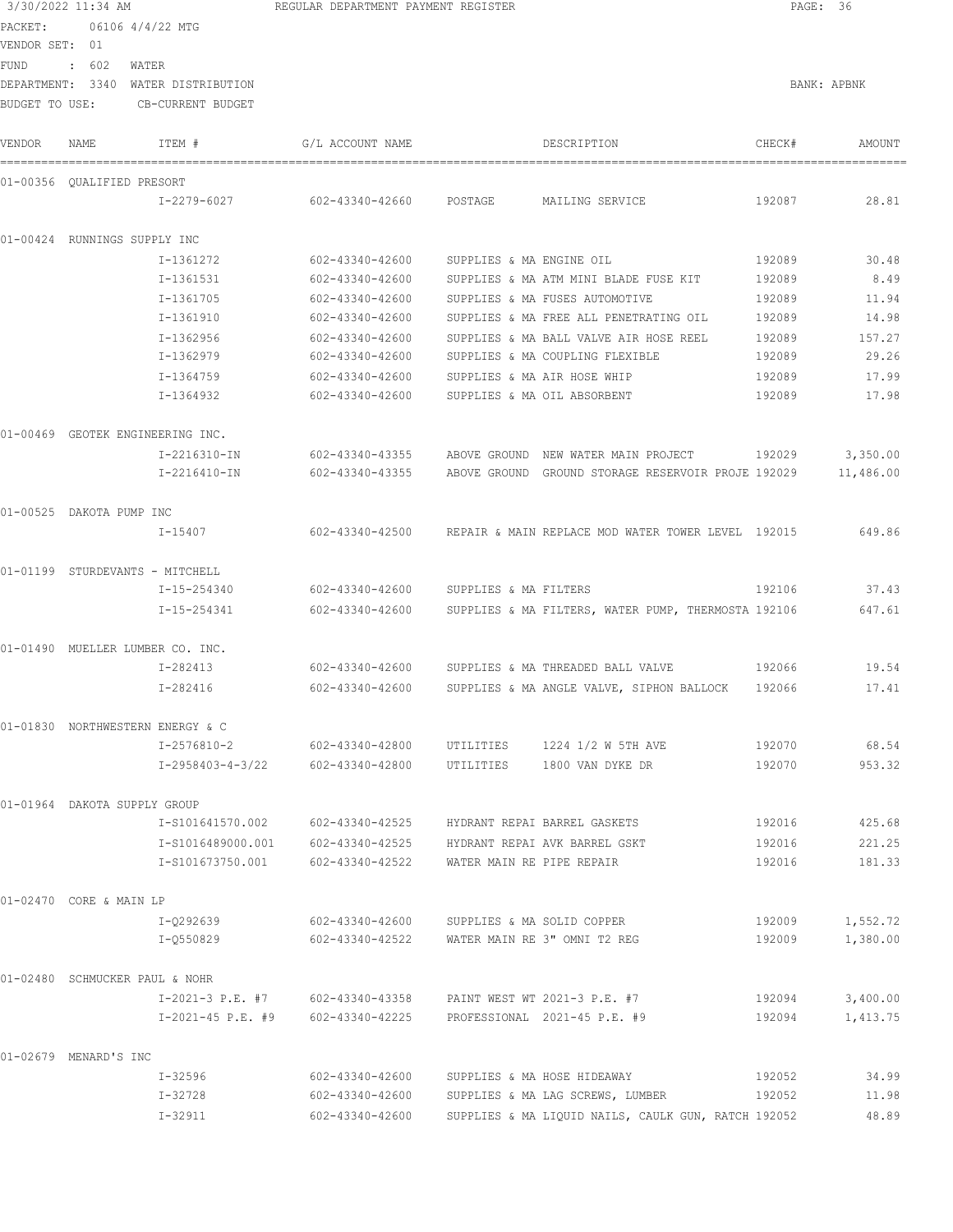| PACKET:                                         | 3/30/2022 11:34 AM<br>06106 4/4/22 MTG                                                | REGULAR DEPARTMENT PAYMENT REGISTER |                                                                          | PAGE: 37         |                  |
|-------------------------------------------------|---------------------------------------------------------------------------------------|-------------------------------------|--------------------------------------------------------------------------|------------------|------------------|
| VENDOR SET: 01<br><b>FUND</b><br>BUDGET TO USE: | $\therefore$ 602<br>WATER<br>DEPARTMENT: 3340 WATER DISTRIBUTION<br>CB-CURRENT BUDGET |                                     |                                                                          |                  | BANK: APBNK      |
| VENDOR                                          | ITEM #<br>NAME                                                                        | G/L ACCOUNT NAME                    | DESCRIPTION                                                              | CHECK#           | AMOUNT           |
|                                                 | 01-02804 TMA STORES<br>I-88301                                                        |                                     | 602-43340-42600 SUPPLIES & MA TRUCK TIRES                                | 192114           | 935.00           |
|                                                 | 01-02880 THUNE TRUE VALUE HARDWA<br>I-A503346                                         |                                     | 602-43340-42600 SUPPLIES & MA NUTS AND BOLTS                             | 192111           | 4.76             |
|                                                 | 01-05276 M & T FIRE AND SAFETY I<br>$I - 8020$                                        |                                     | 602-43340-42600 SUPPLIES & MA FIREFIGHTER BOOTS                          | 192046           | 561.37           |
|                                                 | 01-06656 PREMIER PEST CONTROL<br>I-71979                                              |                                     | 602-43340-42600 SUPPLIES & MA PEST CONTROL-MARCH                         | 192084           | 75.00            |
|                                                 | 01-07131 BAKER BROS ELECTRIC LLC<br>I-3011                                            |                                     | 602-43340-42500 REPAIR & MAIN SWITCH COVER                               | 191992           | 104.32           |
|                                                 | 01-07861 LODGE AT DEADWOOD<br>I-29102446<br>I-29102447                                | 602-43340-42700                     | 602-43340-42700 TRAVEL, CONF TRAVEL<br>TRAVEL, CONF TRAVEL               | 192045<br>192045 | 188.00<br>188.00 |
|                                                 | 01-08466 CHR SOLUTIONS INC<br>I-759236<br>I-759236                                    |                                     | 602-43340-42660 POSTAGE BILLING<br>602-43340-42910 BILLING OFFIC BILLING | 192005<br>192005 | 697.99<br>342.31 |
|                                                 | 01-10414 MIDWAY SERVICE/VOLLAN O<br>I-40606                                           |                                     | 602-43340-42610 GAS & FUEL GAS CLEAR DIESEL                              |                  | 192057 1,552.59  |
|                                                 |                                                                                       |                                     | DEPARTMENT 3340 WATER DISTRIBUTION                                       | TOTAL:           | 30,866.84        |
|                                                 |                                                                                       |                                     | <b>FUND</b><br>602 WATER                                                 | TOTAL:           | 35,000.37        |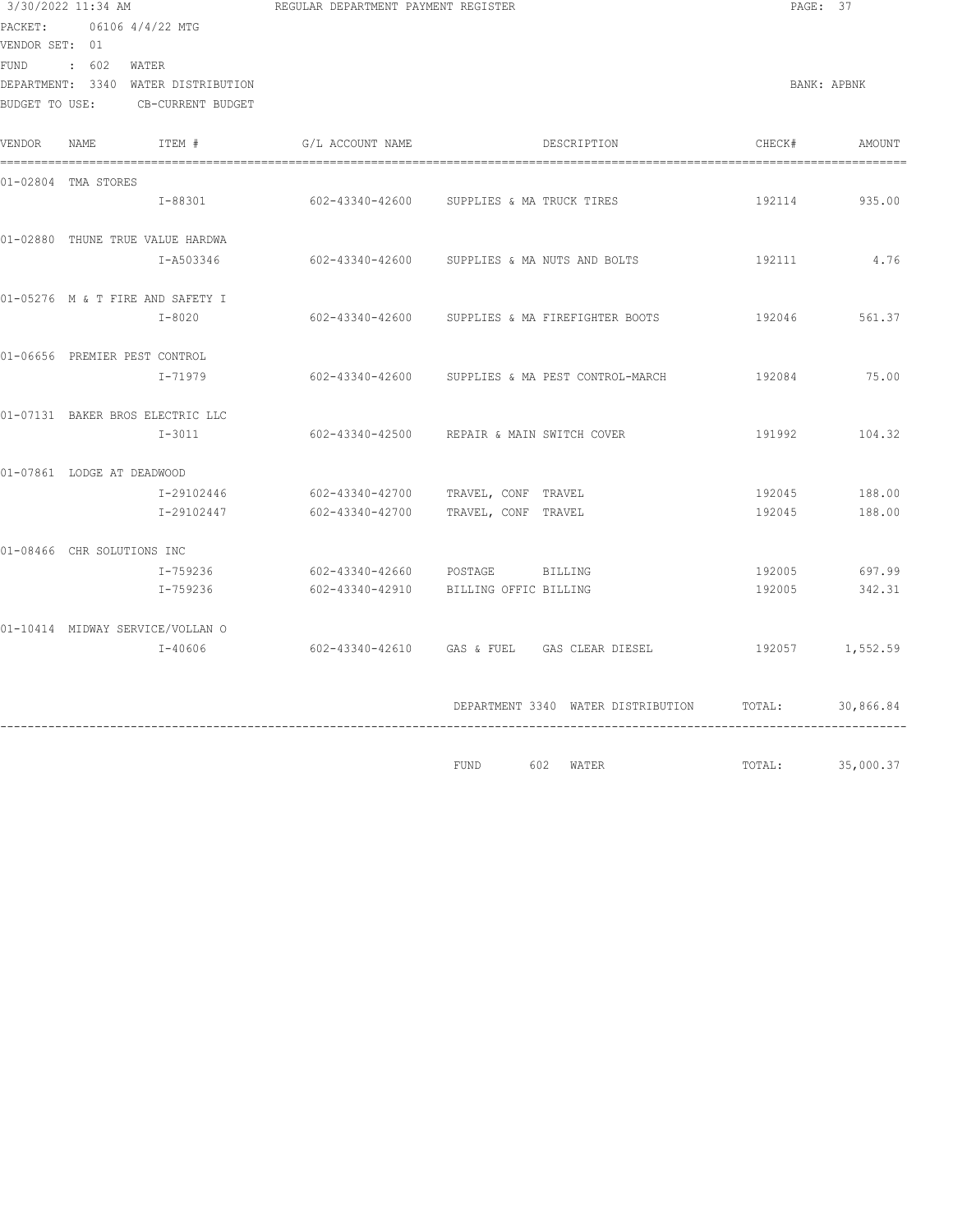|                | 3/30/2022 11:34 AM               |                                        | REGULAR DEPARTMENT PAYMENT REGISTER      |                                                                                             | PAGE: 38        |             |
|----------------|----------------------------------|----------------------------------------|------------------------------------------|---------------------------------------------------------------------------------------------|-----------------|-------------|
|                | PACKET: 06106 4/4/22 MTG         |                                        |                                          |                                                                                             |                 |             |
| VENDOR SET: 01 |                                  |                                        |                                          |                                                                                             |                 |             |
|                | FUND : 604 SEWER                 |                                        |                                          |                                                                                             |                 |             |
|                |                                  | DEPARTMENT: 3200 WASTE WATER TREATMENT |                                          |                                                                                             |                 | BANK: APBNK |
|                |                                  | BUDGET TO USE: CB-CURRENT BUDGET       |                                          |                                                                                             |                 |             |
| VENDOR         | NAME.                            | ITEM #                                 | G/L ACCOUNT NAME                         | DESCRIPTION                                                                                 | CHECK# AMOUNT   |             |
|                | 01-00356 QUALIFIED PRESORT       |                                        |                                          |                                                                                             |                 |             |
|                |                                  |                                        |                                          | I-2279-6027       604-43200-42660   POSTAGE     MAILING SERVICE          192087       29.97 |                 |             |
|                | 01-00750 FISHER SCIENTIFIC       |                                        |                                          |                                                                                             |                 |             |
|                |                                  |                                        |                                          | I-0557601 604-43200-42600 SUPPLIES MAGNESIUM SULFATE 192026 325.67                          |                 |             |
|                | 01-01830 NORTHWESTERN ENERGY & C |                                        |                                          |                                                                                             |                 |             |
|                |                                  |                                        |                                          | I-2581292-6-3/22 604-43200-42800 UTILITIES 2141 E HAVENS ST                                 | 192070 6,680.95 |             |
|                | 01-06656 PREMIER PEST CONTROL    |                                        |                                          |                                                                                             |                 |             |
|                |                                  | I-21980                                |                                          | 604-43200-42600 SUPPLIES PEST CONTROL-MARCH                                                 | 192084 75.00    |             |
|                | 01-08466 CHR SOLUTIONS INC       |                                        |                                          |                                                                                             |                 |             |
|                |                                  |                                        | I-759236 604-43200-42660 POSTAGE BILLING |                                                                                             | 192005 697.98   |             |
|                | 01-09004 DAK TECH INC            |                                        |                                          |                                                                                             |                 |             |
|                |                                  |                                        |                                          | I-INV0343887 604-43200-42600 SUPPLIES DESKTOP WORKSTATION 192012 1,584.00                   |                 |             |
|                |                                  | 01-10414 MIDWAY SERVICE/VOLLAN O       |                                          |                                                                                             |                 |             |
|                |                                  | T-40606                                |                                          | $604-43200-42610$ GAS & FUEL GAS CLEAR DIESEL                                               | 192057 402.83   |             |
|                |                                  |                                        |                                          |                                                                                             |                 |             |
|                |                                  |                                        |                                          | DEPARTMENT 3200 WASTE WATER TREATMENT TOTAL: 9,796.40                                       |                 |             |
|                |                                  |                                        |                                          |                                                                                             |                 |             |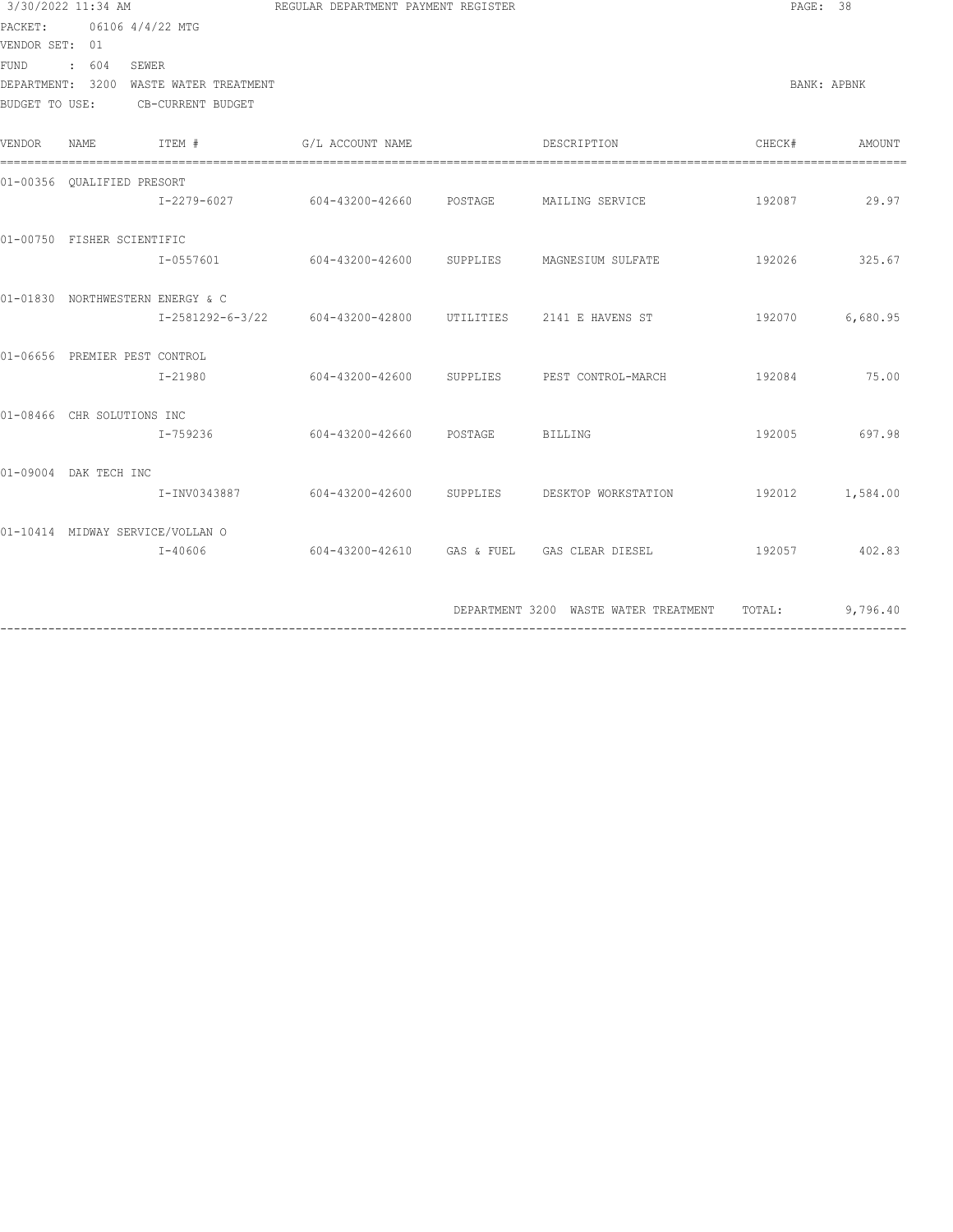|                | 3/30/2022 11:34 AM               |                                         | REGULAR DEPARTMENT PAYMENT REGISTER                             |           |                                               |        | PAGE: 39    |
|----------------|----------------------------------|-----------------------------------------|-----------------------------------------------------------------|-----------|-----------------------------------------------|--------|-------------|
| PACKET:        | 06106 4/4/22 MTG                 |                                         |                                                                 |           |                                               |        |             |
| VENDOR SET: 01 |                                  |                                         |                                                                 |           |                                               |        |             |
| FUND           | $\cdot$ 604<br>SEWER             | DEPARTMENT: 3250 WASTE WATER COLLECTION |                                                                 |           |                                               |        | BANK: APBNK |
| BUDGET TO USE: |                                  | CB-CURRENT BUDGET                       |                                                                 |           |                                               |        |             |
| VENDOR         | NAME                             | ITEM #                                  | G/L ACCOUNT NAME                                                |           | DESCRIPTION                                   | CHECK# | AMOUNT      |
|                |                                  |                                         |                                                                 |           |                                               |        |             |
|                | 01-00210 BAILEY METAL FABRICATOR | I-58943                                 | 604-43250-42500                                                 | REPAIRS   | PIPE REPAIR                                   | 191990 | 100.02      |
|                |                                  |                                         |                                                                 |           |                                               |        |             |
|                | 01-00424 RUNNINGS SUPPLY INC     |                                         |                                                                 |           |                                               |        |             |
|                |                                  | I-1361305                               | 604-43250-42600                                                 | SUPPLIES  | DUCK TAPE MAX STRENGTH                        | 192089 | 17.98       |
|                | 01-00436 FARMERS ALLIANCE        |                                         |                                                                 |           |                                               |        |             |
|                |                                  | I-IX2483                                | 604-43250-42600                                                 | SUPPLIES  | MOUNT TIRE                                    | 192025 | 3,746.70    |
|                |                                  | I-IZ2453                                | 604-43250-42600                                                 | SUPPLIES  | GENERATOR DIESEL                              | 192025 | 518.80      |
|                | 01-00525 DAKOTA PUMP INC         |                                         |                                                                 |           |                                               |        |             |
|                |                                  | I-15388                                 | 604-43250-42600                                                 | SUPPLIES  | GAUGE                                         | 192015 | 343.29      |
|                | 01-00712 NAPA CENTRAL            |                                         |                                                                 |           |                                               |        |             |
|                |                                  | I-764586                                | 604-43250-42600                                                 | SUPPLIES  | FILTERS                                       | 192068 | 51.88       |
|                |                                  |                                         |                                                                 |           |                                               |        |             |
|                | 01-01202 TK ELECTRIC             | I-19018                                 | 604-43250-42500                                                 | REPAIRS   | SPLICE KIT                                    | 192113 | 151.04      |
|                |                                  |                                         |                                                                 |           |                                               |        |             |
|                | 01-01830 NORTHWESTERN ENERGY & C |                                         |                                                                 |           |                                               |        |             |
|                |                                  | I-2572870-0-3/22                        | 604-43250-42800                                                 | UTILITIES | 1511 N COMMERCE                               | 192070 | 180.06      |
|                |                                  | I-2579460-3-3/22                        | 604-43250-42800                                                 | UTILITIES | N SANBORN AND 13TH AVE                        | 192070 | 175.37      |
|                |                                  | I-2581214-0-3/22                        | 604-43250-42800                                                 | UTILITIES | N FOSTER ST                                   | 192070 | 1,163.85    |
|                |                                  | I-2581590-3-3/22                        | 604-43250-42800                                                 | UTILITIES | N HARMON DR                                   | 192070 | 197.64      |
|                |                                  | I-2581650-5-3/22                        | 604-43250-42800                                                 | UTILITIES | KIPPES CV                                     | 192070 | 113.12      |
|                |                                  | I-2581719-8-3/22                        | 604-43250-42800                                                 | UTILITIES | S HARMON AND OHLMAN                           | 192070 | 159.07      |
|                |                                  | I-2581747-9-3/22                        | 604-43250-42800                                                 | UTILITIES | S HARMON DR                                   | 192070 | 128.60      |
|                |                                  | I-2582035-8-3/22                        | 604-43250-42800                                                 | UTILITIES | 1500 W 23RD AVE                               | 192070 | 178.53      |
|                |                                  | I-2582739-5-3/22                        | 604-43250-42800                                                 | UTILITIES | 1300 W NORWAY AVE                             | 192070 | 262.69      |
|                |                                  |                                         | I-28094779-9-3/22  604-43250-42800  UTILITIES  1423  COUNTRY DR |           |                                               | 192070 | 187.43      |
|                | 01-02880 THUNE TRUE VALUE HARDWA |                                         |                                                                 |           |                                               |        |             |
|                |                                  | I-B250277                               | 604-43250-42600 SUPPLIES POTTING MIX                            |           |                                               | 192111 | 12.78       |
|                |                                  |                                         |                                                                 |           |                                               |        |             |
|                | 01-04066 BOYER TRUCKS            |                                         |                                                                 |           |                                               |        | 600.70      |
|                |                                  | I-004P12353                             | 604-43250-42600 SUPPLIES                                        |           | FRONT FENDER BRACES                           | 191997 |             |
|                | 01-06656 PREMIER PEST CONTROL    |                                         |                                                                 |           |                                               |        |             |
|                |                                  | I-21975                                 |                                                                 |           | 604-43250-42600 SUPPLIES PEST CONTROL-MARCH   | 192084 | 75.00       |
|                | 01-08466 CHR SOLUTIONS INC       |                                         |                                                                 |           |                                               |        |             |
|                |                                  | I-759236                                | 604-43250-42910 BILLING OFFIC BILLING                           |           |                                               | 192005 | 342.32      |
|                |                                  |                                         |                                                                 |           |                                               |        |             |
|                | 01-10414 MIDWAY SERVICE/VOLLAN O | I-40606                                 | 604-43250-42610 GAS                                             |           | GAS CLEAR DIESEL                              | 192057 | 785.42      |
|                |                                  |                                         |                                                                 |           |                                               |        |             |
|                |                                  |                                         |                                                                 |           |                                               |        |             |
|                |                                  |                                         |                                                                 |           | DEPARTMENT 3250 WASTE WATER COLLECTION TOTAL: |        | 9,492.29    |
|                |                                  |                                         |                                                                 |           |                                               |        |             |
|                |                                  |                                         |                                                                 | FUND      | 604 SEWER                                     | TOTAL: | 19,288.69   |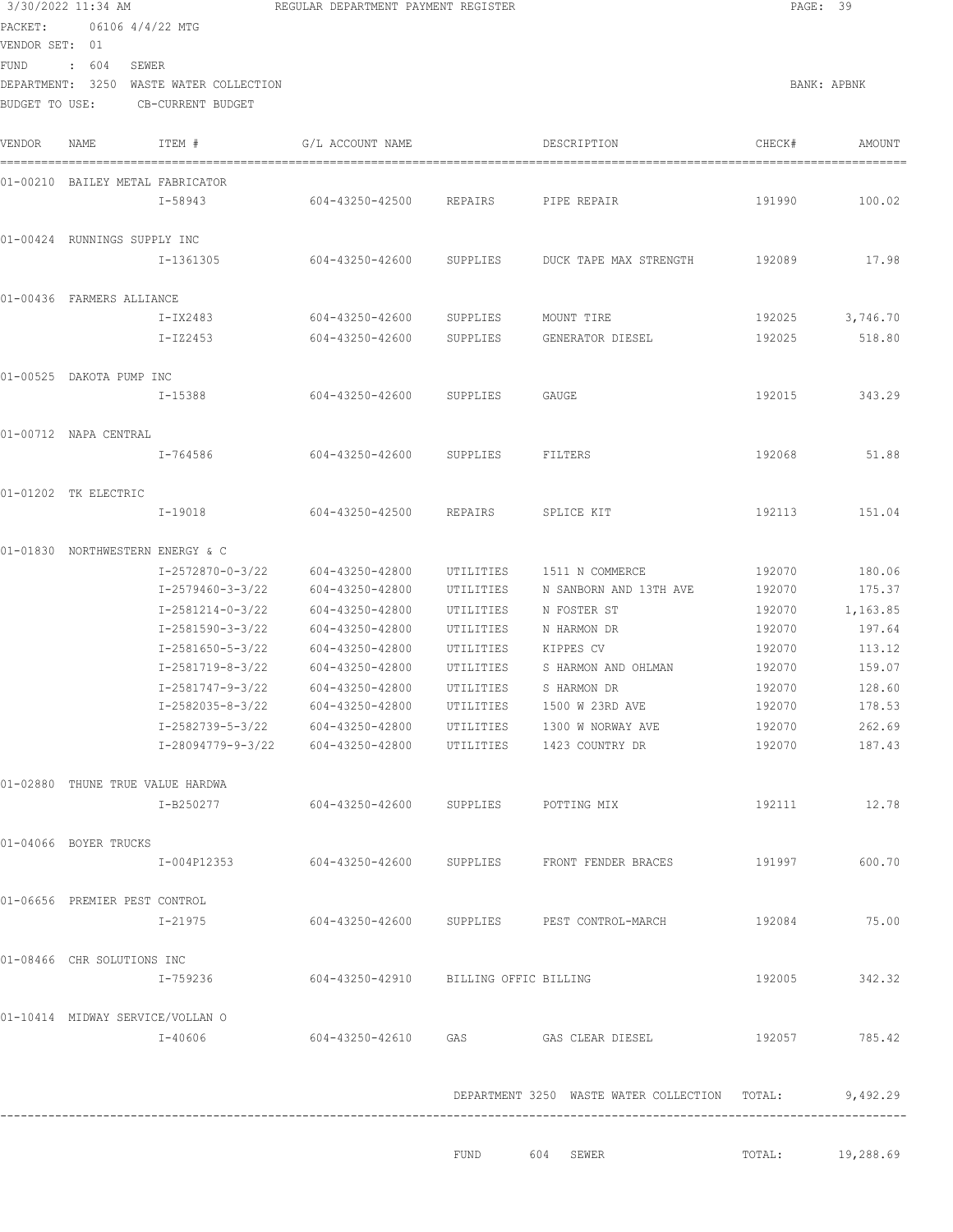| 3/30/2022 11:34 AM       |       |                                  | REGULAR DEPARTMENT PAYMENT REGISTER                                                      |                         |             | PAGE: 40    |        |
|--------------------------|-------|----------------------------------|------------------------------------------------------------------------------------------|-------------------------|-------------|-------------|--------|
|                          |       | PACKET: 06106 4/4/22 MTG         |                                                                                          |                         |             |             |        |
| VENDOR SET: 01           |       |                                  |                                                                                          |                         |             |             |        |
| FUND                     | : 606 | AIRPORT                          |                                                                                          |                         |             |             |        |
| DEPARTMENT: 3500 AIRPORT |       |                                  |                                                                                          |                         |             | BANK: APBNK |        |
|                          |       | BUDGET TO USE: CB-CURRENT BUDGET |                                                                                          |                         |             |             |        |
| VENDOR                   | NAME. | ITEM #                           | G/L ACCOUNT NAME                                                                         |                         | DESCRIPTION | CHECK#      | AMOUNT |
|                          |       | 01-09885 SD AIRPORTS CONFERENCE  | I-2022-M SCHERSCHLIG 606-43500-42700 TRAVEL, CONF. SD AIRPORTS CONF. REGISTRATION 192096 |                         |             |             | 70.00  |
|                          |       |                                  |                                                                                          | DEPARTMENT 3500 AIRPORT |             | TOTAL:      | 70.00  |
|                          |       |                                  |                                                                                          |                         |             |             |        |
|                          |       |                                  |                                                                                          | 606<br><b>FUND</b>      | AIRPORT     | TOTAL:      | 70.00  |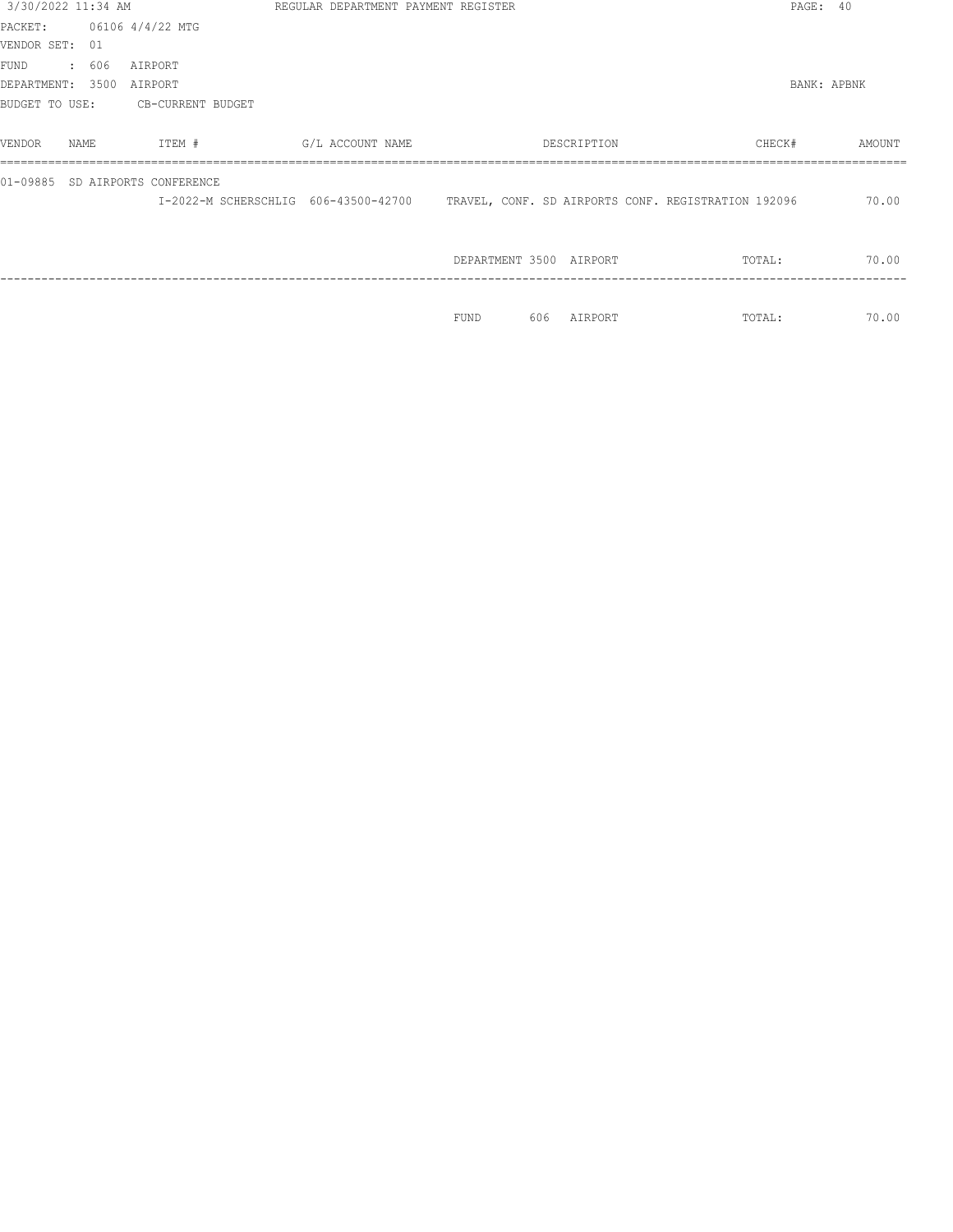| 3/30/2022 11:34 AM |                  |                                    |                                                             | REGULAR DEPARTMENT PAYMENT REGISTER |               |               |  |
|--------------------|------------------|------------------------------------|-------------------------------------------------------------|-------------------------------------|---------------|---------------|--|
|                    |                  | PACKET: 06106 4/4/22 MTG           |                                                             |                                     |               |               |  |
| VENDOR SET: 01     |                  |                                    |                                                             |                                     |               |               |  |
| FUND               | $\therefore$ 612 | SANITATION                         |                                                             |                                     |               |               |  |
|                    |                  | DEPARTMENT: 3220 RECYCLING PROGRAM |                                                             |                                     |               | BANK: APBNK   |  |
|                    |                  | BUDGET TO USE: CB-CURRENT BUDGET   |                                                             |                                     |               |               |  |
| VENDOR             | NAME             | ITEM #                             | G/L ACCOUNT NAME                                            | DESCRIPTION                         |               | CHECK# AMOUNT |  |
|                    |                  | 01-00424 RUNNINGS SUPPLY INC       |                                                             |                                     |               |               |  |
|                    |                  |                                    | I-1362345  612-43220-42650  UNIFORMS  SHOES, GLOVES         |                                     |               | 192089 112.94 |  |
|                    |                  | 01-01830 NORTHWESTERN ENERGY & C   |                                                             |                                     |               |               |  |
|                    |                  |                                    | I-3750165-7-3/22 612-43220-42800 UTILITIES 2801 E HAVENS ST |                                     | 192070        | 507.04        |  |
|                    |                  | 01-06656 PREMIER PEST CONTROL      |                                                             |                                     |               |               |  |
|                    |                  | I-21996                            | 612-43220-42500 REPAIR & MAIN PEST CONTROL                  |                                     | 192084 175.00 |               |  |
|                    |                  | 01-08380 PETERBILT OF SIOUX FALL   |                                                             |                                     |               |               |  |
|                    |                  | I-A529551                          | $612-43220-42600$ SUPPLIES ARM ASSY-WIPER                   |                                     |               | 192082 150.63 |  |
|                    |                  | 01-09891 MILLENNIUM RECYCLING      |                                                             |                                     |               |               |  |
|                    |                  | I-478432                           | 612-43220-42200 CONTRACT-MILL SINGLE STREAM FEE             |                                     | 192058        | 2,542.05      |  |
|                    |                  |                                    |                                                             |                                     |               |               |  |
|                    |                  |                                    |                                                             | DEPARTMENT 3220 RECYCLING PROGRAM   | TOTAL:        | 3,487.66      |  |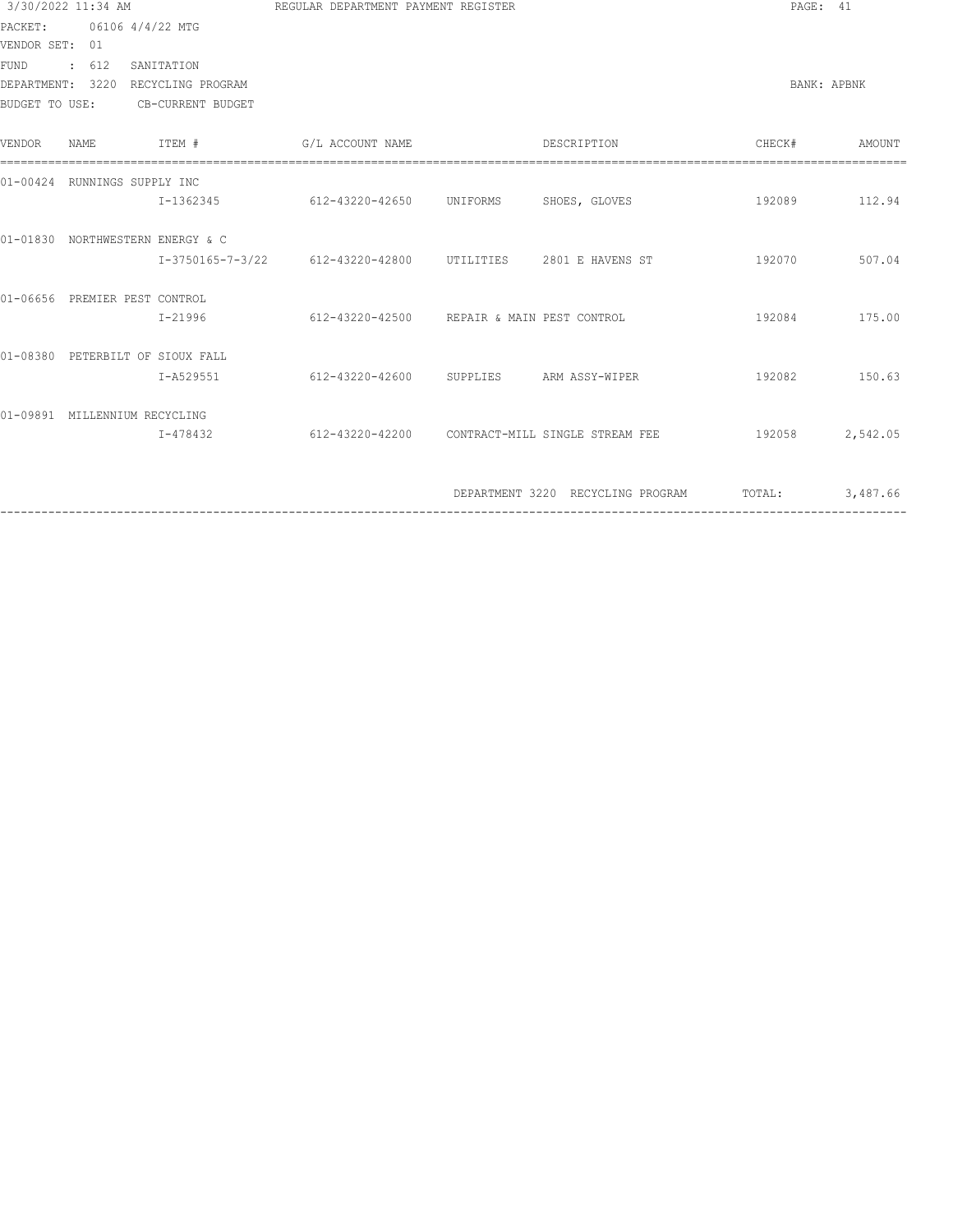| PACKET:                                  | 3/30/2022 11:34 AM<br>06106 4/4/22 MTG |                                                                      | REGULAR DEPARTMENT PAYMENT REGISTER                            |          |                                                              |        | PAGE: 42      |
|------------------------------------------|----------------------------------------|----------------------------------------------------------------------|----------------------------------------------------------------|----------|--------------------------------------------------------------|--------|---------------|
| VENDOR SET: 01<br>FUND<br>BUDGET TO USE: | $\therefore$ 612                       | SANITATION<br>DEPARTMENT: 3230 WASTE COLLECTION<br>CB-CURRENT BUDGET |                                                                |          |                                                              |        | BANK: APBNK   |
| VENDOR                                   | NAME                                   | ITEM #                                                               | G/L ACCOUNT NAME                                               |          | DESCRIPTION                                                  | CHECK# | AMOUNT        |
|                                          | 01-00356 OUALIFIED PRESORT             |                                                                      |                                                                |          |                                                              |        |               |
|                                          |                                        | I-2279-6027                                                          | 612-43230-42660 POSTAGE                                        |          | MAILING SERVICE                                              | 192087 | 28.81         |
|                                          | 01-00424 RUNNINGS SUPPLY INC           |                                                                      |                                                                |          |                                                              |        |               |
|                                          |                                        | I-1362700                                                            | 612-43230-42650                                                | UNIFORMS | GLOVES                                                       | 192089 | 35.98         |
|                                          | 01-00917 DAKOTA FLUID POWER INC        |                                                                      |                                                                |          |                                                              |        |               |
|                                          |                                        | I-6942264                                                            | 612-43230-42600                                                | SUPPLIES | FEMALE TEST POINT, MALE PIPE 192014                          |        | 295.45        |
|                                          |                                        | I-6943463                                                            | 612-43230-42600                                                | SUPPLIES | 5/8 FORFS 90 ELBOW                                           | 192014 | 21.31         |
|                                          |                                        | I-6943465                                                            | 612-43230-42600                                                | SUPPLIES | ADAPTER TREE                                                 | 192014 | 64.13         |
|                                          | 01-01117 WHEELCO BRAKE & SUPPLY        |                                                                      |                                                                |          |                                                              |        |               |
|                                          |                                        | I-INV174537                                                          |                                                                |          | 612-43230-42600 SUPPLIES 2-SPEED GOLD TOP REBUILD KIT 192119 |        | 697.27        |
|                                          | 01-01199 STURDEVANTS - MITCHELL        |                                                                      |                                                                |          |                                                              |        |               |
|                                          |                                        | I-15-254338                                                          | 612-43230-42600 SUPPLIES ZEREX HD EXT LIFE                     |          |                                                              | 192106 | 127.74        |
|                                          | 01-01830 NORTHWESTERN ENERGY & C       |                                                                      |                                                                |          |                                                              |        |               |
|                                          |                                        |                                                                      | I-2576522-3-3/22 612-43230-42800 UTILITIES 1404 W 5TH AVE SHED |          |                                                              | 192070 | 40.18         |
|                                          | 01-04066 BOYER TRUCKS                  |                                                                      |                                                                |          |                                                              |        |               |
|                                          |                                        | I-004P12616                                                          | $612-43230-42600$ SUPPLIES GAGE - OIL LEV                      |          |                                                              | 191997 | 90.41         |
|                                          | 01-08466 CHR SOLUTIONS INC             |                                                                      |                                                                |          |                                                              |        |               |
|                                          |                                        | I-759236                                                             | 612-43230-42660 POSTAGE BILLING                                |          |                                                              | 192005 | 697.99        |
|                                          |                                        | I-759236                                                             | 612-43230-42910 BILLING OFFIC BILLING                          |          |                                                              | 192005 | 342.31        |
|                                          | 01-09453 SANITATION PRODUCTS INC       |                                                                      |                                                                |          |                                                              |        |               |
|                                          |                                        | I-81944                                                              | 612-43230-42600 SUPPLIES ROLL KIT ASSY                         |          |                                                              |        | 192092 226.04 |
|                                          | 01-10414 MIDWAY SERVICE/VOLLAN O       |                                                                      |                                                                |          |                                                              |        |               |
|                                          |                                        | I-40606                                                              |                                                                |          |                                                              |        | 192057 762.24 |
|                                          |                                        |                                                                      |                                                                |          | DEPARTMENT 3230 WASTE COLLECTION                             | TOTAL: | 3,429.86      |
|                                          |                                        |                                                                      |                                                                |          |                                                              |        |               |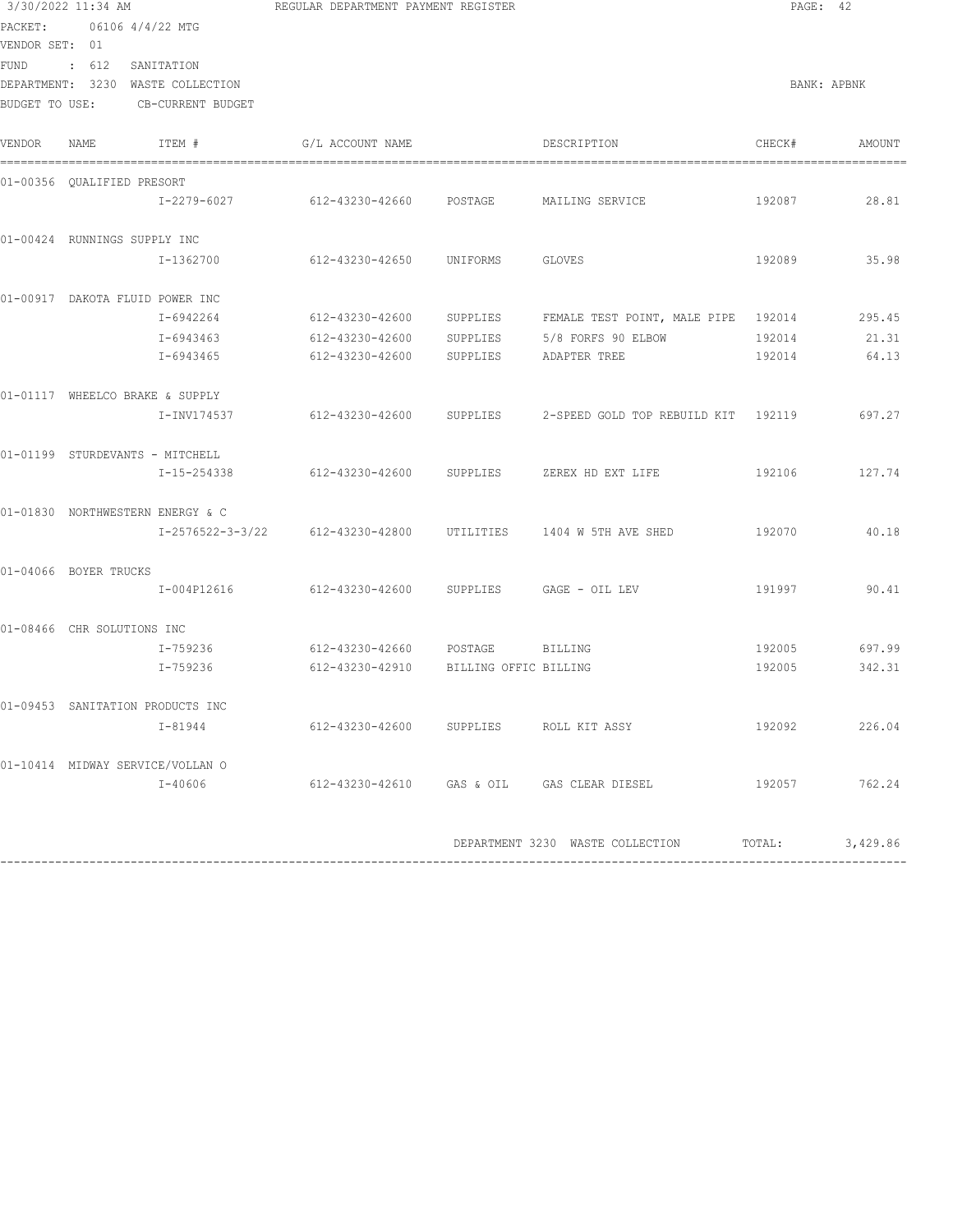|                | 3/30/2022 11:34 AM         |                                  | REGULAR DEPARTMENT PAYMENT REGISTER                        |                                                                               | PAGE: 43        |             |
|----------------|----------------------------|----------------------------------|------------------------------------------------------------|-------------------------------------------------------------------------------|-----------------|-------------|
|                | PACKET: 06106 4/4/22 MTG   |                                  |                                                            |                                                                               |                 |             |
| VENDOR SET: 01 |                            |                                  |                                                            |                                                                               |                 |             |
|                | FUND : 612 SANITATION      |                                  |                                                            |                                                                               |                 |             |
|                | DEPARTMENT: 3240 LANDFILL  |                                  |                                                            |                                                                               |                 | BANK: APBNK |
|                |                            | BUDGET TO USE: CB-CURRENT BUDGET |                                                            |                                                                               |                 |             |
| VENDOR         | NAME                       | ITEM #                           | G/L ACCOUNT NAME                                           | DESCRIPTION                                                                   | CHECK# AMOUNT   |             |
|                | 01-00356 OUALIFIED PRESORT |                                  |                                                            |                                                                               |                 |             |
|                |                            |                                  | I-2279-6027 612-43240-42600 SUPPLIES MAILING SERVICE       |                                                                               | 192087          | 20.80       |
|                |                            | 01-00469 GEOTEK ENGINEERING INC. |                                                            |                                                                               |                 |             |
|                |                            |                                  |                                                            | I-2022-28 P.E. #1 612-43240-42205 MONITOR GROUN 2022-28 P.E. #1 192029 541.00 |                 |             |
|                |                            |                                  | I-2022-29 P.E. #2 612-43240-42550 LAB FEES 2022-29 P.E. #2 |                                                                               | 192029 708.50   |             |
|                | 01-01590 MCLEOD'S PRINTING |                                  |                                                            |                                                                               |                 |             |
|                |                            |                                  |                                                            | I-57308 612-43240-42600 SUPPLIES LANDFILL TICKETS                             | 192051 449.90   |             |
|                |                            | 01-07058 INTERSTATE POWER SYSTEM |                                                            |                                                                               |                 |             |
|                |                            |                                  | I-C024055510:01 612-43240-42600 SUPPLIES OIL FILTER        |                                                                               | 192037 243.88   |             |
|                |                            | 01-08281 ARAMARK UNIFORM SERVICE |                                                            |                                                                               |                 |             |
|                |                            |                                  | I-256000093812 612-43240-42500 REPAIR AND MA MATS          |                                                                               | 191987 31.35    |             |
|                |                            | 01-10414 MIDWAY SERVICE/VOLLAN O |                                                            |                                                                               |                 |             |
|                |                            | I-40606                          |                                                            | 612-43240-42610 GAS & OIL GAS CLEAR DIESEL 192057 241.52                      |                 |             |
|                |                            | I-40606                          | $612-43240-42610$ GAS & OIL GAS CLEAR DIESEL               |                                                                               | 192057 557.00   |             |
|                |                            |                                  |                                                            | DEPARTMENT 3240 LANDFILL                                                      | TOTAL: 2,793.95 |             |
|                |                            |                                  |                                                            |                                                                               |                 |             |
|                |                            |                                  |                                                            | FUND 612 SANITATION TOTAL: 9,711.47                                           |                 |             |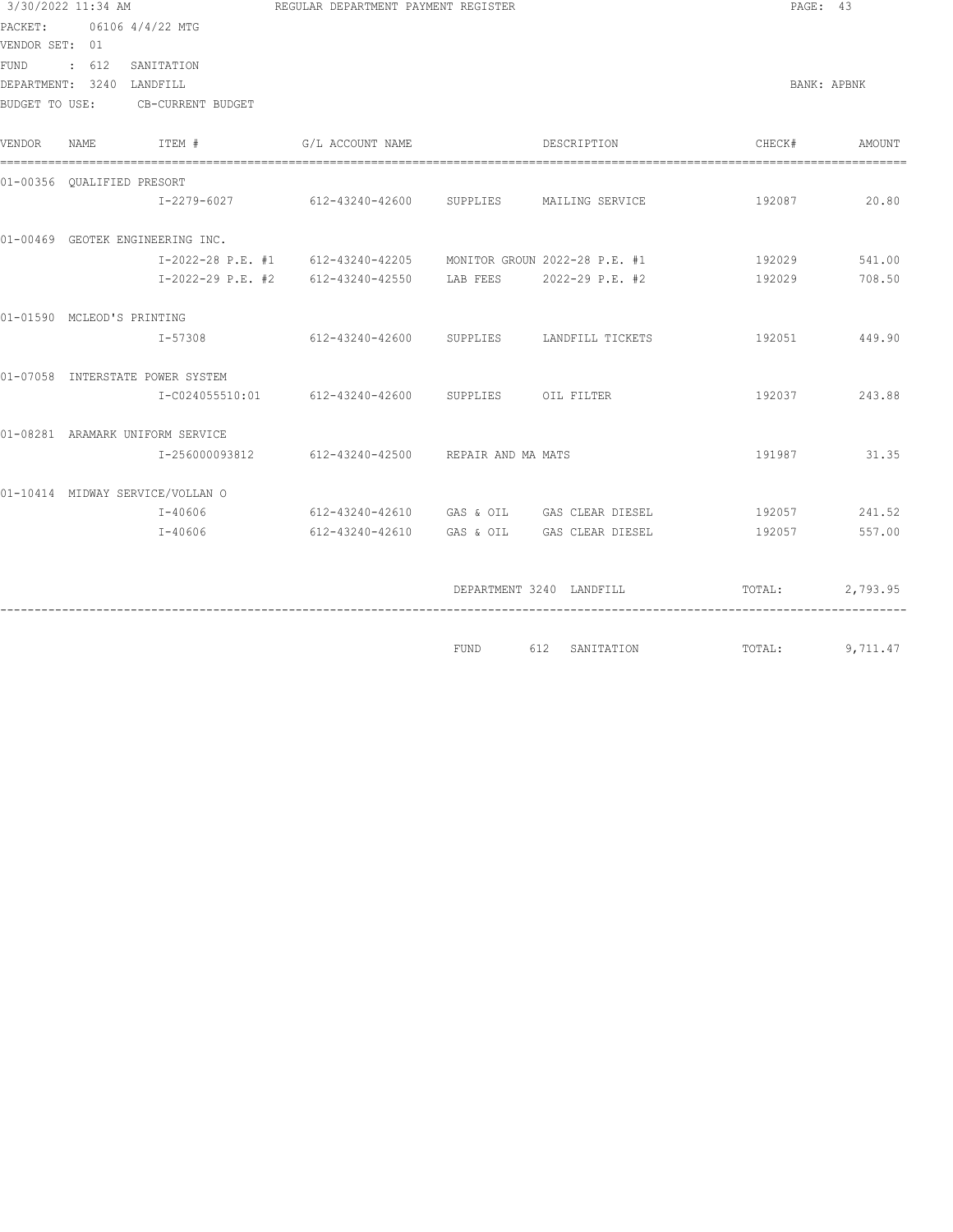3/30/2022 11:34 AM REGULAR DEPARTMENT PAYMENT REGISTER PAGE: 44 PACKET: 06106 4/4/22 MTG VENDOR SET: 01 FUND : 613 CORN PALACE DEPARTMENT: 5650 CORN PALACE BANK: APBNK BUDGET TO USE: CB-CURRENT BUDGET

| VENDOR       | NAME                            | ITEM #                           | G/L ACCOUNT NAME |                              | DESCRIPTION                                         | CHECK# | AMOUNT     |
|--------------|---------------------------------|----------------------------------|------------------|------------------------------|-----------------------------------------------------|--------|------------|
| $01 - 00462$ | COCA COLA BOTTLING CO           |                                  |                  |                              |                                                     |        |            |
|              |                                 | C-2202575                        |                  |                              | 613-45650-42610 COST OF GOODS COCA COLA BOTTLING CO | 192008 | $113.10-$  |
|              |                                 | $T - 3010564$                    | 613-45650-42610  |                              | COST OF GOODS CP CONCESSION PRODUCT                 | 192008 | 1,023.78   |
|              | 01-01450 MUTH ELECTRIC INC      |                                  |                  |                              |                                                     |        |            |
|              |                                 | I-646115                         | 613-45650-42500  | REPAIRS & MAI MILEAGE LABOR  |                                                     | 192067 | 405.35     |
|              |                                 | I-646570                         | 613-45650-42500  |                              | REPAIRS & MAI INSTALLED TRACK LIGHTING              | 192067 | 4,615.00   |
|              |                                 | I-647073                         | 613-45650-42500  |                              | REPAIRS & MAI MOTOR ELECTRIC BLOWER                 | 192067 | 525.97     |
|              | 01-01590 MCLEOD'S PRINTING      |                                  |                  |                              |                                                     |        |            |
|              |                                 | I-56909                          | 613-45650-42500  |                              | REPAIRS & MAI CP STUDY BOARDS                       | 192051 | 225.00     |
|              |                                 | 01-01830 NORTHWESTERN ENERGY & C |                  |                              |                                                     |        |            |
|              |                                 | I-2587291-2-3/22                 | 613-45650-42800  | UTILITIES                    | 600 N MAIN ST                                       | 192070 | 7,705.74   |
|              |                                 | I-2587292-0-2/22                 | 613-45650-42800  | UTILITIES                    | 600 N MAIN ST                                       | 192070 | 4,580.96   |
|              |                                 | I-3219913-5-2/22                 | 613-45650-42800  | UTILITIES                    | 617 N MAIN                                          | 192070 | 10.00      |
|              |                                 | I-3458684-2-2/22                 | 613-45650-42800  | UTILITIES                    | 6TH AVE PARK                                        | 192070 | 77.45      |
| $01 - 02537$ |                                 | SHERWIN-WILLIAMS COMPAN          |                  |                              |                                                     |        |            |
|              |                                 | I-4219-1                         | 613-45650-42500  | REPAIRS & MAI EASY SAND      |                                                     | 192098 | 10.72      |
|              |                                 | $I - 4350 - 4$                   | 613-45650-42500  |                              | REPAIRS & MAI ORING PEEL WB WALLTEX                 | 192098 | 49.36      |
| $01 - 02560$ | PEPSI COLA COMPANY              |                                  |                  |                              |                                                     |        |            |
|              |                                 | I-97743395                       | 613-45650-42610  |                              | COST OF GOODS CP CONCESSION PRODUCT                 | 192081 | 792.75     |
|              | 01-02811 JONES SUPPLIES         |                                  |                  |                              |                                                     |        |            |
|              |                                 | I-134616                         | 613-45650-42600  |                              | SUPPLIES & MA PAPER TOWELS, TOILET PAPER            | 192039 | 61.59      |
|              |                                 | I-134617                         | 613-45650-42610  |                              | COST OF GOODS TRASH LINERS, STRAWS                  | 192039 | 150.47     |
|              |                                 | I-134732                         | 613-45650-42600  |                              | SUPPLIES & MA TOILET PAPER, TRASH LINERS            | 192039 | 294.40     |
|              |                                 | I-134743                         | 613-45650-42600  |                              | SUPPLIES & MA NAPKINS, TRASH LINERS, GLOVES 192039  |        | 306.58     |
|              |                                 | I-134782                         | 613-45650-42610  | COST OF GOODS FOIL SHEETS    |                                                     | 192039 | 86.76      |
|              |                                 | 01-02880 THUNE TRUE VALUE HARDWA |                  |                              |                                                     |        |            |
|              |                                 | I-A502774                        | 613-45650-42500  | REPAIRS & MAI TUBE CEMENT    |                                                     | 192111 | 16.84      |
|              | 01-03700 CORE-MARK MIDCONTINENT |                                  |                  |                              |                                                     |        |            |
|              |                                 | C-8646670                        | 613-45650-42610  | COST OF GOODS CREDIT         |                                                     | 192010 | $110.98 -$ |
|              |                                 | C-8659925                        | 613-45650-42610  | COST OF GOODS FROZEN MEATS   |                                                     | 192010 | $56.25-$   |
|              |                                 | I-8656379                        | 613-45650-42610  | COST OF GOODS CONCESSIONS    |                                                     | 192010 | 4,532.40   |
|              |                                 | I-8656380-700                    | 613-45650-42610  |                              | COST OF GOODS CONCESSION PRODUCTS                   | 192010 | 146.80     |
|              |                                 | I-8666652                        | 613-45650-42610  |                              | COST OF GOODS CONCESSION PRODUCTS                   | 192010 | 2,606.15   |
|              |                                 | I-8666653-72                     | 613-45650-42610  |                              | COST OF GOODS FOOD SERVICE PAPER                    | 192010 | 519.80     |
|              |                                 | I-8676339                        | 613-45650-42610  | COST OF GOODS CP CONCESSIONS |                                                     | 192010 | 1,384.92   |
|              | 01-04537 PORTER DIST CO         |                                  |                  |                              |                                                     |        |            |
|              |                                 | I-182781                         | 613-45650-42615  |                              | COGS-ALCOHOL CP ALCOHOL PRODUCT                     | 192083 | 1,108.00   |
|              |                                 | I-183247                         | 613-45650-42615  |                              | COGS-ALCOHOL CP ALCOHOL PRODUCT                     | 192083 | 95.00      |

01-08281 ARAMARK UNIFORM SERVICE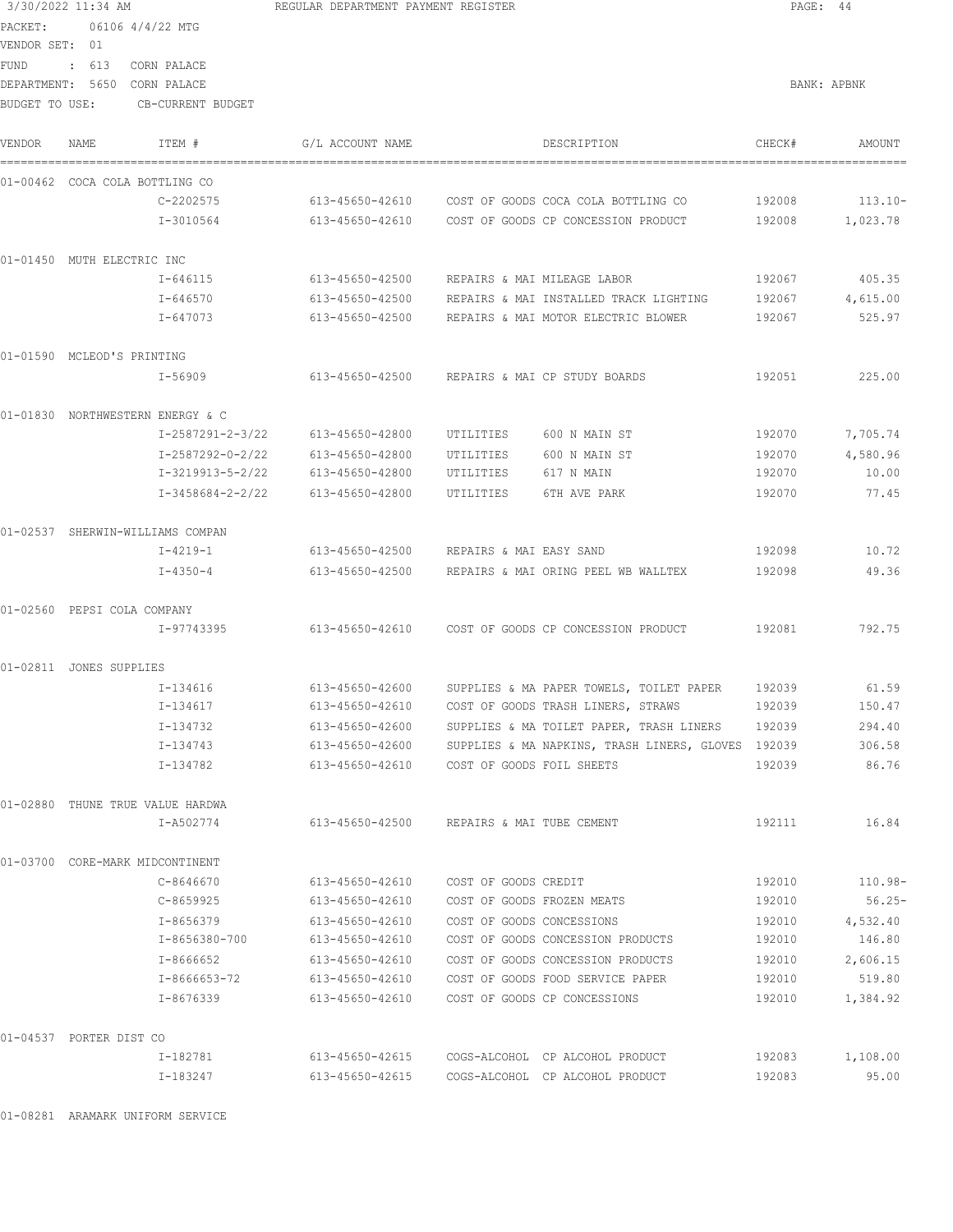|                | 3/30/2022 11:34 AM               |                                  | REGULAR DEPARTMENT PAYMENT REGISTER  |                                              | PAGE: 45         |           |
|----------------|----------------------------------|----------------------------------|--------------------------------------|----------------------------------------------|------------------|-----------|
|                | PACKET: 06106 4/4/22 MTG         |                                  |                                      |                                              |                  |           |
| VENDOR SET: 01 |                                  |                                  |                                      |                                              |                  |           |
| <b>FUND</b>    | $\therefore$ 613                 | CORN PALACE                      |                                      |                                              |                  |           |
|                | DEPARTMENT: 5650 CORN PALACE     |                                  |                                      |                                              | BANK: APBNK      |           |
|                |                                  | BUDGET TO USE: CB-CURRENT BUDGET |                                      |                                              |                  |           |
| <b>VENDOR</b>  | NAME.                            | ITEM #                           | G/L ACCOUNT NAME                     | DESCRIPTION                                  | CHECK#           | AMOUNT    |
|                |                                  |                                  |                                      |                                              |                  |           |
|                | 01-08281 ARAMARK UNIFORM SERVICE |                                  | continued                            |                                              |                  |           |
|                |                                  | I-256000094313                   | 613-45650-42502 CONTRACT SERV MATS   |                                              | 191987           | 30.66     |
|                | 01-10353 DIMOCK DAIRY INC        |                                  |                                      |                                              |                  |           |
|                |                                  | I-22030673                       | 613-45650-42610 COST OF GOODS CHEESE |                                              | 192022           | 104.50    |
| 01-10425 ETIX  |                                  |                                  |                                      |                                              |                  |           |
|                |                                  | I-CP090121                       |                                      | 613-45650-42900 TICKETING FEE BOX OFFICE FEE | 192024 1,367.00  |           |
|                |                                  |                                  |                                      |                                              |                  |           |
|                |                                  |                                  |                                      | DEPARTMENT 5650 CORN PALACE                  | TOTAL:           | 32,553.62 |
|                |                                  |                                  |                                      |                                              |                  |           |
|                |                                  |                                  |                                      | 613 CORN PALACE<br>FUND                      | TOTAL: 32,553.62 |           |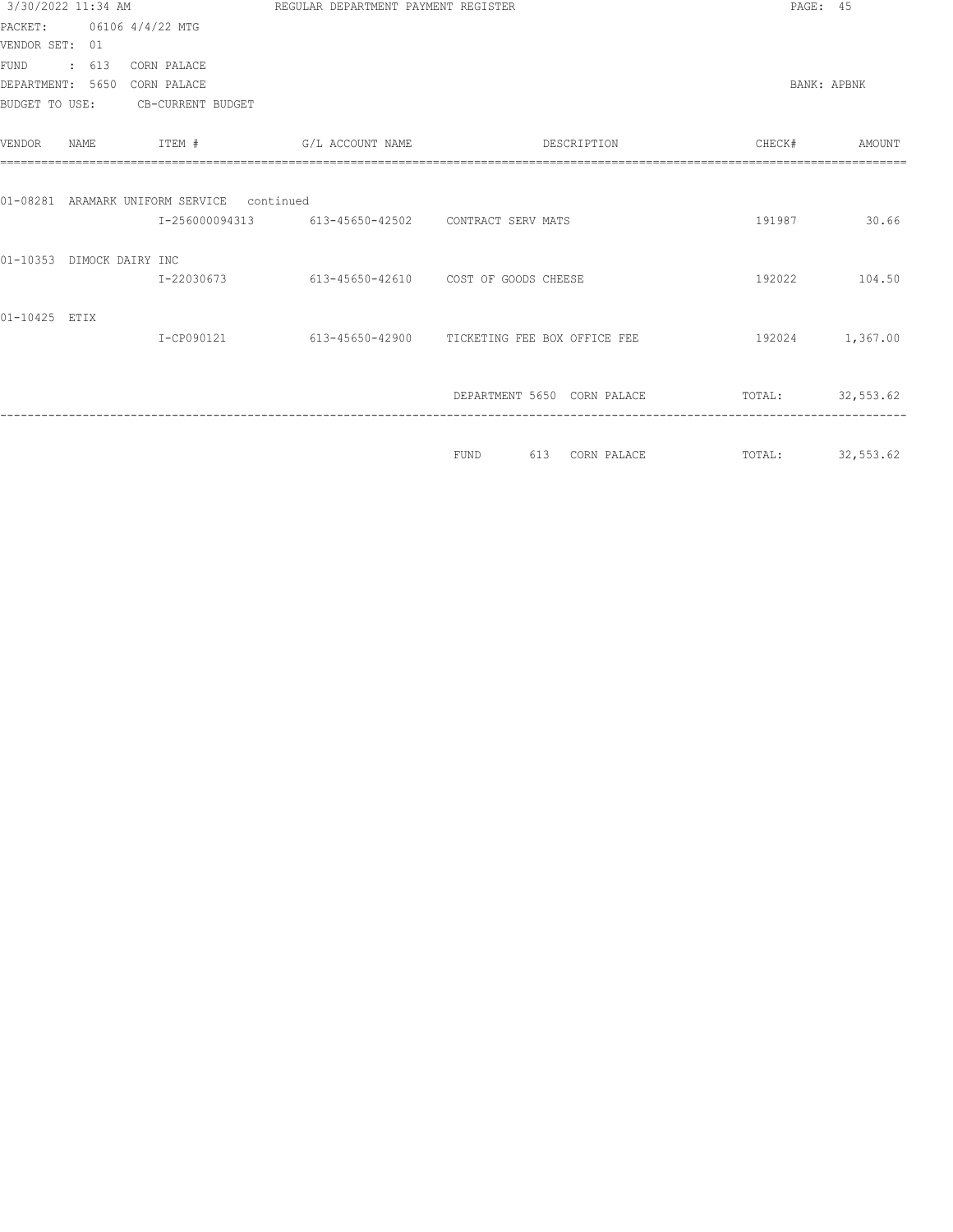|                | 3/30/2022 11:34 AM              |                                  | REGULAR DEPARTMENT PAYMENT REGISTER            |                          |                                                                                          |        | PAGE: 46         |
|----------------|---------------------------------|----------------------------------|------------------------------------------------|--------------------------|------------------------------------------------------------------------------------------|--------|------------------|
| PACKET:        | 06106 4/4/22 MTG                |                                  |                                                |                          |                                                                                          |        |                  |
| VENDOR SET: 01 |                                 |                                  |                                                |                          |                                                                                          |        |                  |
| FUND           | : 614                           | GOLF COURSE                      |                                                |                          |                                                                                          |        |                  |
|                | DEPARTMENT: 5250 GOLF COURSE    |                                  |                                                |                          |                                                                                          |        | BANK: APBNK      |
| BUDGET TO USE: |                                 | CB-CURRENT BUDGET                |                                                |                          |                                                                                          |        |                  |
| VENDOR         | NAME                            | ITEM #                           | G/L ACCOUNT NAME                               |                          | DESCRIPTION                                                                              | CHECK# | AMOUNT           |
|                | 01-00356 QUALIFIED PRESORT      |                                  |                                                |                          |                                                                                          |        |                  |
|                |                                 | I-2279-6027                      | 614-45250-42600 SUPPLIES & MA MAILING SERVICE  |                          |                                                                                          | 192087 | 6.38             |
|                | 01-00424 RUNNINGS SUPPLY INC    |                                  |                                                |                          |                                                                                          |        |                  |
|                |                                 | I-1361932                        | 614-45250-42600                                |                          | SUPPLIES & MA FUEL FILTER, NOZZLE, LETTERS 192089                                        |        | 83.88            |
|                |                                 | I-1362380                        | 614-45250-42600                                |                          | SUPPLIES & MA BUSHING, FUEL HOSE, SWIVEL                                                 | 192089 | 36.98            |
|                |                                 | I-1365833                        | 614-45250-42600                                | SUPPLIES & MA AIR HOSE   |                                                                                          | 192089 | 23.49            |
|                | 01-00560 DIESEL MACHINERY INC   |                                  |                                                |                          |                                                                                          |        |                  |
|                |                                 | I-C21297                         | 614-45250-42600 SUPPLIES & MA LOADER FUEL PUMP |                          |                                                                                          | 192021 | 208.17           |
|                | 01-01199 STURDEVANTS - MITCHELL |                                  |                                                |                          |                                                                                          |        |                  |
|                |                                 | I-15-254063                      | 614-45250-42600 SUPPLIES & MA GREASE GUN       |                          |                                                                                          | 192106 | 54.69            |
|                |                                 | 01-01490 MUELLER LUMBER CO. INC. |                                                |                          |                                                                                          |        |                  |
|                |                                 | C-282182                         | 614-45250-42600 SUPPLIES & MA CREDIT           |                          |                                                                                          | 192066 | $3.37-$          |
|                |                                 | I-282181                         | 614-45250-42600 SUPPLIES & MA LUMBER           |                          |                                                                                          | 192066 | 13.50            |
|                |                                 | 01-01830 NORTHWESTERN ENERGY & C |                                                |                          |                                                                                          |        |                  |
|                |                                 |                                  | I-2581639-8-3/22 614-45250-42800               | UTILITIES                | 700 W 23RD AVE                                                                           | 192070 | 308.10           |
|                |                                 |                                  | I-2581875-8-3/22 614-45250-42800               | UTILITIES                | GOLF CLUB HOUSE                                                                          | 192070 | 369.07           |
|                |                                 |                                  | I-2581876-6-3/22 614-45250-42800               | UTILITIES GOLF CART SHED |                                                                                          | 192070 | 15.25            |
|                |                                 |                                  | I-2939180-2-3/22 614-45250-42800               | UTILITIES                | 825 INDIAN VILLAGE RD                                                                    | 192070 | 15.00            |
|                | 01-03588 ZIMCO SUPPLY CO        |                                  |                                                |                          |                                                                                          |        |                  |
|                |                                 | I-163766                         | 614-45250-42602                                | CHEMICALS                | FERTILIZER                                                                               | 192121 | 6,160.00         |
|                | 01-05227 PRESTIGE FLAG          |                                  |                                                |                          |                                                                                          |        |                  |
|                |                                 |                                  |                                                |                          | I-705200 614-45250-42600 SUPPLIES & MA 7' PRISM POLES                                    |        | 192085 489.35    |
|                | 01-08892 ERIC HIEB              |                                  |                                                |                          |                                                                                          |        |                  |
|                |                                 |                                  |                                                |                          | I-3/28/2022 614-45250-42200 GOLF PRO CONT BASE CONTRACT, CART RENT, MEMB 192032 5,847.15 |        |                  |
|                |                                 |                                  |                                                |                          | I-3/28/22 614-45250-42200 GOLF PRO CONT CC FEES, CLOVER SERVICE PLAN 192032 71.02        |        |                  |
|                |                                 | 01-09703 AMAZON CAPITAL SERVICES |                                                |                          |                                                                                          |        |                  |
|                |                                 |                                  |                                                |                          | I-1LW3-DVL7-KVJ6 614-45250-42600 SUPPLIES & MA SOAP DISPENSERS, MARKERS/ERASE 191984     |        | 70.94            |
|                |                                 |                                  |                                                |                          | DEPARTMENT 5250 GOLF COURSE                                                              |        | TOTAL: 13,769.60 |
|                |                                 |                                  |                                                |                          |                                                                                          |        |                  |
|                |                                 |                                  |                                                |                          | FUND 614 GOLF COURSE TOTAL: 13,769.60                                                    |        |                  |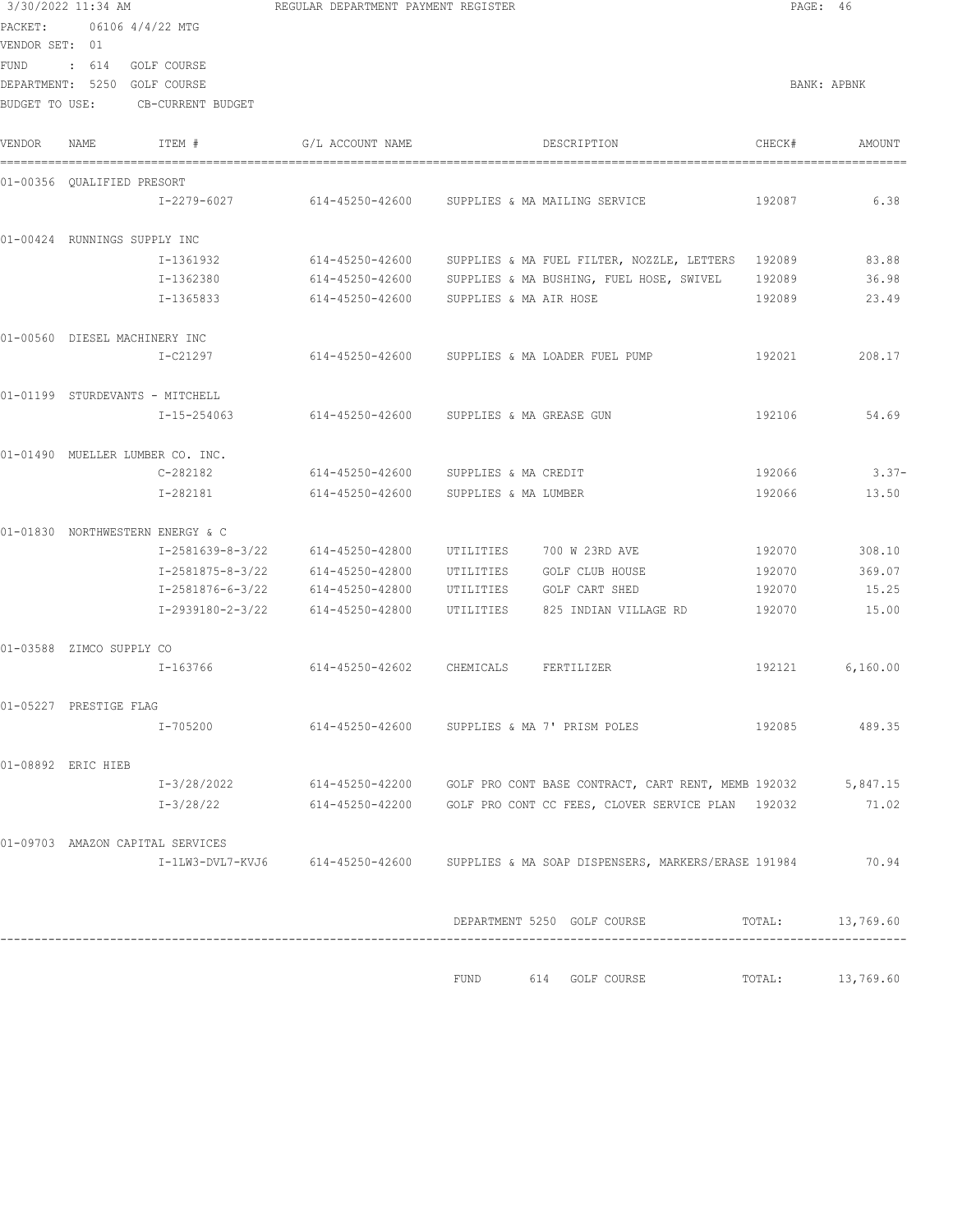|                | 3/30/2022 11:34 AM |                         | REGULAR DEPARTMENT PAYMENT REGISTER           |             |                            | PAGE: 47    |        |
|----------------|--------------------|-------------------------|-----------------------------------------------|-------------|----------------------------|-------------|--------|
| PACKET:        |                    | 06106 4/4/22 MTG        |                                               |             |                            |             |        |
| VENDOR SET:    | 01                 |                         |                                               |             |                            |             |        |
| <b>FUND</b>    | : 619              | CAMPGROUND              |                                               |             |                            |             |        |
| DEPARTMENT:    | 5220               | CAMPGROUND              |                                               |             |                            | BANK: APBNK |        |
| BUDGET TO USE: |                    | CB-CURRENT BUDGET       |                                               |             |                            |             |        |
| VENDOR         | NAME               | ITEM #                  | G/L ACCOUNT NAME                              |             | DESCRIPTION                | CHECK#      | AMOUNT |
| $01 - 02051$   |                    | MIDCONTINENT COMMUNICAT |                                               |             |                            |             |        |
|                |                    |                         |                                               |             | ACCT #128609203            | 192056      | 115.90 |
| $01 - 0.3100$  | CENTURY LINK       |                         |                                               |             |                            |             |        |
|                |                    |                         | I-605 995-8457-3/22 619-45220-42800 UTILITIES |             | MONTHLY SERVICE            | 192004      | 13.53  |
|                |                    |                         |                                               |             |                            |             |        |
|                |                    |                         |                                               |             | DEPARTMENT 5220 CAMPGROUND | TOTAL:      | 129.43 |
|                |                    |                         |                                               |             |                            |             |        |
|                |                    |                         |                                               | <b>FUND</b> | 619<br>CAMPGROUND          | TOTAL:      | 129.43 |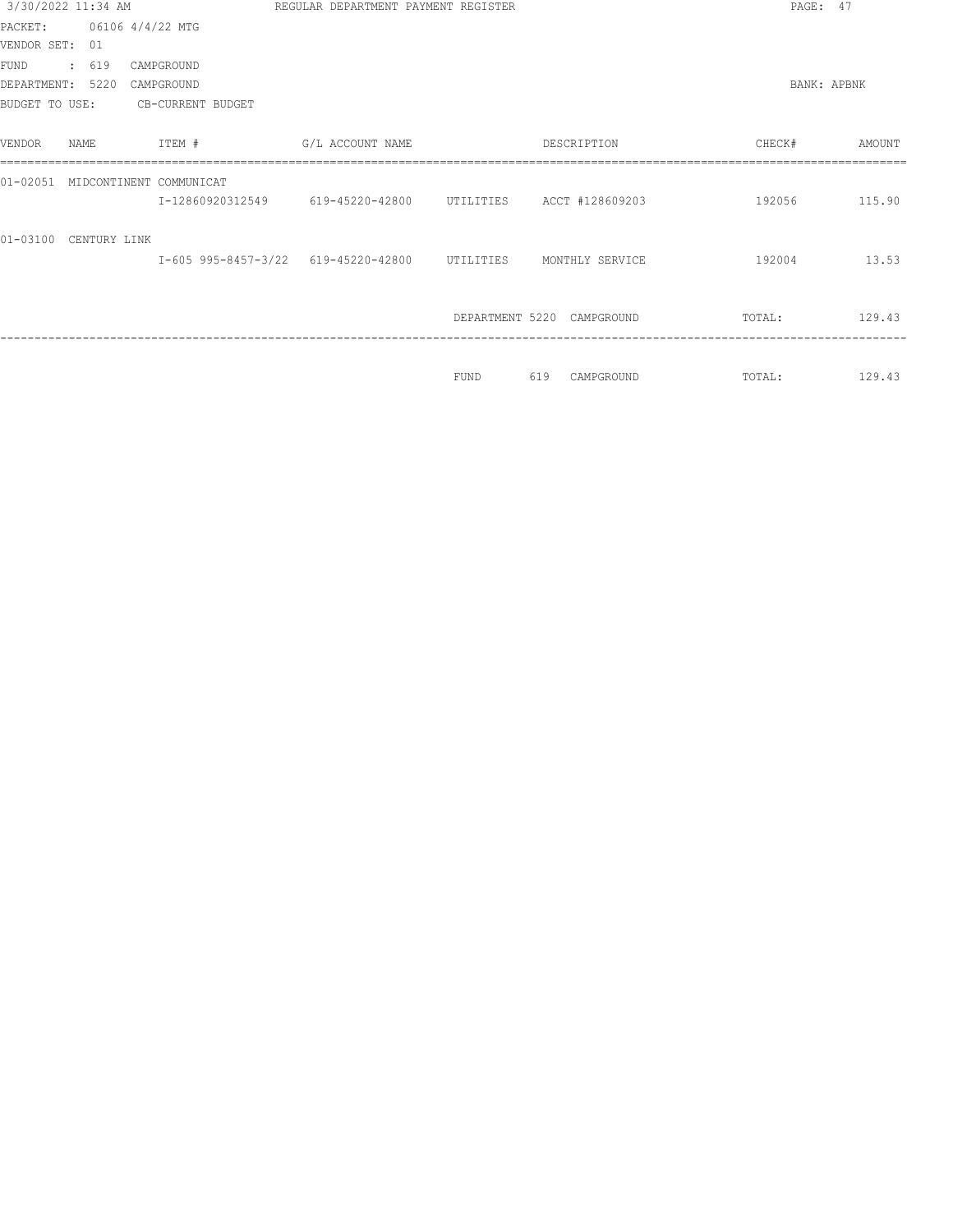|                | 3/30/2022 11:34 AM               |                                  | REGULAR DEPARTMENT PAYMENT REGISTER           |                     |                                                                                          | PAGE: 48      |              |
|----------------|----------------------------------|----------------------------------|-----------------------------------------------|---------------------|------------------------------------------------------------------------------------------|---------------|--------------|
|                | PACKET: 06106 4/4/22 MTG         |                                  |                                               |                     |                                                                                          |               |              |
| VENDOR SET: 01 |                                  |                                  |                                               |                     |                                                                                          |               |              |
| FUND           | $\therefore$ 621                 | EMERGENCY MEDICAL SERVICE        |                                               |                     |                                                                                          |               |              |
|                | DEPARTMENT: 4600 EMS             |                                  |                                               |                     |                                                                                          |               | BANK: APBNK  |
|                |                                  | BUDGET TO USE: CB-CURRENT BUDGET |                                               |                     |                                                                                          |               |              |
| VENDOR         | NAME                             | ITEM #                           | G/L ACCOUNT NAME                              |                     | DESCRIPTION                                                                              | CHECK#        | AMOUNT       |
|                | 01-00532 A-OX WELDING SUPPLY CO  |                                  |                                               |                     |                                                                                          |               |              |
|                |                                  |                                  |                                               |                     | I-01230667 621-44600-42500 REPAIRS & MAI HYDRO TEST ALUMINUM CYLINDER 191983 65.00       |               |              |
|                | 01-01518 VERIZON WIRELESS        |                                  |                                               |                     |                                                                                          |               |              |
|                |                                  |                                  |                                               |                     | I-9901205851 621-44600-42800 UTILITIES ACCT #786752327-00001 192116                      |               | 106.04       |
|                |                                  |                                  |                                               |                     | I-9901205852 621-44600-42800 UTILITIES ACCT #786752327-00002 192116 100.02               |               |              |
|                |                                  | 01-05196 CLIA LABORATORY PROGRAM |                                               |                     |                                                                                          |               |              |
|                |                                  |                                  |                                               |                     | I-03012022          621-44600-42200      PROFESSIONAL CERTIFICATE FEE                    | 192007 180.00 |              |
|                | 01-08689 DAKOTA GAMBER           |                                  |                                               |                     |                                                                                          |               |              |
|                |                                  |                                  | I-001498008 621-44600-42700 TRAVEL, TRAIN CPR |                     |                                                                                          |               | 192028 32.50 |
|                | 01-10414 MIDWAY SERVICE/VOLLAN O |                                  |                                               |                     |                                                                                          |               |              |
|                |                                  | I-40606                          |                                               |                     | 621-44600-42610 GAS & OIL GAS CLEAR DIESEL                                               | 192057        | 600.00       |
|                |                                  |                                  |                                               |                     | I-40606 621-44600-42610 GAS & OIL GAS CLEAR DIESEL 192057 256.65                         |               |              |
|                | 01-10480 CITY OF WATERTOWN       |                                  |                                               |                     |                                                                                          |               |              |
|                |                                  |                                  |                                               |                     | I-202203235396 621-44600-42200 PROFESSIONAL REIMBURSEMENT FOR COVID CREW 192006 6,222.90 |               |              |
|                |                                  |                                  |                                               | DEPARTMENT 4600 EMS | TOTAL: 7,563.11                                                                          |               |              |
|                |                                  |                                  |                                               | FUND                | 621 EMERGENCY MEDICAL SERVICETOTAL: 7,563.11                                             |               |              |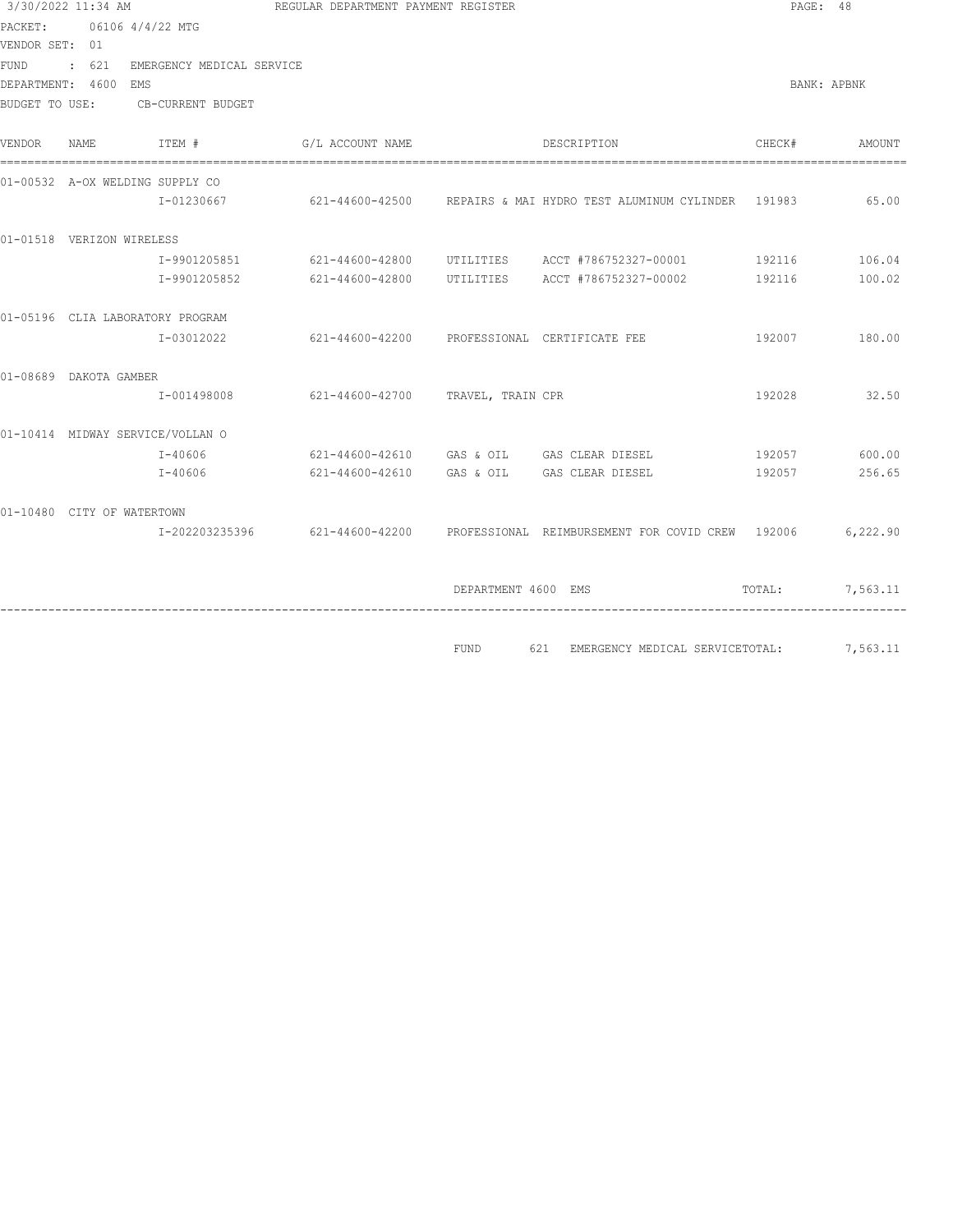| 3/30/2022 11:34 AM |       |                                  | REGULAR DEPARTMENT PAYMENT REGISTER                              |             |     |                              |                     | PAGE: 49 |             |
|--------------------|-------|----------------------------------|------------------------------------------------------------------|-------------|-----|------------------------------|---------------------|----------|-------------|
| PACKET:            |       | 06106 4/4/22 MTG                 |                                                                  |             |     |                              |                     |          |             |
| VENDOR SET: 01     |       |                                  |                                                                  |             |     |                              |                     |          |             |
| <b>FUND</b>        | : 700 | AGENCY FUNDS                     |                                                                  |             |     |                              |                     |          |             |
| DEPARTMENT: 5300   |       | <b>AGENCY FUNDS</b>              |                                                                  |             |     |                              |                     |          | BANK: APBNK |
|                    |       | BUDGET TO USE: CB-CURRENT BUDGET |                                                                  |             |     |                              |                     |          |             |
| VENDOR             | NAME  | ITEM #                           | G/L ACCOUNT NAME                                                 |             |     | DESCRIPTION                  |                     | CHECK#   | AMOUNT      |
| $01 - 02386$       |       | MITCHELL MAIN STREET AN          |                                                                  |             |     |                              |                     |          |             |
|                    |       | $I-3/28/2022$                    | 700-45300-42904 CORN PALACE G WINGAPALOOZA EVENT                 |             |     |                              |                     | 192061   | 49.33       |
| $01 - 08617$       |       | MITCHELL WRESTLING               |                                                                  |             |     |                              |                     |          |             |
|                    |       | I-3/22/2022                      | 700-45300-42904 CORN PALACE G AAU YOUTH WRESTLING RENTALS 192064 |             |     |                              |                     |          | 5,251.30    |
|                    |       |                                  |                                                                  |             |     | DEPARTMENT 5300 AGENCY FUNDS |                     | TOTAL:   | 5,300.63    |
|                    |       |                                  |                                                                  |             |     |                              |                     |          |             |
|                    |       |                                  |                                                                  | <b>FUND</b> | 700 | AGENCY FUNDS                 |                     | TOTAL:   | 5,300.63    |
|                    |       |                                  |                                                                  |             |     |                              | REPORT GRAND TOTAL: |          | 511,501.71  |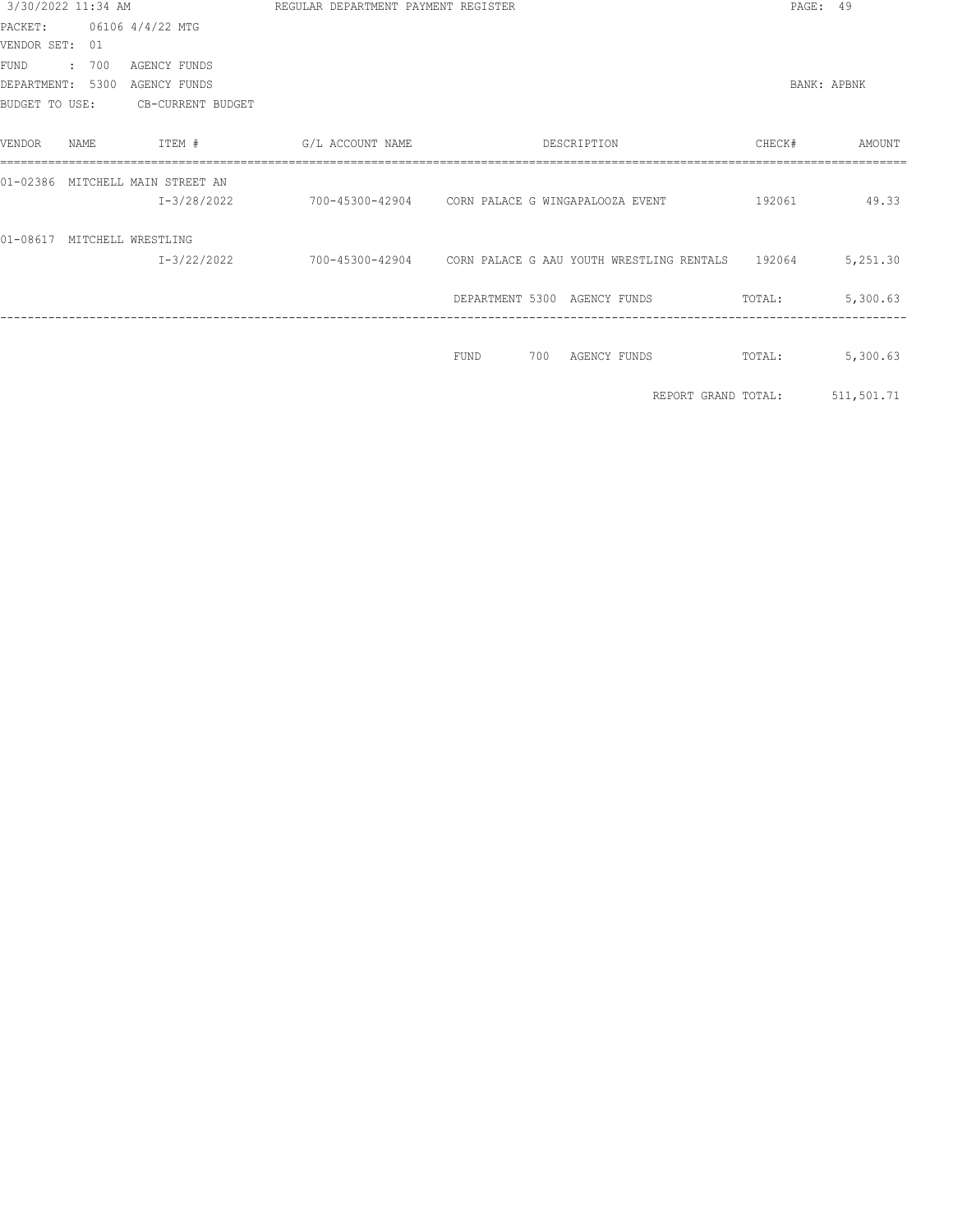------------------------------------------------------------------------------------------------------------------------------------

|      |                            |                                                                    |                           | =========LINE ITEM========= =======GROUP BUDGET======= |                                             |  |             |  |
|------|----------------------------|--------------------------------------------------------------------|---------------------------|--------------------------------------------------------|---------------------------------------------|--|-------------|--|
|      |                            |                                                                    |                           | ANNUAL                                                 | BUDGET OVER ANNUAL                          |  | BUDGET OVER |  |
| YEAR | ACCOUNT                    | NAME                                                               | AMOUNT                    |                                                        | BUDGET AVAILABLE BUDG BUDGET AVAILABLE BUDG |  |             |  |
|      |                            |                                                                    |                           |                                                        |                                             |  |             |  |
|      |                            | 2022-2023 101-41110-42300 LEGAL PUBLICATIONS                       | 1,291.88 26,000 24,221.45 |                                                        |                                             |  |             |  |
|      |                            | 101-41110-42600 SUPPLIES & MATERIALS                               |                           | 101.00 600                                             | 392.45                                      |  |             |  |
|      |                            | 101-41220-42700 TRAVEL, CONF, DUES                                 |                           | 148.52 5,500                                           | 5,320.73                                    |  |             |  |
|      |                            | 101-41420-42600 SUPPLIES & MATERIALS                               |                           | 184.03 2,200                                           | 1,394.76                                    |  |             |  |
|      |                            | 101-41440-42231 EMPLOYEE PHYSICALS, DRUG TE 3,846.66 32,900        |                           |                                                        | 26,156.34                                   |  |             |  |
|      | 101-41440-42300 PUBLISHING |                                                                    |                           | 152.96 13,000                                          | 12,674.96                                   |  |             |  |
|      |                            | 101-41920-42520 REPAIR-CITY HALL                                   | 85.28                     | 3,000                                                  | 2,709.02                                    |  |             |  |
|      |                            | 101-41920-42620 SUPPLIES-CITY HALL                                 |                           | 28.80 1,750                                            | 1,638.40                                    |  |             |  |
|      | 101-41935-42615 POSTAGE    |                                                                    |                           | 246.35 8,500                                           | 7,027.41                                    |  |             |  |
|      |                            | 101-41935-42640 COPY MACHINE SUPPLIES                              | 592.20 2,100              |                                                        | 1,098.39                                    |  |             |  |
|      |                            | 101-41935-42920 COMPUTER SOFTWARE                                  | 2,476.57 79,775 14,902.98 |                                                        |                                             |  |             |  |
|      |                            | 101-41935-43511 COMPUTER SOFTWARE 50,332.80 73,000 4,981.20- Y     |                           |                                                        |                                             |  |             |  |
|      |                            | 101-42110-42200 PROFESSIONAL SERVICES                              | 329.64                    |                                                        | 19,030 14,932.21                            |  |             |  |
|      | 101-42110-42600            | SUPPLIES                                                           |                           |                                                        | 305.94 46,278 31,792.81                     |  |             |  |
|      | 101-42110-42610            | GAS OIL TIRES                                                      |                           |                                                        | 6,973.48 34,381 16,639.33                   |  |             |  |
|      | 101-42110-42640            | UNIFORM ALLOWANCE                                                  | 20.00                     | 7,000                                                  | 6,356.39                                    |  |             |  |
|      | 101-42110-42693            | COMPUTER SOFTWARE                                                  | 405.00                    | 35,997                                                 | 26,536.00                                   |  |             |  |
|      | 101-42110-42800            | TELEPHONE                                                          | 80.02                     | 13,200                                                 | 9,609.48                                    |  |             |  |
|      |                            | 101-42110-42902 ALCOHOL TASK FORCE                                 | 73.14                     | 8,966                                                  | 7,832.91                                    |  |             |  |
|      | 101-42130-42500            | REPAIRS                                                            |                           | 237.49 3,000                                           | 2,260.60                                    |  |             |  |
|      |                            | 101-42130-42520 EMERGENCY SIREN UTILITIES                          | 181.83 2,600              |                                                        | 1,929.43                                    |  |             |  |
|      |                            | 101-42130-42530 TRAFFIC LIGHTS MAINT 1,245.00 11,500               |                           |                                                        | 565.73                                      |  |             |  |
|      | 101-42130-42535            | LIGHT MAINTENANCE                                                  | 4,569.68                  | 25,000                                                 | 19,922.36                                   |  |             |  |
|      | 101-42130-42540            | SIGNS                                                              | 5.65                      |                                                        | 12,000 11,308.00                            |  |             |  |
|      | 101-42130-42545            | PAINT                                                              |                           |                                                        | 3,428.00 14,000 1,057.33                    |  |             |  |
|      | 101-42130-42560            | SIREN REPAIR                                                       |                           | 507.34 1,000                                           | 467.42                                      |  |             |  |
|      | 101-42130-42600            | SUPPLIES                                                           |                           | 131.82 3,000                                           | 2,090.23                                    |  |             |  |
|      | 101-42130-42610            | GAS, OIL, TIRES                                                    |                           | 829.53 3,300                                           | 1,804.44                                    |  |             |  |
|      | 101-42130-42640 UNIFORMS   |                                                                    | 89.99                     | 500                                                    | 410.01                                      |  |             |  |
|      |                            | 101-42130-42810 UTILITIES-TRAFFIC LIGHTS 2,491.07 37,000 27,249.96 |                           |                                                        |                                             |  |             |  |
|      | 101-42130-42835            | UTILITIES-STREET LIGHTS                                            | 2,866.05                  | 232,000                                                | 188,692.49                                  |  |             |  |
|      | 101-42130-42840            | BUILDING UTILITIES                                                 | 949.17                    | 4,000                                                  | 1,536.19                                    |  |             |  |
|      | 101-42200-42200            | PROFESSIONAL SERVICES                                              | 523.00                    | 5,150                                                  | 3,258.07                                    |  |             |  |
|      | 101-42200-42500            | REPAIR & MAINTENANCE                                               | 371.02                    | 6,100                                                  | $6,585.11 - Y$                              |  |             |  |
|      | 101-42200-42600            | SUPPLIES                                                           | 109.29                    | 12,508                                                 | 7,985.18                                    |  |             |  |
|      | 101-42200-42610            | GAS & OIL                                                          | 409.71                    | 6,000                                                  | 2,804.05                                    |  |             |  |
|      | 101-42200-42641            | PROTECTIVE CLOTHING                                                | 5,301.26                  | 12,400                                                 | 7,098.74                                    |  |             |  |
|      | 101-42200-42800            | TELEPHONE                                                          | 100.03                    | 2,000                                                  | 1,410.90                                    |  |             |  |
|      | 101-42200-42810            | UTILITIES                                                          | 4,622.49                  | 40,200                                                 | 25, 126. 19                                 |  |             |  |
|      | 101-43100-42500            | REPAIRS                                                            | 104.50                    | 16,000                                                 | 10,208.54                                   |  |             |  |
|      | 101-43100-42600            | SUPPLIES                                                           | 8,979.24                  | 125,000                                                | 91,658.49                                   |  |             |  |
|      | 101-43100-42610            | GAS                                                                | 535.27                    | 75,000                                                 | 49,858.92                                   |  |             |  |
|      | 101-43100-42661            | MECHANICS TOOL ALLOWANCE                                           | 350.00                    | 1,400                                                  | 1,050.00                                    |  |             |  |
|      | 101-43100-42800            | UTILITIES                                                          | 1,690.54                  | 15,000                                                 | 9,644.73                                    |  |             |  |
|      | 101-43110-42600            | SUPPLIES                                                           | 202.96                    | 4,000                                                  | 3,372.15                                    |  |             |  |
|      |                            |                                                                    |                           |                                                        |                                             |  |             |  |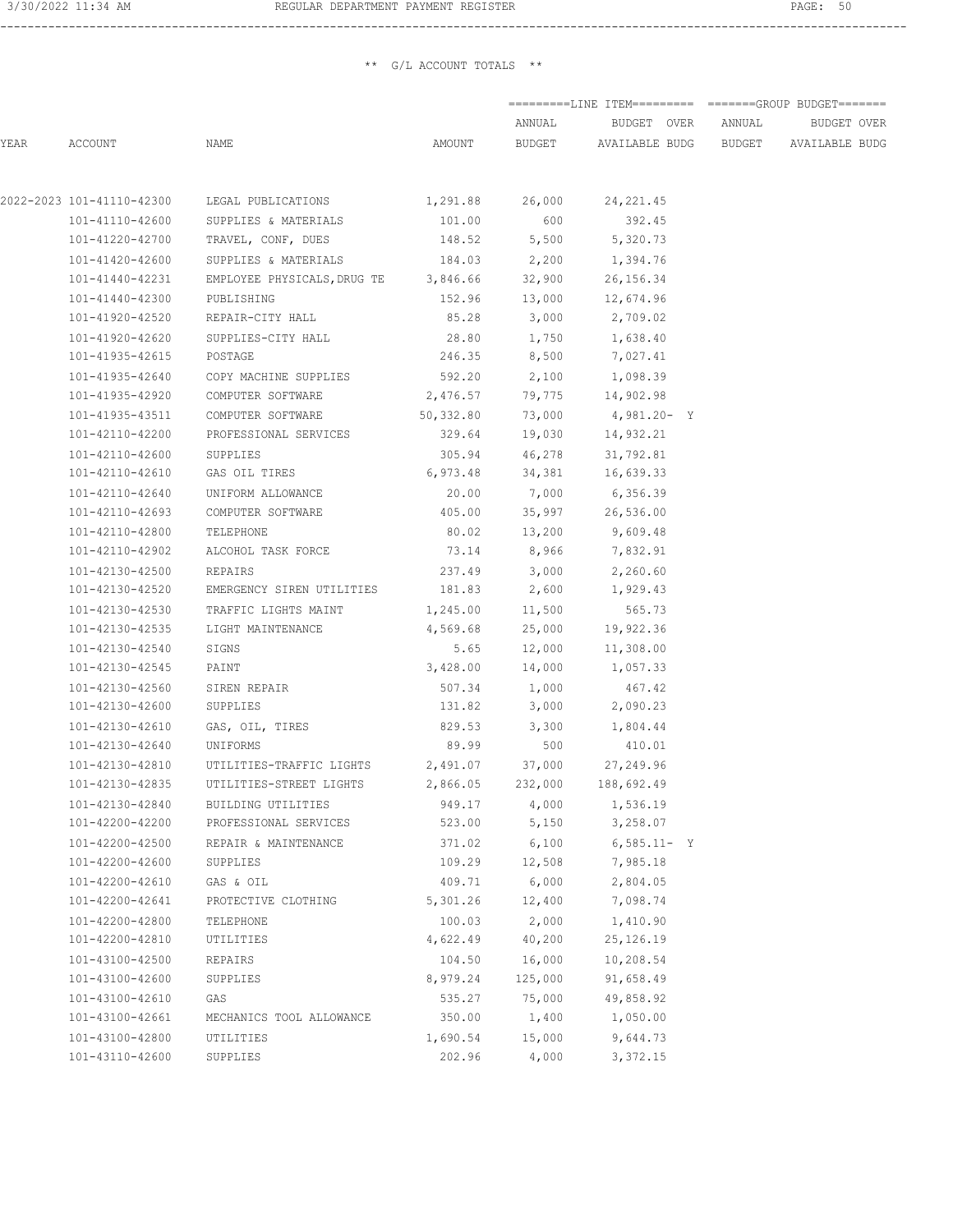|      |                 |                                                      |                             | ANNUAL           | BUDGET OVER ANNUAL            |  | BUDGET OVER                          |
|------|-----------------|------------------------------------------------------|-----------------------------|------------------|-------------------------------|--|--------------------------------------|
| YEAR | ACCOUNT         | NAME                                                 | AMOUNT                      | BUDGET           |                               |  | AVAILABLE BUDG BUDGET AVAILABLE BUDG |
|      | 101-43110-42610 | GAS                                                  |                             |                  | 821.06 3,500 2,241.30         |  |                                      |
|      | 101-43110-42700 | TRAVEL CONF DUES                                     | 740.00                      | 5,000            | 3,514.05                      |  |                                      |
|      | 101-43110-42750 | PLANNING COMMISSION EXPENS 24.16 1,000               |                             |                  | 818.55                        |  |                                      |
|      | 101-43150-42800 | UTILITIES                                            | 34.45                       | 500              | 396.92                        |  |                                      |
|      | 101-43700-42600 | SUPPLIES & MATERIALS                                 |                             |                  | 573.27    16,000    10,787.66 |  |                                      |
|      | 101-43700-42800 | UTILITIES                                            |                             | 322.36 4,500     | 3,217.48                      |  |                                      |
|      | 101-44110-42940 | DAKOTA COUNSELING                                    |                             |                  | 6,562.50 26,250 13,125.00     |  |                                      |
|      | 101-44120-42610 | GAS OIL TIRES                                        | 404.55                      | 1,800            | 1,097.97                      |  |                                      |
|      | 101-44120-42800 | UTILITIES-POUND                                      | 214.80                      | 2,890            | 1,175.70                      |  |                                      |
|      | 101-44120-42900 | IMPOUNDING DOGS                                      | 350.00                      | 14,700           | 12,400.00                     |  |                                      |
|      |                 | 101-45000-42905 EXCHANGE CL FIREWORKS DISP 10,000.00 |                             | 10,000           | 0.00                          |  |                                      |
|      |                 | 101-45000-42920 SPORTS AUTHORITY PROMOTION 8,130.00  |                             |                  | 80,000 49,120.00              |  |                                      |
|      |                 | 101-45500-42600 SUPPLIES & MATERIALS                 | 973.14                      | 10,000           | 6,645.81                      |  |                                      |
|      | 101-45500-43420 | BOOKS                                                |                             |                  | 784.91 45,300 33,363.11       |  |                                      |
|      |                 | 101-45500-43421 AUDIO-VISUAL                         |                             |                  | 83.98 14,000 12,630.71        |  |                                      |
|      |                 | 201-45110-42600 SUPPLIES & MATERIALS                 |                             |                  | 241.18 9,900 9,184.25         |  |                                      |
|      |                 | 201-45140-42500 REPAIR & MAINTENANCE                 | 3,360.43                    | 33,000           | 25,309.32                     |  |                                      |
|      | 201-45140-42600 | SUPPLIES & MATERIALS                                 | 1,010.77                    | 29,400           | 19,379.54                     |  |                                      |
|      | 201-45140-42601 | CONCESSION SUPPLIES                                  |                             | 164.81   13,000  | 9,178.31                      |  |                                      |
|      | 201-45140-42602 | CHEMICALS                                            |                             | 3,598.65 16,000  | 12,251.35                     |  |                                      |
|      | 201-45140-42650 | UNIFORMS                                             | 178.26                      | 1,250            | 692.45                        |  |                                      |
|      | 201-45140-42800 | UTILITIES                                            |                             | 3,233.39 158,440 | 99,245.47                     |  |                                      |
|      | 201-45160-42500 | REPAIR & MAINTENANCE                                 | 551.90                      | 61,000           | 56,437.11                     |  |                                      |
|      | 201-45160-42600 | SUPPLIES & MATERIALS                                 | 2,568.06                    | 40,400           | 35,556.84                     |  |                                      |
|      | 201-45160-42602 | CHEMICALS                                            | 9,240.00                    | 13,000           | 3,760.00                      |  |                                      |
|      | 201-45160-42610 | GAS & FUEL                                           |                             |                  | 676.93 10,500 8,409.22        |  |                                      |
|      | 201-45160-42800 | UTILITIES                                            | 12,675.25 125,520 81,908.19 |                  |                               |  |                                      |
|      | 201-45160-43300 | CAPITAL IMPROVEMENTS - OTH 167,580.00 0              |                             |                  | 289,033.00- Y                 |  |                                      |
|      |                 | 201-45160-43400 CAPITAL EQUIPMENT                    |                             |                  | 5,110.00 8,600 36.08          |  |                                      |
|      |                 | 201-45210-42500 REPAIR & MAINTENANCE                 |                             |                  | 1,222.31 41,500 34,604.45     |  |                                      |
|      |                 | 201-45210-42600 SUPPLIES & MATERIALS                 |                             | 617.35 64,600    | 57,784.81                     |  |                                      |
|      | 201-45210-42610 | GAS & FUEL                                           | 960.24                      | 28,500           | 22,198.96                     |  |                                      |
|      | 201-45210-42650 | UNIFORMS                                             | 272.94                      | 2,100            | 1,827.06                      |  |                                      |
|      | 201-45210-42800 | UTILITIES                                            | 271.52                      | 52,500           | 48,018.86                     |  |                                      |
|      | 201-45220-42600 | SUPPLIES & MATERIALS                                 | 475.49                      | 1,900            | 1,424.51                      |  |                                      |
|      | 203-45220-42200 | PROFESSIONAL SERVICES                                | 14,850.00                   | 661,000          | 559,770.90                    |  |                                      |
|      | 203-45220-43300 | LAKE IMPROVEMENTS                                    | 307.16                      | 27,400           | 25, 292.84                    |  |                                      |
|      | 213-46311-42900 | PROJECT IMPROVEMENTS                                 | 1,000.00                    | 42,400           | 41,400.00                     |  |                                      |
|      | 214-43500-42650 | UNIFORMS                                             | 12.00                       | 1,765            | 1,636.03                      |  |                                      |
|      | 214-43500-42700 | DUES, TRAINING                                       | 96.00                       | 1,648            | 1,552.00                      |  |                                      |
|      | 214-43500-42800 | UTILITIES - TELEPHONE                                | 193.83                      | 3,154            | 2,442.45                      |  |                                      |
|      | 218-45140-42600 | SUPPLIES & MATERIALS                                 | 66.38                       | 500              | 388.13                        |  |                                      |
|      | 218-45150-42500 | REPAIR AND MAINTENANCE                               | 215.24                      | 11,500           | 10,427.36                     |  |                                      |
|      | 218-45150-42600 | SUPPLIES & MATERIALS                                 | 70.74                       | 7,800            | 6,443.66                      |  |                                      |
|      | 218-45150-42610 | GAS OIL TIRES                                        | 11,170.35                   | 60,000           | 40,273.46                     |  |                                      |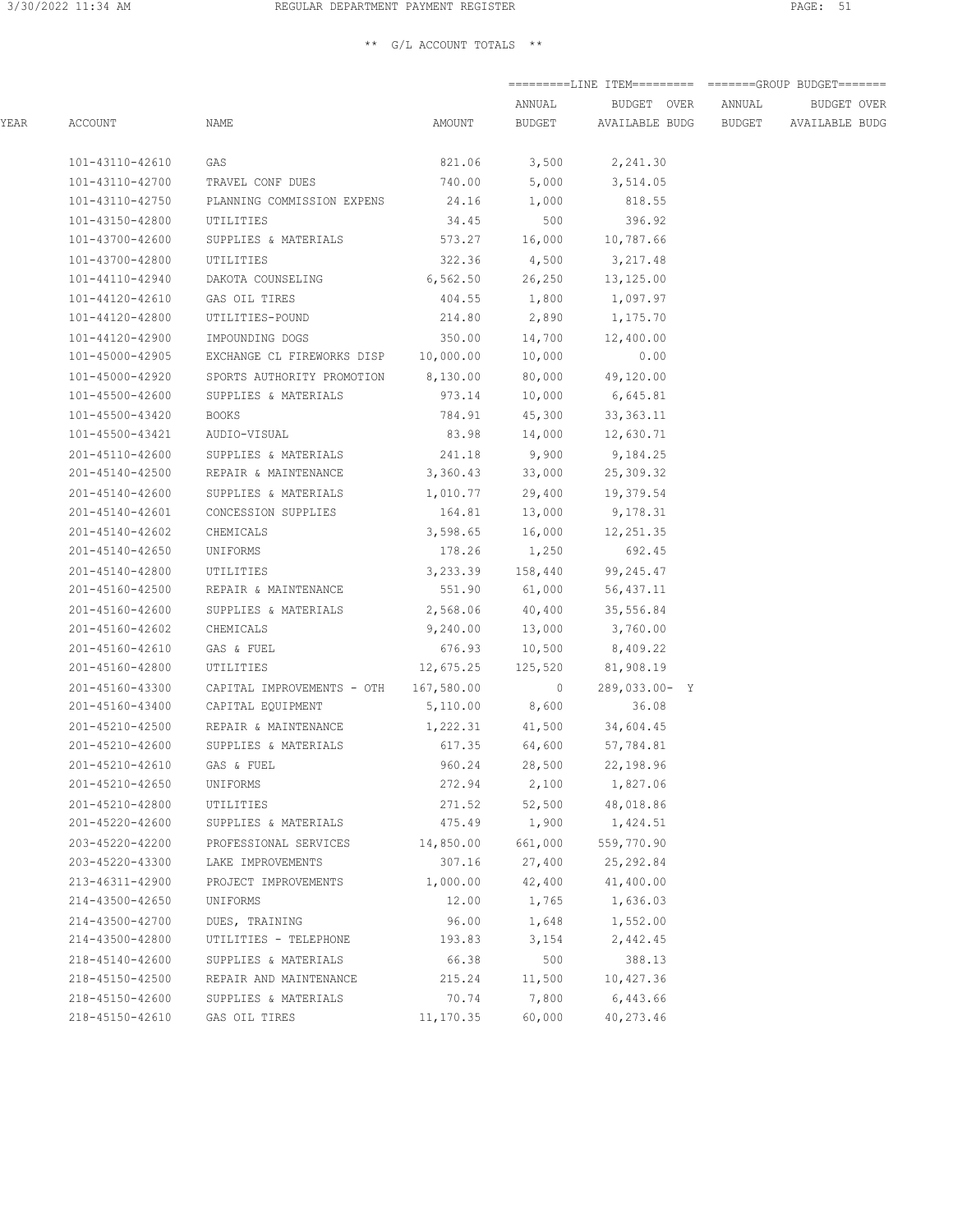|      |                 |                                                     |                     | ANNUAL          | BUDGET OVER                  | ANNUAL | BUDGET OVER           |
|------|-----------------|-----------------------------------------------------|---------------------|-----------------|------------------------------|--------|-----------------------|
| YEAR | ACCOUNT         | NAME                                                | AMOUNT              | BUDGET          | AVAILABLE BUDG               | BUDGET | <b>AVAILABLE BUDG</b> |
|      | 218-45150-42810 | UTILITIES-GARAGE                                    |                     | 1,391.66 6,450  | 1,866.84                     |        |                       |
|      | 218-45180-42600 | SUPPLIES & MATERIALS                                | 438.02              | 10,000          | 7,316.36                     |        |                       |
|      | 218-45180-42900 | FUNDRAISING                                         | 225.00              | 6,750           | 6,040.00                     |        |                       |
|      | 219-45140-42600 | SUPPLIES & MATERIALS                                | 250.90              | 20,729          | 8,697.78                     |        |                       |
|      | 219-45140-42605 | MEAL SUPPLIES                                       | 518.80              | 4,000           | 3,366.84                     |        |                       |
|      | 219-45140-42610 | GAS, OIL, TIRES                                     |                     |                 | 269.35 1,800 1,375.38        |        |                       |
|      | 219-45140-42911 | CONTRACT SERVICES-MEALS 4,504.50 193,576 156,658.77 |                     |                 |                              |        |                       |
|      | 602-43310-42800 | UTILITIES                                           | 3,193.76            | $\sim$ 0        | 9,868.54- Y                  |        |                       |
|      | 602-43330-42550 | LAB FEES                                            |                     | 225.00 11,600   | 11,150.00                    |        |                       |
|      | 602-43330-42600 | SUPPLIES & MATERIALS                                | 453.76              | 10,000          | 5,092.68                     |        |                       |
|      | 602-43330-42610 | GAS & FUEL                                          | 229.20              | 1,500           | 780.29                       |        |                       |
|      | 602-43330-42800 | UTILITIES                                           |                     | 31.81 180,000   | 159,399.58                   |        |                       |
|      | 602-43340-42225 | PROFESSIONAL SERVICES                               |                     | 1,413.75 28,525 | 15,159.91                    |        |                       |
|      | 602-43340-42500 | REPAIR & MAINTENANCE                                |                     | 754.18 10,000   | 9,245.82                     |        |                       |
|      | 602-43340-42522 | WATER MAIN REPAIRS                                  |                     |                 | 1,561.33 18,000 6,404.63     |        |                       |
|      | 602-43340-42525 | HYDRANT REPAIRS                                     |                     |                 | 646.93 15,000 9,658.57       |        |                       |
|      | 602-43340-42600 | SUPPLIES & MATERIALS                                | 4,235.09 100,000    |                 | 52,889.15                    |        |                       |
|      | 602-43340-42610 | GAS & FUEL                                          |                     | 1,552.59 8,000  | 5,140.10                     |        |                       |
|      | 602-43340-42660 | POSTAGE                                             |                     | 726.80 9,000    | 6,777.04                     |        |                       |
|      | 602-43340-42700 | TRAVEL, CONF & DUES                                 |                     | 376.00 2,000    | 847.12                       |        |                       |
|      | 602-43340-42800 | UTILITIES                                           |                     | 1,021.86 6,000  | 2,972.28                     |        |                       |
|      | 602-43340-42910 | BILLING OFFICE                                      |                     | 342.31 17,000   | 15,910.59                    |        |                       |
|      | 602-43340-43355 | ABOVE GROUND STORAGE                                | 14,836.00 9,745,000 |                 | 9,629,659.30                 |        |                       |
|      | 602-43340-43358 | PAINT WEST WTR TOWER                                | 3,400.00            |                 | 1,175,000 1,165,775.00       |        |                       |
|      | 604-43200-42600 | SUPPLIES                                            | 1,984.67            | 20,000          | 16,325.19                    |        |                       |
|      | 604-43200-42610 | GAS & FUEL                                          | 402.83              | 5,000           | 3,275.41                     |        |                       |
|      | 604-43200-42660 | POSTAGE                                             | 727.95              | 9,000           | 6,770.59                     |        |                       |
|      | 604-43200-42800 | UTILITIES                                           |                     |                 | 6,680.95 190,000 137,985.27  |        |                       |
|      | 604-43250-42500 | REPAIRS                                             |                     |                 | 251.06 30,000 29,023.45      |        |                       |
|      | 604-43250-42600 | SUPPLIES                                            |                     |                 | 5, 367.13 40, 000 26, 263.76 |        |                       |
|      | 604-43250-42610 | GAS                                                 |                     |                 | 785.42 5,000 3,623.90        |        |                       |
|      | 604-43250-42800 | UTILITIES                                           | 2,746.36            | 47,000          | 37,302.55                    |        |                       |
|      | 604-43250-42910 | BILLING OFFICE                                      | 342.32              | 9,000           | 7,910.57                     |        |                       |
|      | 606-43500-42700 | TRAVEL, CONF. & DUES                                | 70.00               | 300             | 230.00                       |        |                       |
|      | 612-43220-42200 | CONTRACT-MILLENNIUM                                 | 2,542.05            | 35,000          | 29,883.00                    |        |                       |
|      | 612-43220-42500 | REPAIR & MAINTENANCE                                | 175.00              | 10,000          | 9,336.82                     |        |                       |
|      | 612-43220-42600 | SUPPLIES                                            | 150.63              | 20,000          | 13,905.03                    |        |                       |
|      | 612-43220-42650 | UNIFORMS                                            | 112.94              | 750             | 637.06                       |        |                       |
|      | 612-43220-42800 | UTILITIES                                           | 507.04              | 3,200           | 1,626.53                     |        |                       |
|      | 612-43230-42600 | SUPPLIES                                            | 1,522.35            | 29,000          | 20,890.06                    |        |                       |
|      | 612-43230-42610 | GAS & OIL                                           | 762.24              | 30,000          | 21,603.62                    |        |                       |
|      | 612-43230-42650 | UNIFORMS                                            | 35.98               | 750             | 644.03                       |        |                       |
|      | 612-43230-42660 | POSTAGE                                             | 726.80              | 10,000          | 7,777.63                     |        |                       |
|      | 612-43230-42800 | UTILITIES                                           | 40.18               | 600             | 457.91                       |        |                       |
|      | 612-43230-42910 | BILLING OFFICE                                      | 342.31              | 8,000           | 6,910.59                     |        |                       |
|      |                 |                                                     |                     |                 |                              |        |                       |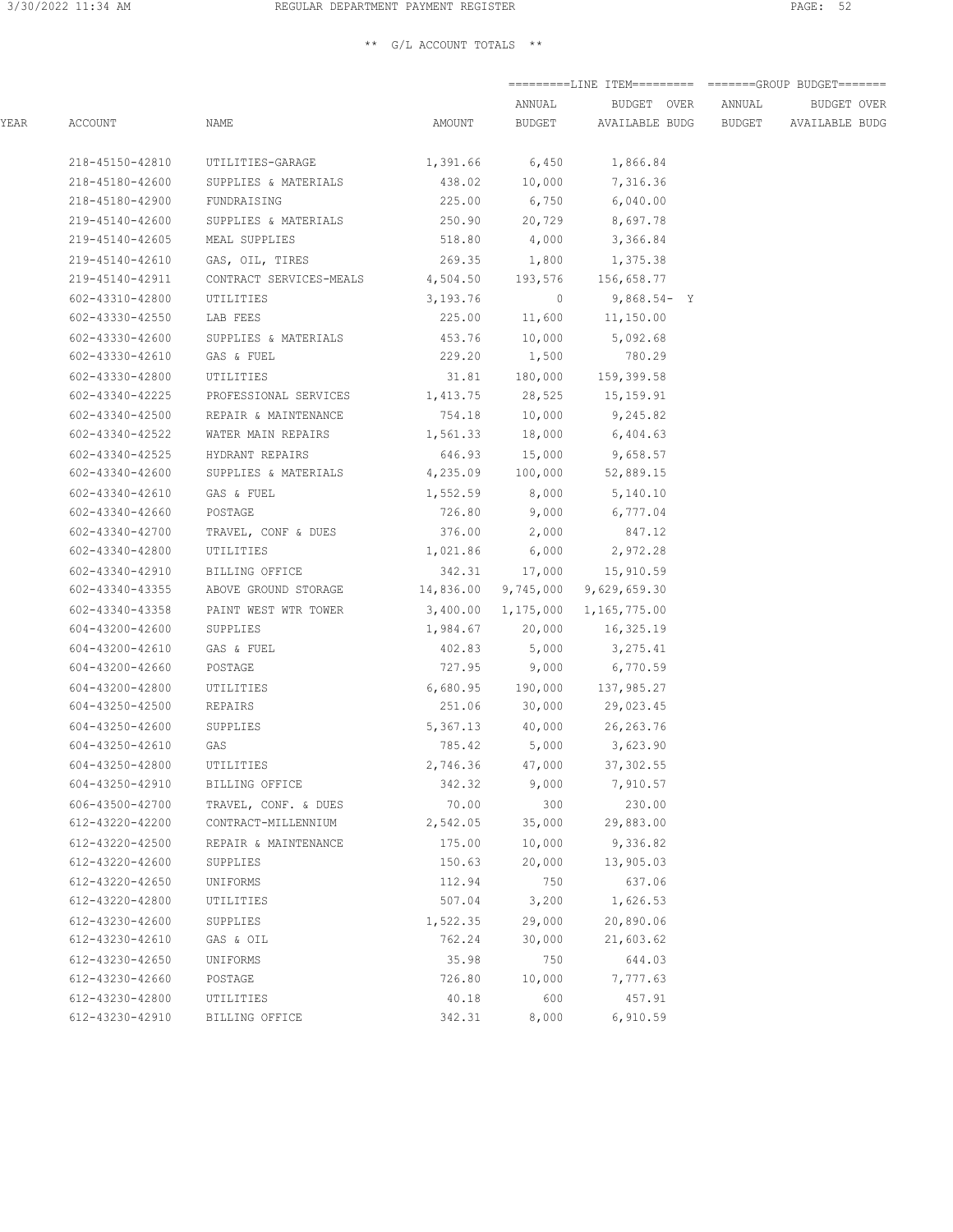|                 |                            |           | ANNUAL  | BUDGET OVER                                                                            | ANNUAL                       | BUDGET OVER           |
|-----------------|----------------------------|-----------|---------|----------------------------------------------------------------------------------------|------------------------------|-----------------------|
| ACCOUNT         | NAME                       | AMOUNT    | BUDGET  | AVAILABLE BUDG                                                                         | BUDGET                       | <b>AVAILABLE BUDG</b> |
| 612-43240-42205 | MONITOR GROUND WATER-OLD L | 541.00    | 15,000  | 14,459.00                                                                              |                              |                       |
| 612-43240-42500 | REPAIR AND MAINTENANCE     | 31.35     | 32,000  | 16,888.03                                                                              |                              |                       |
| 612-43240-42550 | LAB FEES                   | 708.50    | 23,000  | 15,117.00                                                                              |                              |                       |
| 612-43240-42600 | SUPPLIES                   | 714.58    | 55,000  | 51,821.61                                                                              |                              |                       |
| 612-43240-42610 | GAS & OIL                  | 798.52    | 50,000  | 31,868.63                                                                              |                              |                       |
| 613-45650-42500 | REPAIRS & MAINTENANCE      |           | 41,000  | 22,779.21                                                                              |                              |                       |
| 613-45650-42502 | CONTRACT SERVICES          | 30.66     | 79,990  | 79,160.72                                                                              |                              |                       |
| 613-45650-42600 | SUPPLIES & MATERIALS       | 662.57    | 35,000  | 27,269.84                                                                              |                              |                       |
| 613-45650-42610 | COST OF GOODS SOLD         | 11,068.00 | 140,000 | 79,586.49                                                                              |                              |                       |
| 613-45650-42615 | COGS-ALCOHOL               |           |         | 11,797.00                                                                              |                              |                       |
| 613-45650-42800 | UTILITIES                  |           | 72,100  | 44,391.16                                                                              |                              |                       |
| 613-45650-42900 | TICKETING FEES             | 1,367.00  | 15,760  | 14,393.00                                                                              |                              |                       |
| 614-45250-42200 | GOLF PRO CONTRACT          |           | 66,525  | 51,583.70                                                                              |                              |                       |
| 614-45250-42600 | SUPPLIES & MATERIALS       | 984.01    | 17,000  | 12,090.34                                                                              |                              |                       |
| 614-45250-42602 | CHEMICALS                  | 6,160.00  | 20,500  | 12,740.00                                                                              |                              |                       |
| 614-45250-42800 | UTILITIES                  | 707.42    | 14,500  | 12,396.72                                                                              |                              |                       |
| 619-45220-42800 | UTILITIES                  | 129.43    |         |                                                                                        |                              |                       |
| 621-44600-42200 | PROFESSIONAL SERVICES      | 6,402.90  |         | $876.10 - Y$                                                                           |                              |                       |
| 621-44600-42500 | REPAIRS & MAINTENANCE      | 65.00     | 1,000   | 685.48                                                                                 |                              |                       |
| 621-44600-42610 | GAS & OIL                  | 856.65    | 12,000  | 8,478.73                                                                               |                              |                       |
| 621-44600-42700 | TRAVEL, TRAINING & CONFERE |           |         | 4,110.05                                                                               |                              |                       |
| 621-44600-42800 | UTILITIES                  |           |         |                                                                                        |                              |                       |
| 700-45300-42904 | CORN PALACE GAMES          | 5,300.63  | $\circ$ | $63,091.45 - Y$                                                                        |                              |                       |
|                 |                            |           | 32.50   | 5,848.24<br>1,203.00 13,000<br>12,374.15<br>5,918.17<br>7,250<br>6,965<br>206.06 4,225 | 17,000 16,089.02<br>3,408.66 |                       |

\*\* 2022-2023 YEAR TOTALS \*\* 511,501.71

------------------------------------------------------------------------------------------------------------------------------------

#### \*\* DEPARTMENT TOTALS \*\*

| ACCT         | NAME                   | AMOUNT    |
|--------------|------------------------|-----------|
|              |                        |           |
| 101-1110     | CITY COUNCIL           | 1,392.88  |
| 101-1220     | CITY ADMINISTRATOR     | 148.52    |
| 101-1420     | FINANCE                | 184.03    |
| 101-1440     | HUMAN RESOURCES        | 3,999.62  |
| 101-1920     | MUNICIPAL BUILDINGS    | 114.08    |
| $101 - 1935$ | INFORMATION TECHNOLOGY | 53,647.92 |
| 101-2110     | POLICE DEPARTMENT      | 8,187.22  |
| 101-2130     | TRAFFIC DEPARTMENT     | 17,532.62 |
| 101-2200     | FIRE DEPARTMENT        | 11,436.80 |
| $101 - 3100$ | STREET DEPARTMENT      | 11,659.55 |
| 101-3110     | PUBLIC WORKS ADMIN     | 1,788.18  |
| $101 - 3150$ | STORM DRAINAGE         | 34.45     |
|              |                        |           |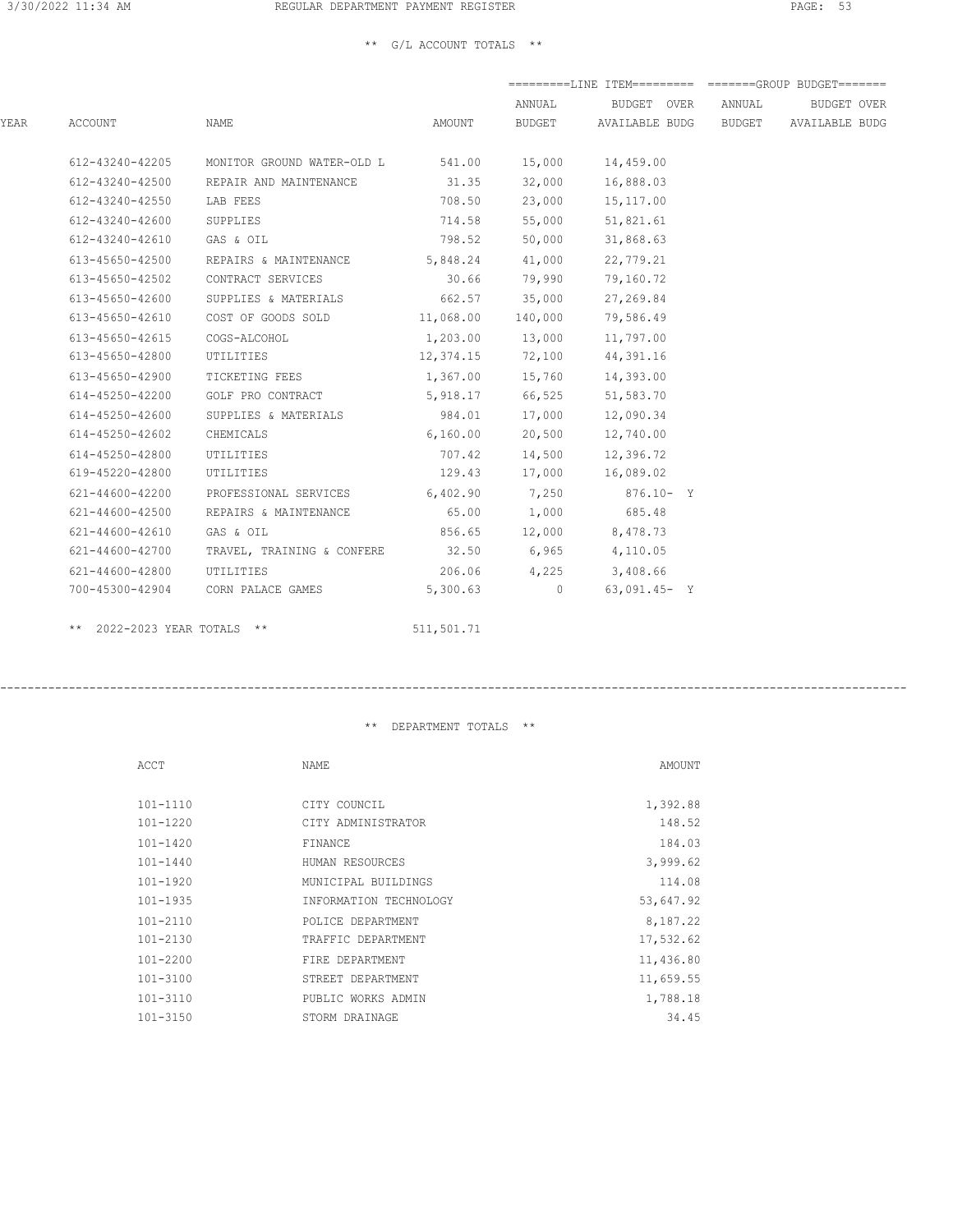| ACCT                             | NAME                                          | AMOUNT                                 |
|----------------------------------|-----------------------------------------------|----------------------------------------|
| 101-3700                         | CEMETERY                                      | 895.63                                 |
| 101-4110                         | HEALTH & WELFARE                              | 6,562.50                               |
| 101-4120                         | ANIMAL CONTROL                                | 969.35                                 |
| 101-5000                         | CULTURE & RECREATION                          | 18,130.00                              |
| 101-5500                         | LIBRARY                                       | 1,842.03                               |
| 101 TOTAL                        | GENERAL                                       | 138,525.38                             |
| 201-5110                         | RECREATION & AQUATICS                         | 241.18                                 |
| $201 - 5140$                     | RECREATION CENTER                             | 11,546.31                              |
| 201-5160                         | SPORTS COMPLEXES                              | 198,402.14                             |
| 201-5210                         | PARKS                                         | 3,344.36                               |
| $201 - 5220$                     | SUPERVISION                                   | 475.49                                 |
| 201 TOTAL                        | PARK FUND                                     | ------------<br>214,009.48             |
| 203-5220                         | LAKE                                          | 15, 157. 16                            |
| 203 TOTAL                        | LAKE MITCHELL                                 | -----------<br>15, 157. 16             |
| 213-6311                         | BUSINESS IMPROV DIST #3                       | 1,000.00                               |
| 213 TOTAL                        | BUSINESS IMPROV DIST #3                       | --------------------------<br>1,000.00 |
| $214 - 3500$                     | E-911                                         | 301.83                                 |
| 214 TOTAL                        | E-911 EMERGENCY                               | 301.83                                 |
| 218-5140                         | <b>MVP</b>                                    | 66.38                                  |
| 218-5150                         | PALACE TRANSIT                                | 12,847.99                              |
| 218-5180<br>-------------------- | JVCC<br>------------------------------------- | 663.02<br>.                            |
| 218 TOTAL                        | COMMUNITY SERVICES                            | 13,577.39                              |
| 219-5140                         | NUTRITION                                     | 5,543.55                               |
| 219 TOTAL                        | NUTRITION                                     | 5,543.55                               |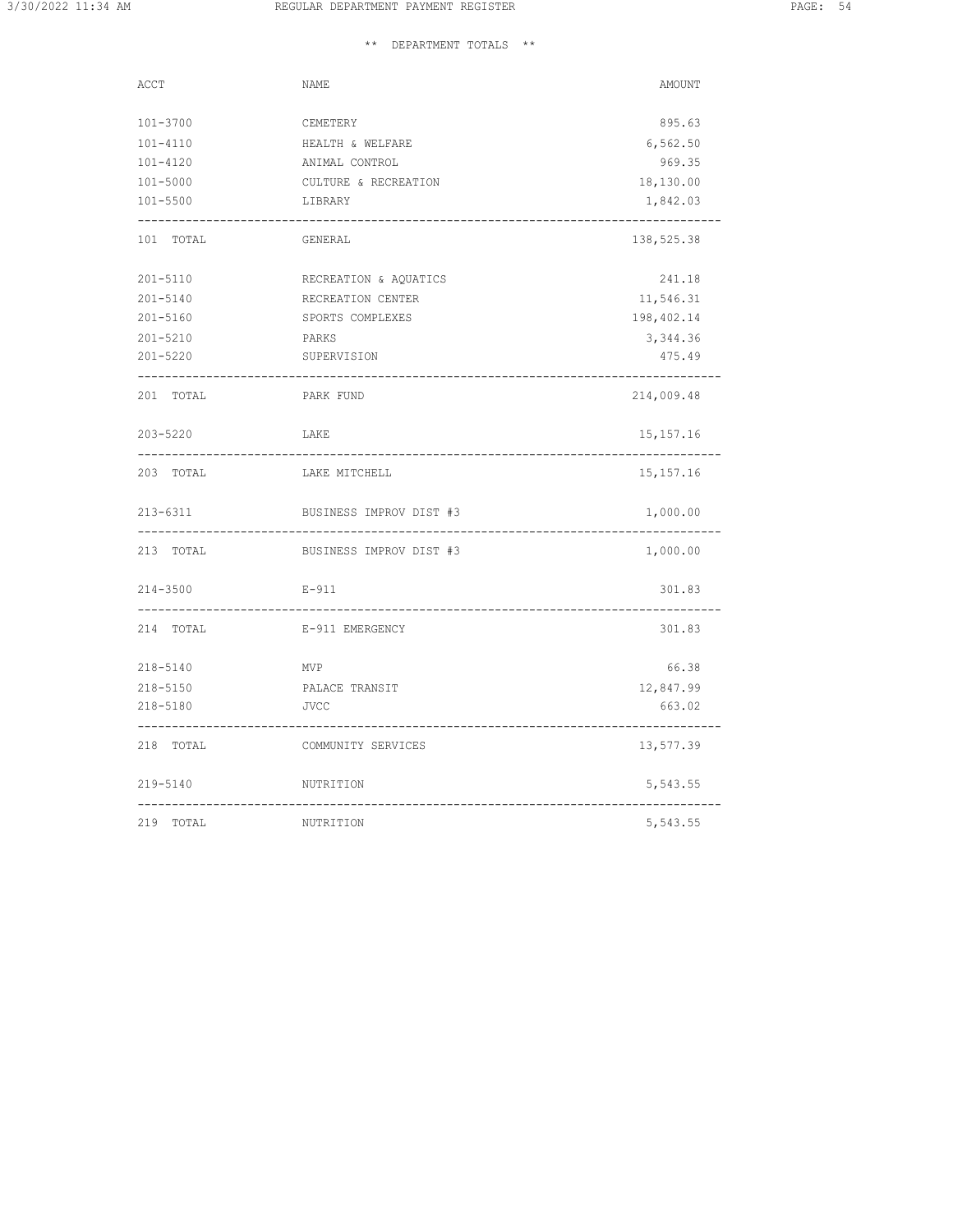# \*\* DEPARTMENT TOTALS \*\*

| ACCT      | NAME                      | AMOUNT                    |
|-----------|---------------------------|---------------------------|
|           |                           |                           |
| 602-3310  | LAKE MITCHELL             | 3,193.76                  |
| 602-3330  | WATER TREATMENT PLANT     | 939.77                    |
| 602-3340  | WATER DISTRIBUTION        | 30,866.84                 |
| 602 TOTAL | WATER                     | 35,000.37                 |
| 604-3200  | WASTE WATER TREATMENT     | 9,796.40                  |
| 604-3250  | WASTE WATER COLLECTION    | 9,492.29<br>------------- |
| 604 TOTAL | SEWER                     | 19,288.69                 |
| 606-3500  | AIRPORT                   | 70.00                     |
| 606 TOTAL | AIRPORT                   | 70.00                     |
| 612-3220  | RECYCLING PROGRAM         | 3,487.66                  |
| 612-3230  | WASTE COLLECTION          | 3,429.86                  |
| 612-3240  | LANDFILL                  | 2,793.95                  |
| 612 TOTAL | SANITATION                | 9,711.47                  |
| 613-5650  | CORN PALACE               | 32,553.62                 |
| 613 TOTAL | CORN PALACE               | 32,553.62                 |
| 614-5250  | GOLF COURSE               | 13,769.60                 |
| 614 TOTAL | GOLF COURSE               | 13,769.60                 |
| 619-5220  | CAMPGROUND                | 129.43                    |
| 619 TOTAL | CAMPGROUND                | 129.43                    |
| 621-4600  | EMS                       | 7,563.11                  |
| 621 TOTAL | EMERGENCY MEDICAL SERVICE | 7,563.11                  |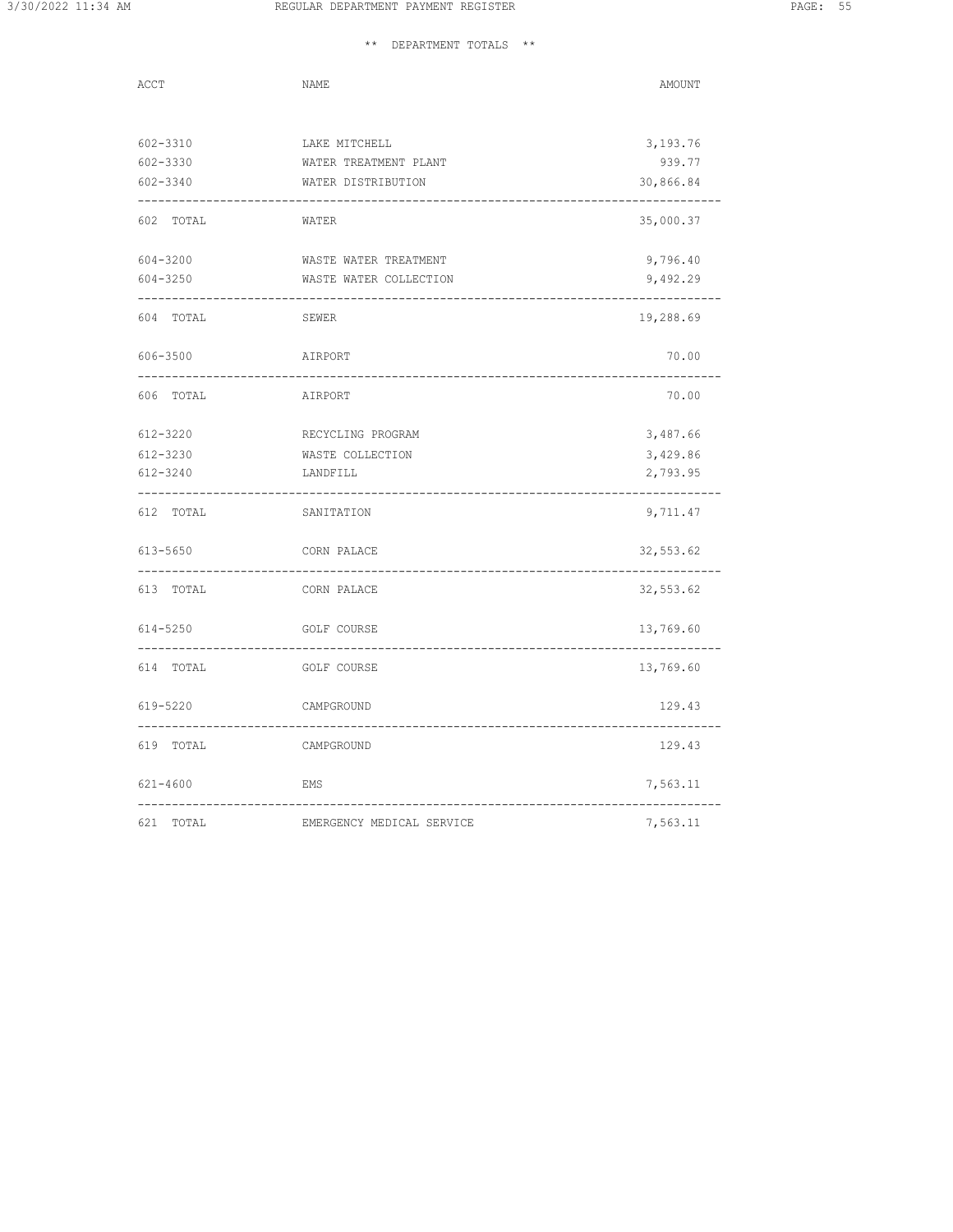# \*\* DEPARTMENT TOTALS \*\*

|                              |              | narunannin torumo         |            |
|------------------------------|--------------|---------------------------|------------|
| ACCT                         | NAME         |                           | AMOUNT     |
| 700-5300                     | AGENCY FUNDS |                           | 5,300.63   |
| 700 TOTAL                    | AGENCY FUNDS |                           | 5,300.63   |
|                              |              | $***$ TOTAL $***$         | 511,501.71 |
|                              |              | *** PROJECT TOTALS ***    |            |
| PROJECT                      | LINE ITEM    |                           | AMOUNT     |
| E01 5311-FY18/19             | FUEL         | Fuel                      | 1,914.75   |
|                              |              | GAUT Garage Utilities     | 1,391.66   |
|                              |              | MAINT Maintenance/Repairs | 215.24     |
|                              | OFFSUP       | Office Supplies           | 70.74      |
|                              | TIR          | Tires                     | 265.30     |
|                              |              | ** PROJECT E01 TOTAL **   | 3,857.69   |
| H01 SPORTS COMPLEX EQUIPMENT |              | 42500 REPAIR/MAINTENANCE  | 445.62     |
|                              |              | 42610 GAS-FUEL            | 52.00      |
|                              |              | ** PROJECT H01 TOTAL **   | 497.62     |
| H04 BASEBALL                 |              | 42500 REPAIR/MAINTENANCE  | 45.97      |
|                              |              | 42600 SUPPLIES/MATERIALS  | 1,189.78   |
|                              |              | ** PROJECT H04 TOTAL **   | 1,235.75   |
| H05 SOFTBALL                 |              | 43400 CAPITAL EQUIPMENT   | 5,110.00   |
|                              |              | ** PROJECT H05 TOTAL **   | 5,110.00   |
| H06 ARENA-NORTH RINK         |              | 42500 REPAIR-MAINTENANCE  | 51.32      |
|                              | 42600        | SUPPLIES-MATERIALS        | 233.86     |
|                              |              | 42800 UTILITIES           | 10,665.06  |
|                              |              | ** PROJECT H06 TOTAL **   | 10,950.24  |
| H07 PEPSI COMPLEX            | 42500        | REPAIR/MAINTENANCE        | 8.99       |
|                              | 42602        | CHEMICALS                 | 9,240.00   |
|                              |              | ** PROJECT H07 TOTAL **   | 9,248.99   |
| H13 ARENA-SOUTH RINK         | 42600        | SUPPLIES-MAINTENANCE      | 1,144.42   |
|                              |              |                           |            |

42800 UTILITIES 2,010.19

\*\* PROJECT H13 TOTAL \*\* 3,154.61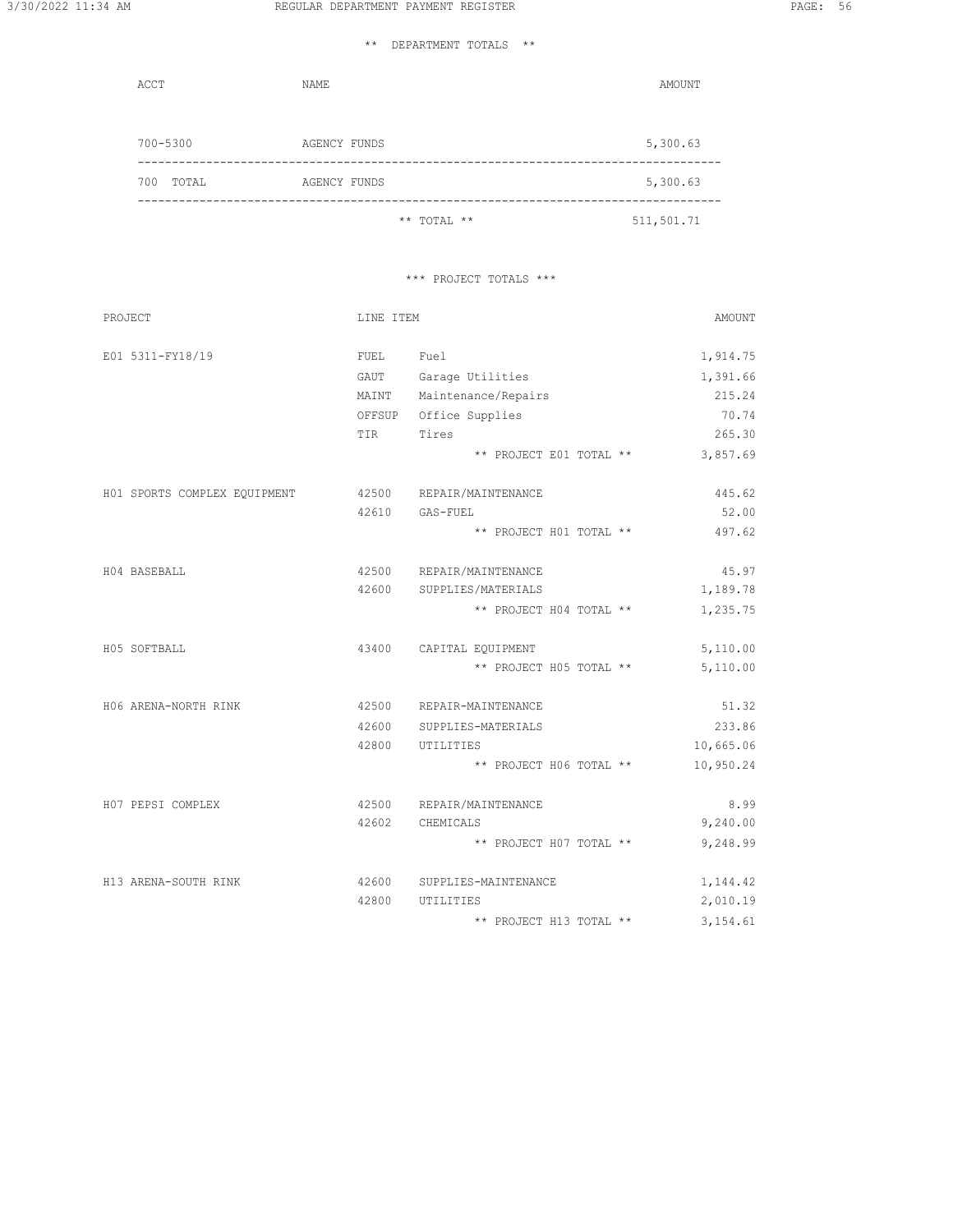# \*\*\* PROJECT TOTALS \*\*\*

| PROJECT                                            | LINE ITEM |                                      | AMOUNT   |
|----------------------------------------------------|-----------|--------------------------------------|----------|
| H50 PARKS EQUIPMENT                                |           | 42500 REPAIR/MAINTENANCE             | 136.76   |
|                                                    |           | 42610 GAS/FUEL                       | 960.24   |
|                                                    |           | ** PROJECT H50 TOTAL ** $1,097.00$   |          |
| H51 PARK SHOP                                      |           | 42600 SUPPLIES/MATERIALS             | 151.56   |
|                                                    |           | 42650 UNIFORMS                       | 272.94   |
|                                                    |           | ** PROJECT H51 TOTAL **              | 424.50   |
| H56 HITCHCOCK PARK                                 |           | 42500 REPAIR/MAINTENANCE             | 1,085.55 |
|                                                    |           | ** PROJECT H56 TOTAL ** 1,085.55     |          |
| H60 NORTHRIDGE PARK                                |           | 42800 UTILITIES                      | 10.00    |
|                                                    |           | ** PROJECT H60 TOTAL **              | 10.00    |
| H65 AMPHITHEATER                                   |           | 42800 UTILITIES                      | 45.23    |
|                                                    |           | ** PROJECT H65 TOTAL **              | 45.23    |
| H66 CAMP ARROYA                                    |           | 42600 SUPPLIES/MATERIALS             | 69.47    |
|                                                    |           | ** PROJECT H66 TOTAL **              | 69.47    |
| H77 SPORTSMANS CLUB                                |           | 42800 UTILITIES                      | 25.14    |
|                                                    |           | ** PROJECT H77 TOTAL **              | 25.14    |
| H79 LAKE PARK ACCESS AREAS 42800 UTILITIES         |           |                                      | 20.17    |
|                                                    |           | ** PROJECT H79 TOTAL **              | 20.17    |
| H87 PATTON YOUNG                                   |           | 42600 SUPPLIES-MAINTENANCE           | 395.07   |
|                                                    |           | 42800 UTILITIES                      | 170.98   |
|                                                    |           | ** PROJECT H87 TOTAL **              | 566.05   |
| J02 INDOOR AQUATIC CTR                             |           | CHEMICAL CHEMICALS                   | 3,598.65 |
|                                                    |           | RM-ELEC REPAIR/MAINT-ELECTRICAL      | 1,666.19 |
|                                                    |           | RM-EQUIP REPAIR/MAINT-EQUIPMENT      | 87.78    |
|                                                    |           | ** PROJECT J02 TOTAL ** 5,352.62     |          |
| J05 REC CTR CONCESSIONS                            |           | CONC SUP CONCESSION SUPPLY           | 164.81   |
|                                                    |           | ** PROJECT J05 TOTAL **              | 164.81   |
| J06 REC CTR-GENERAL BLDG NM-HVAC REPAIR/MAINT-HVAC |           |                                      | 1,606.46 |
|                                                    |           | SM-EQUIP SUPPLIES/MATERIAL-EQUIPMENT | 100.00   |